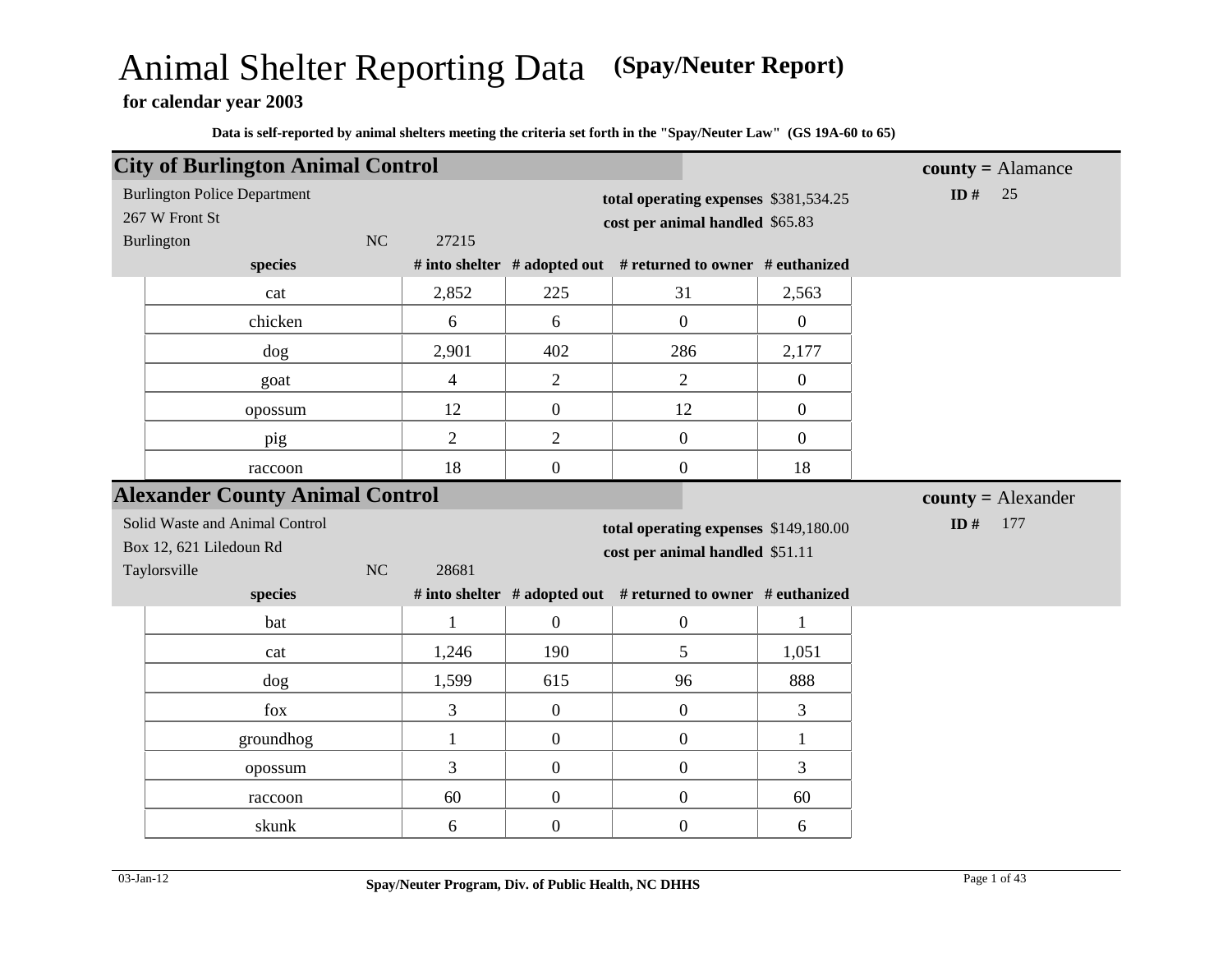| <b>Alleghany County Animal Control</b>                     |                             |           |                           |                  |                                                                                                                                                              |                  | $county =$ Alleghany  |
|------------------------------------------------------------|-----------------------------|-----------|---------------------------|------------------|--------------------------------------------------------------------------------------------------------------------------------------------------------------|------------------|-----------------------|
| co/ Public Works<br>PO Box 366<br>Sparta                   |                             | NC        | 28675                     |                  | total operating expenses \$17,202.66<br>cost per animal handled \$25.37                                                                                      |                  | ID#<br>$\overline{4}$ |
|                                                            | species                     |           |                           |                  | # into shelter $#$ adopted out $#$ returned to owner $#$ euthanized                                                                                          |                  |                       |
|                                                            | cat                         |           | 137                       | 101              | $\mathbf{1}$                                                                                                                                                 | 35               |                       |
|                                                            | dog                         |           | 541                       | 247              | 15                                                                                                                                                           | 274              |                       |
| <b>Twin Oaks Veterinary Hospital</b>                       |                             |           |                           |                  |                                                                                                                                                              |                  | $county =$ Alleghany  |
| 2970 US Hwy 21 N<br>Sparta                                 | species                     | <b>NC</b> | 28675                     |                  | total operating expenses<br>cost per animal handled<br># into shelter $#$ adopted out $#$ returned to owner $#$ euthanized                                   |                  | ID $#$<br>198         |
|                                                            |                             |           |                           |                  |                                                                                                                                                              |                  |                       |
| <b>Anson County Animal Control</b>                         |                             |           |                           |                  |                                                                                                                                                              |                  | $county = Anson$      |
| <b>Anson County Health Dept</b><br>PO Box 473<br>Wadesboro |                             | NC        | 28170                     |                  | total operating expenses \$34,631.13<br>cost per animal handled \$27.77                                                                                      |                  | ID $#$<br>5           |
|                                                            | species                     |           |                           |                  | # into shelter # adopted out # returned to owner # euthanized                                                                                                |                  |                       |
|                                                            | cat                         |           | 339                       | $\overline{2}$   | $\boldsymbol{0}$                                                                                                                                             | 337              |                       |
|                                                            | dog                         |           | 908                       | $\overline{0}$   | 9                                                                                                                                                            | 899              |                       |
| <b>Ashe County Animal Control</b>                          |                             |           |                           |                  |                                                                                                                                                              |                  | <b>county</b> = Ashe  |
| PO Box 1797<br>West Jefferson                              | species<br>failed to report | <b>NC</b> | 28694<br>$\boldsymbol{0}$ | $\boldsymbol{0}$ | total operating expenses \$0.00<br>cost per animal handled \$0.00<br># into shelter $#$ adopted out $#$ returned to owner $#$ euthanized<br>$\boldsymbol{0}$ | $\boldsymbol{0}$ | ID#<br>6              |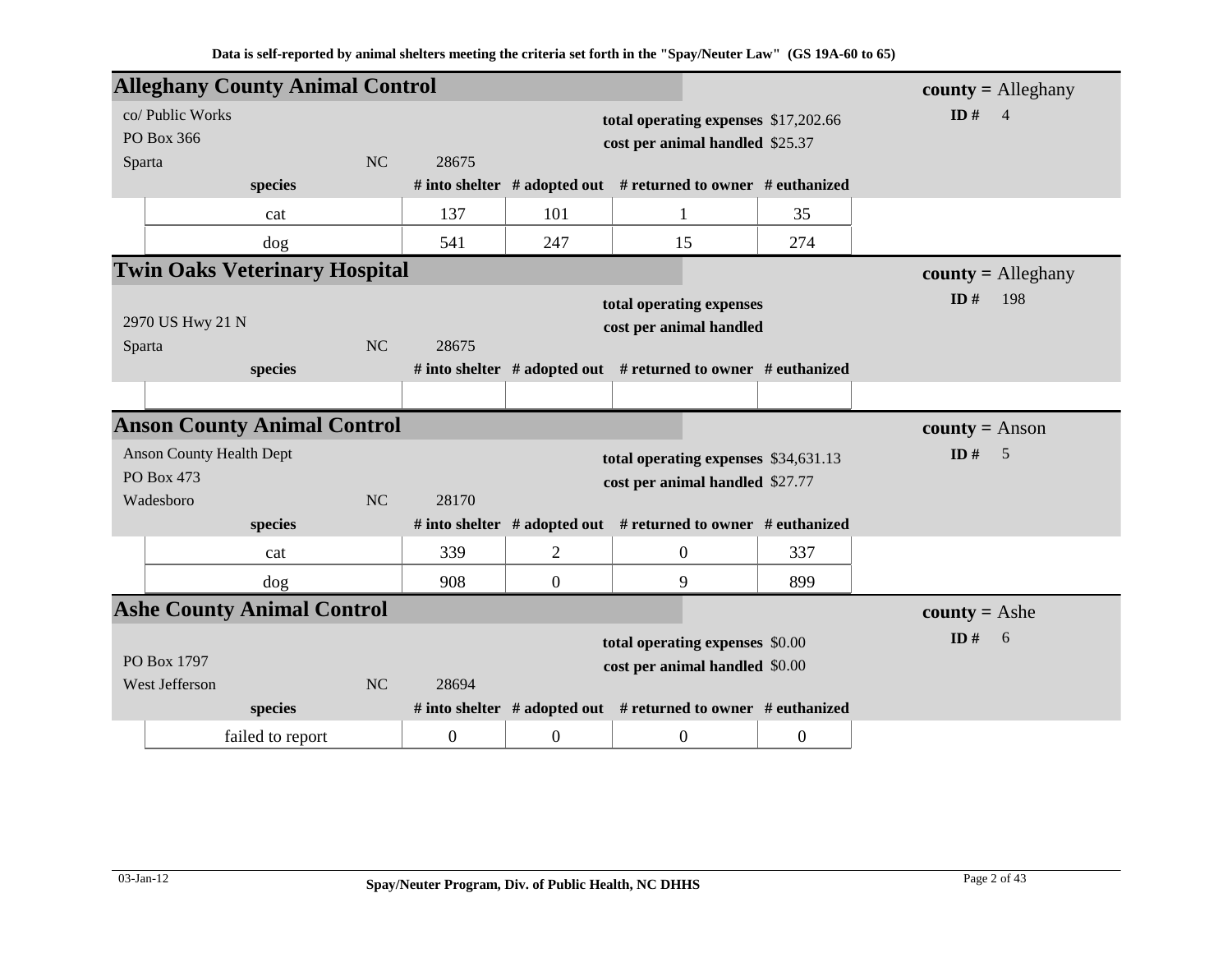|        |                                     | <b>Beaufort County Animal Control</b>   |                |                |                |                                                                          |                  | $county = Beaufort$                       |
|--------|-------------------------------------|-----------------------------------------|----------------|----------------|----------------|--------------------------------------------------------------------------|------------------|-------------------------------------------|
|        | PO Box 1027                         |                                         |                |                |                | total operating expenses \$135,014.00<br>cost per animal handled \$43.37 |                  | ID $#$<br>$\overline{9}$                  |
|        | Washington                          | species                                 | <b>NC</b>      | 27889          |                | # into shelter # adopted out # returned to owner # euthanized            |                  |                                           |
|        |                                     | cat                                     |                | 1,708          | 57             | 16                                                                       | 1,682            |                                           |
|        |                                     | dog                                     |                | 1,651          | 120            | 70                                                                       | 1,431            |                                           |
|        |                                     | <b>Bertie County Animal Control</b>     |                |                |                |                                                                          |                  |                                           |
|        | Animal Control/Solid Waste          |                                         |                |                |                |                                                                          |                  | $county = Bertie$<br>ID#<br><sup>10</sup> |
|        | PO Box 530                          |                                         |                |                |                | total operating expenses \$0.00                                          |                  |                                           |
|        | Windsor                             |                                         | N <sub>C</sub> | 27983          |                | cost per animal handled \$0.00                                           |                  |                                           |
|        |                                     | species                                 |                |                |                | # into shelter # adopted out # returned to owner # euthanized            |                  |                                           |
|        |                                     | failed to report                        |                | $\mathbf{0}$   | $\mathbf{0}$   | $\boldsymbol{0}$                                                         | $\boldsymbol{0}$ |                                           |
|        |                                     | <b>Bladen County Animal Control</b>     |                |                |                |                                                                          |                  | $county = B$ laden                        |
|        | <b>Bladen County Health Dept</b>    |                                         |                |                |                | total operating expenses \$0.00                                          |                  | ID $#$<br>11                              |
|        | PO Box 189                          |                                         |                |                |                | cost per animal handled \$0.00                                           |                  |                                           |
|        | Elizabethtown                       |                                         | N <sub>C</sub> | 28337          |                |                                                                          |                  |                                           |
|        |                                     | species                                 |                |                |                | # into shelter # adopted out # returned to owner # euthanized            |                  |                                           |
|        |                                     | failed to report                        |                | $\mathbf{0}$   | $\mathbf{0}$   | $\overline{0}$                                                           | $\boldsymbol{0}$ |                                           |
|        |                                     | <b>Brunswick County Animal Services</b> |                |                |                |                                                                          |                  | $county = Brunswick$                      |
|        | <b>Brunswick County Health Dept</b> |                                         |                |                |                | total operating expenses \$440,870.00                                    |                  | ID#<br>12                                 |
| Supply | PO Box 92                           |                                         | <b>NC</b>      | 28462          |                | cost per animal handled \$68.50                                          |                  |                                           |
|        |                                     | species                                 |                |                |                | # into shelter # adopted out # returned to owner # euthanized            |                  |                                           |
|        |                                     | cat                                     |                | 3,239          | 164            | 16                                                                       | 2,854            |                                           |
|        |                                     | chicken                                 |                | $\overline{4}$ | $\overline{4}$ | $\overline{0}$                                                           | $\boldsymbol{0}$ |                                           |
|        |                                     | dog                                     |                | 2,997          | 440            | 226                                                                      | 2,126            |                                           |
|        |                                     | duck                                    |                | $\overline{3}$ | 3              | $\boldsymbol{0}$                                                         | $\boldsymbol{0}$ |                                           |
|        |                                     | fox                                     |                | 24             | $\overline{0}$ | $\boldsymbol{0}$                                                         | 21               |                                           |
|        |                                     | goat                                    |                | 9              | 8              | $\boldsymbol{0}$                                                         | $\overline{0}$   |                                           |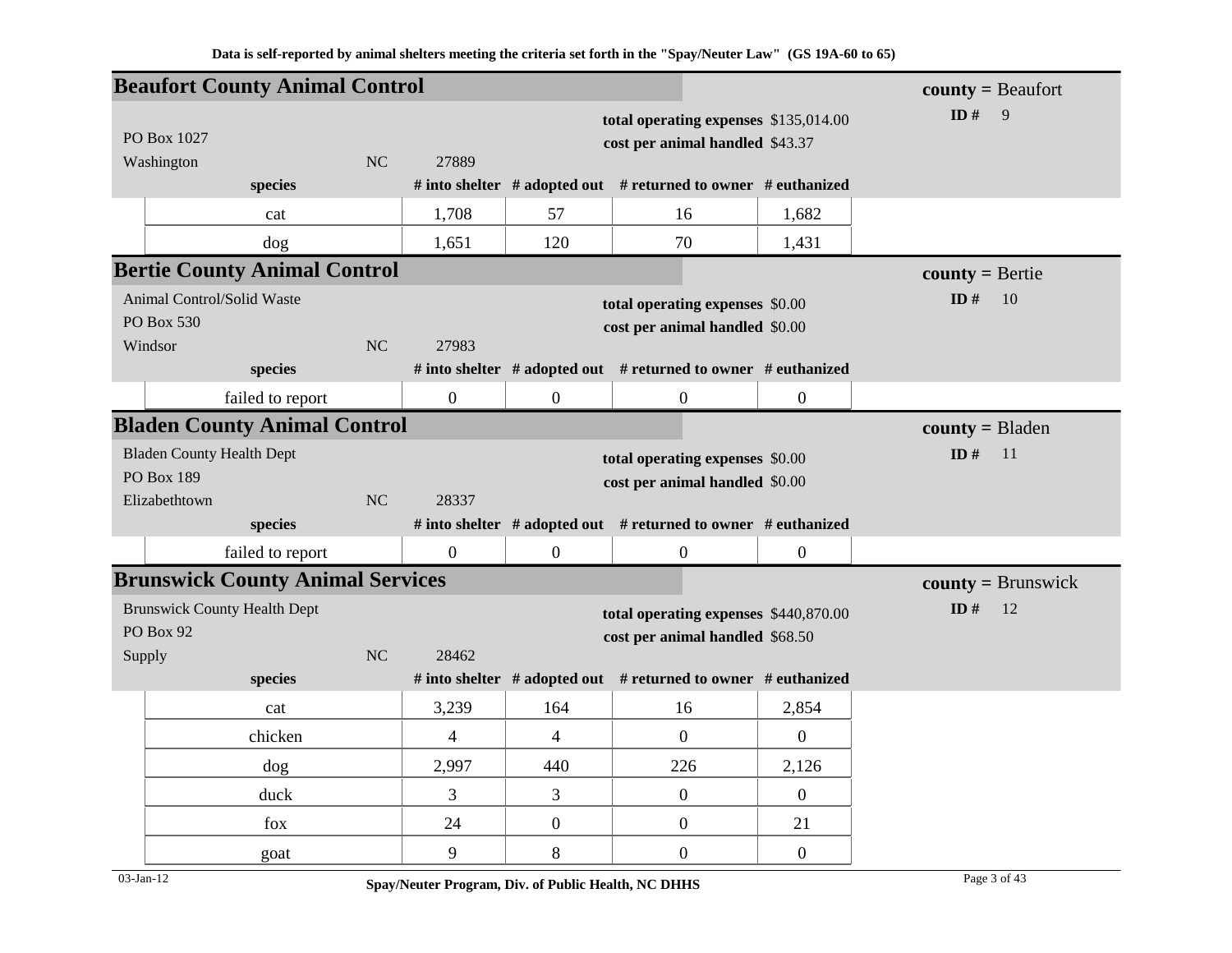|                  | <b>Brunswick County Animal Services</b> |    |                          |                  |                                                                          |                  | $county = Brunswick$      |
|------------------|-----------------------------------------|----|--------------------------|------------------|--------------------------------------------------------------------------|------------------|---------------------------|
| <b>PO Box 92</b> | <b>Brunswick County Health Dept</b>     |    |                          |                  | total operating expenses \$440,870.00<br>cost per animal handled \$68.50 |                  | ID#<br>12                 |
| Supply           |                                         | NC | 28462                    |                  | # into shelter # adopted out # returned to owner # euthanized            |                  |                           |
|                  | species                                 |    |                          |                  |                                                                          |                  |                           |
|                  | opossum                                 |    | 72                       | $\overline{0}$   | $\boldsymbol{0}$                                                         | $\overline{4}$   |                           |
|                  | parakeet                                |    | $\mathbf{1}$             | $\overline{0}$   | $\overline{0}$                                                           | $\mathbf{1}$     |                           |
|                  | pig                                     |    | $\overline{\mathcal{L}}$ | $\overline{4}$   | $\boldsymbol{0}$                                                         | $\boldsymbol{0}$ |                           |
|                  | prairie dog                             |    | $\mathbf{1}$             | $\overline{0}$   | $\boldsymbol{0}$                                                         | $\mathbf{1}$     |                           |
|                  | rabbit                                  |    | 9                        | 6                | $\boldsymbol{0}$                                                         | $\overline{2}$   |                           |
|                  | raccoon                                 |    | 72                       | $\boldsymbol{0}$ | $\boldsymbol{0}$                                                         | 68               |                           |
|                  | vulture                                 |    | $\mathbf{1}$             | $\boldsymbol{0}$ | $\boldsymbol{0}$                                                         | $\boldsymbol{0}$ |                           |
|                  | <b>Asheville Humane Society</b>         |    |                          |                  |                                                                          |                  | $county = Buncombe$       |
|                  |                                         |    |                          |                  | total operating expenses \$1,098,939.89                                  |                  | ID $#$<br>$7\phantom{.0}$ |
| 72 Lees Creek Rd |                                         |    |                          |                  | cost per animal handled \$112.16                                         |                  |                           |
| Asheville        |                                         | NC | 28806                    |                  |                                                                          |                  |                           |
|                  | species                                 |    |                          |                  | # into shelter # adopted out # returned to owner # euthanized            |                  |                           |
|                  | bat                                     |    | 18                       | $\overline{0}$   | $\boldsymbol{0}$                                                         | 17               |                           |
|                  | blue jay                                |    | $\mathbf{1}$             | $\mathbf{0}$     | $\mathbf{0}$                                                             | $\mathbf{1}$     |                           |
|                  | canary                                  |    | $\overline{2}$           | $\boldsymbol{0}$ | $\boldsymbol{0}$                                                         | $\overline{0}$   |                           |
|                  | cat                                     |    | 4,318                    | 572              | 60                                                                       | 3,566            |                           |
|                  | chicken                                 |    | 14                       | 9                | $\boldsymbol{0}$                                                         | $\overline{4}$   |                           |
|                  | cockatiel                               |    | 9                        | $\overline{3}$   | $\boldsymbol{0}$                                                         | $\mathbf{1}$     |                           |
|                  | cockatoo                                |    | $\overline{\mathbf{4}}$  | $\boldsymbol{0}$ | $\boldsymbol{0}$                                                         | $\boldsymbol{0}$ |                           |
|                  | $_{\text{cow}}$                         |    | $\mathbf{1}$             | $\boldsymbol{0}$ | $\boldsymbol{0}$                                                         | $\boldsymbol{0}$ |                           |
|                  | coyote                                  |    | $\mathbf{1}$             | $\boldsymbol{0}$ | $\boldsymbol{0}$                                                         | $\boldsymbol{0}$ |                           |
|                  | crow                                    |    | $\overline{\mathcal{A}}$ | $\overline{0}$   | $\mathbf{0}$                                                             | 3                |                           |
|                  | dog                                     |    | 5,089                    | 1,136            | 672                                                                      | 3,117            |                           |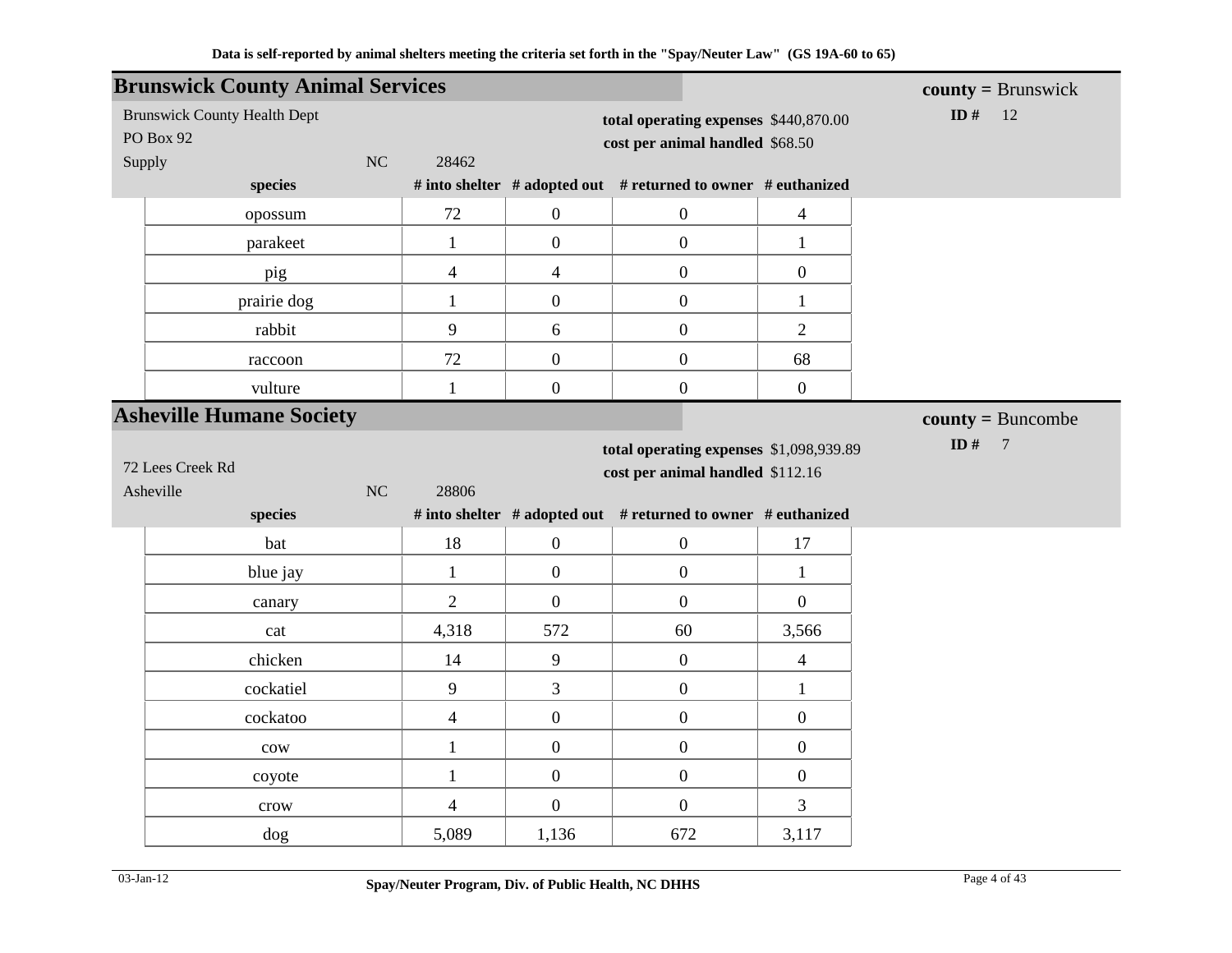|                               | <b>Asheville Humane Society</b> |                  |                                                                             |                                                               |                  | $county = Buncombe$ |
|-------------------------------|---------------------------------|------------------|-----------------------------------------------------------------------------|---------------------------------------------------------------|------------------|---------------------|
| 72 Lees Creek Rd<br>Asheville | NC                              | 28806            | total operating expenses \$1,098,939.89<br>cost per animal handled \$112.16 | ID #<br>$\overline{7}$                                        |                  |                     |
|                               | species                         |                  |                                                                             | # into shelter # adopted out # returned to owner # euthanized |                  |                     |
|                               | dove                            | 3                | $\boldsymbol{0}$                                                            | $\boldsymbol{0}$                                              | $\overline{2}$   |                     |
|                               | emu                             | $\mathbf 1$      | $\boldsymbol{0}$                                                            | $\boldsymbol{0}$                                              | $\mathbf{1}$     |                     |
|                               | ferret                          | $\,8\,$          | $\mathbf{1}$                                                                | $\boldsymbol{0}$                                              | 3                |                     |
|                               | $f_{OX}$                        | $\overline{4}$   | $\boldsymbol{0}$                                                            | $\boldsymbol{0}$                                              | 3                |                     |
|                               | gerbil                          | 12               | $\overline{c}$                                                              | $\boldsymbol{0}$                                              | $\boldsymbol{7}$ |                     |
|                               | goat                            | 6                | $\boldsymbol{0}$                                                            | $\boldsymbol{0}$                                              | $\mathbf{1}$     |                     |
|                               | goose                           | $\mathbf{1}$     | $\mathbf{1}$                                                                | $\boldsymbol{0}$                                              | $\boldsymbol{0}$ |                     |
|                               | gopher                          | $\mathbf{1}$     | $\boldsymbol{0}$                                                            | $\boldsymbol{0}$                                              | $\boldsymbol{0}$ |                     |
|                               | ground hog                      | $\mathbf{1}$     | $\boldsymbol{0}$                                                            | $\boldsymbol{0}$                                              | $\mathbf{1}$     |                     |
|                               | ground squirrel                 | $\overline{2}$   | $\boldsymbol{0}$                                                            | $\boldsymbol{0}$                                              | $\overline{2}$   |                     |
|                               | guinea pig                      | 12               | 5                                                                           | $\boldsymbol{0}$                                              | $\tau$           |                     |
|                               | hamster                         | 78               | 13                                                                          | $\boldsymbol{0}$                                              | 64               |                     |
|                               | hawk                            | $\overline{2}$   | $\boldsymbol{0}$                                                            | $\boldsymbol{0}$                                              | $\mathbf{1}$     |                     |
|                               | horse                           | $\overline{4}$   | $\boldsymbol{0}$                                                            | $\boldsymbol{0}$                                              | $\boldsymbol{0}$ |                     |
|                               | iguana                          | $\overline{c}$   | $\boldsymbol{0}$                                                            | $\boldsymbol{0}$                                              | $\boldsymbol{0}$ |                     |
|                               | lizard                          | $\mathbf{1}$     | $\boldsymbol{0}$                                                            | $\boldsymbol{0}$                                              | $\boldsymbol{0}$ |                     |
|                               | lovebird                        | $\overline{2}$   | $\overline{2}$                                                              | $\boldsymbol{0}$                                              | $\boldsymbol{0}$ |                     |
|                               | mouse                           | $\overline{2}$   | $\mathbf{0}$                                                                | $\boldsymbol{0}$                                              | $\overline{2}$   |                     |
|                               | mule                            | $\mathbf{1}$     | $\boldsymbol{0}$                                                            | $\boldsymbol{0}$                                              | $\boldsymbol{0}$ |                     |
|                               | opossum                         | 24               | $\boldsymbol{0}$                                                            | $\boldsymbol{0}$                                              | 23               |                     |
|                               | parakeet                        | $\overline{4}$   | $\mathbf{2}$                                                                | $\boldsymbol{0}$                                              | $\boldsymbol{0}$ |                     |
|                               | pig                             | $\boldsymbol{7}$ | $\mathbf{1}$                                                                | $\boldsymbol{0}$                                              | $\overline{4}$   |                     |
|                               | pigeon                          | $\overline{4}$   | $\mathbf{1}$                                                                | $\boldsymbol{0}$                                              | $\boldsymbol{0}$ |                     |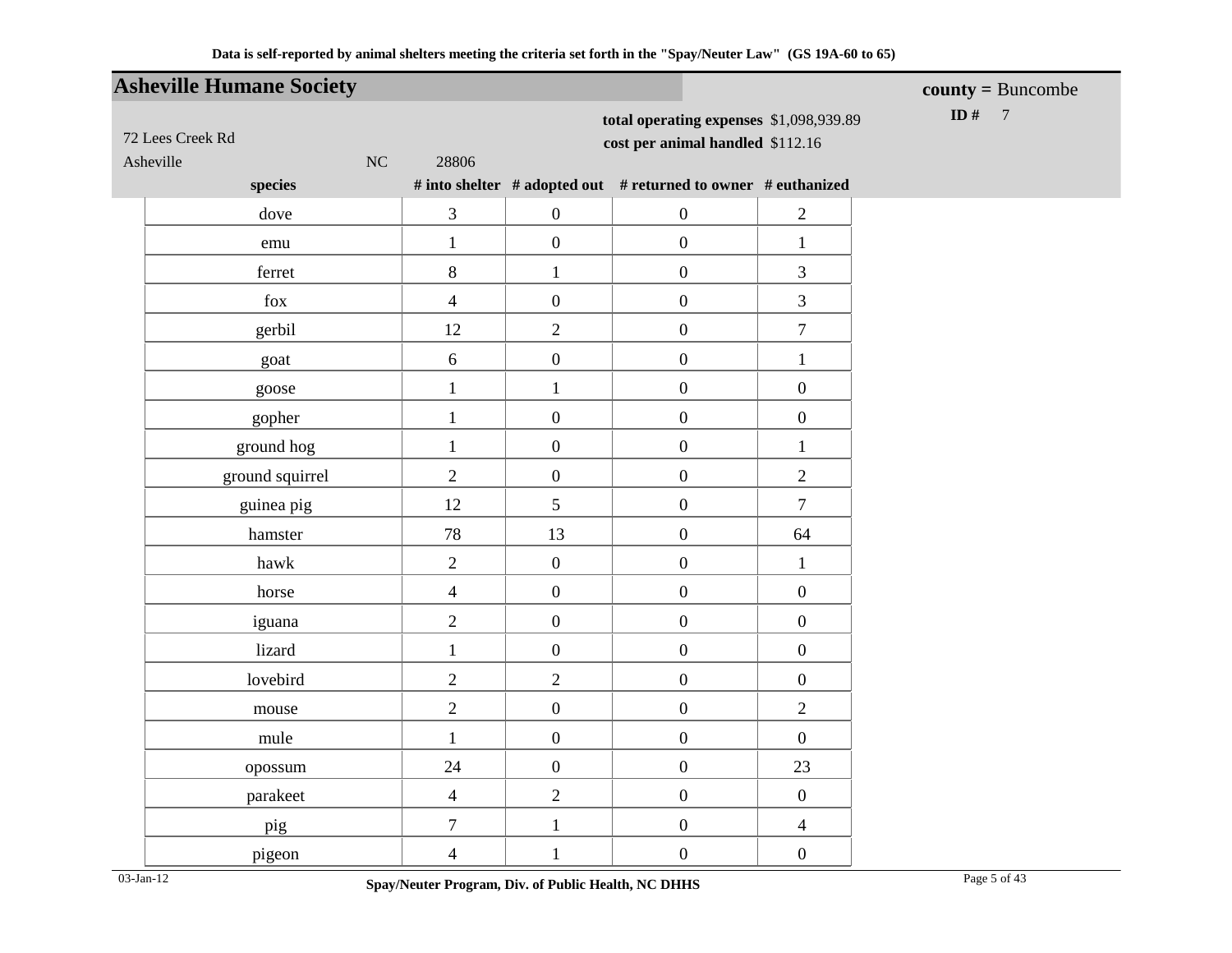|                                       | <b>Asheville Humane Society</b>       |    |                  |                  |                                                                             |                  | $county = Buncombe$      |
|---------------------------------------|---------------------------------------|----|------------------|------------------|-----------------------------------------------------------------------------|------------------|--------------------------|
| 72 Lees Creek Rd<br>Asheville         |                                       | NC | 28806            |                  | total operating expenses \$1,098,939.89<br>cost per animal handled \$112.16 |                  | ID $#$<br>$\overline{7}$ |
|                                       | species                               |    |                  |                  | # into shelter # adopted out # returned to owner # euthanized               |                  |                          |
|                                       | python                                |    | $\overline{2}$   | $\boldsymbol{0}$ | $\boldsymbol{0}$                                                            | 1                |                          |
|                                       | rabbit                                |    | 63               | 19               | $\boldsymbol{0}$                                                            | 37               |                          |
|                                       | raccoon                               |    | 89               | $\boldsymbol{0}$ | $\boldsymbol{0}$                                                            | 81               |                          |
|                                       | rat                                   |    | 11               | $\boldsymbol{0}$ | $\overline{0}$                                                              | 11               |                          |
|                                       | sheep                                 |    | $\mathbf{1}$     | $\boldsymbol{0}$ | $\boldsymbol{0}$                                                            | $\mathbf{0}$     |                          |
|                                       | skunk                                 |    | 3                | $\boldsymbol{0}$ | $\overline{0}$                                                              | $\overline{2}$   |                          |
|                                       | snake                                 |    | $\mathbf{1}$     | $\boldsymbol{0}$ | $\boldsymbol{0}$                                                            | $\boldsymbol{0}$ |                          |
|                                       | tarantula                             |    | $\mathbf{1}$     | $\mathbf{1}$     | $\boldsymbol{0}$                                                            | $\boldsymbol{0}$ |                          |
|                                       | tree squirrel                         |    | 3                | $\mathbf{1}$     | $\boldsymbol{0}$                                                            | $\mathbf{2}$     |                          |
|                                       | turtle                                |    | 3                | $\boldsymbol{0}$ | $\boldsymbol{0}$                                                            | $\boldsymbol{0}$ |                          |
|                                       | wolf                                  |    | $\mathbf{1}$     | $\boldsymbol{0}$ | $\boldsymbol{0}$                                                            | 1                |                          |
|                                       | <b>Burke County Animal Shelter</b>    |    |                  |                  |                                                                             |                  | $county = Burke$         |
| <b>Burke County Sheriff's Dept</b>    |                                       |    |                  |                  | total operating expenses \$0.00                                             |                  | ID $#$<br>13             |
| 150 Government Dr                     |                                       |    |                  |                  | cost per animal handled \$0.00                                              |                  |                          |
| Morganton                             |                                       | NC | 28655            |                  |                                                                             |                  |                          |
|                                       | species                               |    |                  |                  | # into shelter # adopted out # returned to owner # euthanized               |                  |                          |
|                                       | failed to report                      |    | $\boldsymbol{0}$ | $\boldsymbol{0}$ | $\overline{0}$                                                              | $\mathbf{0}$     |                          |
|                                       | <b>Cabarrus County Animal Control</b> |    |                  |                  |                                                                             |                  | $county = Cabarrus$      |
| <b>Cabarrus County Sheriff's Dept</b> |                                       |    |                  |                  | total operating expenses \$0.00                                             |                  | ID#<br>14                |
| PO Box 525                            |                                       |    |                  |                  | cost per animal handled \$0.00                                              |                  |                          |
| Concord                               |                                       | NC | 28026-0525       |                  |                                                                             |                  |                          |
|                                       | species                               |    |                  |                  | # into shelter # adopted out # returned to owner # euthanized               |                  |                          |
|                                       | failed to report                      |    | $\boldsymbol{0}$ | $\boldsymbol{0}$ | $\boldsymbol{0}$                                                            | $\boldsymbol{0}$ |                          |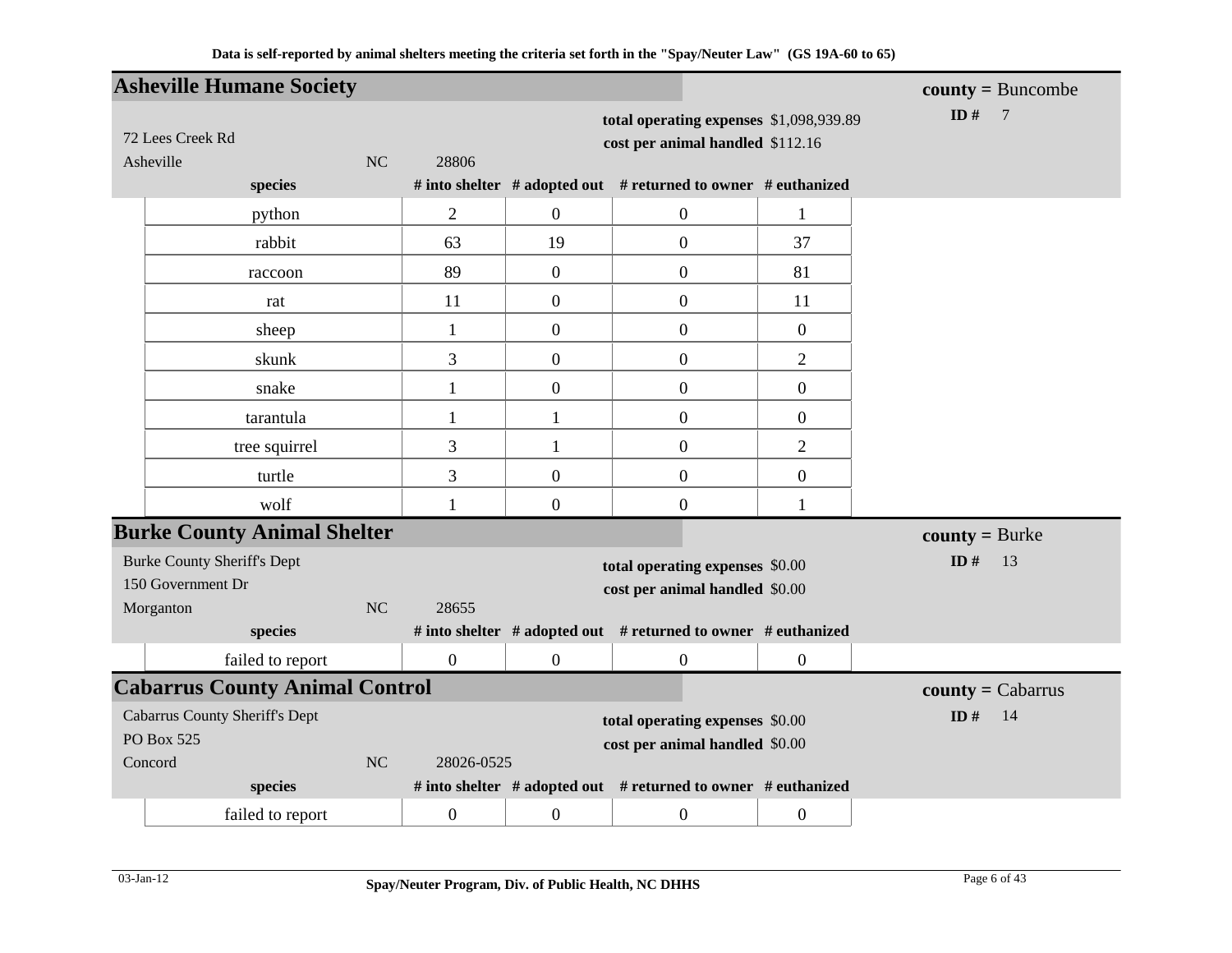|                                              | <b>Caldwell County Animal Control</b>                |                |                  |                                                                          |                  | $county = Caldwell$ |
|----------------------------------------------|------------------------------------------------------|----------------|------------------|--------------------------------------------------------------------------|------------------|---------------------|
| PO Box 2200<br>Lenoir                        | $\rm NC$                                             | 28645          |                  | total operating expenses \$299,672.83<br>cost per animal handled \$45.90 |                  | ID#<br>15           |
|                                              | species                                              |                |                  | # into shelter # adopted out # returned to owner # euthanized            |                  |                     |
|                                              | bat                                                  | 10             | $\boldsymbol{0}$ | $\boldsymbol{0}$                                                         | 6                |                     |
|                                              | bird                                                 | 15             | $\overline{0}$   | $\boldsymbol{0}$                                                         | $\overline{0}$   |                     |
|                                              | cat                                                  | 2,884          | 49               | 24                                                                       | 2,931            |                     |
|                                              | dog                                                  | 3,496          | 273              | 190                                                                      | 3,112            |                     |
|                                              | fox                                                  | $\overline{2}$ | $\mathbf{0}$     | $\boldsymbol{0}$                                                         | $\mathbf{0}$     |                     |
|                                              | goat                                                 | $\mathbf{1}$   | $\boldsymbol{0}$ | $\mathbf{1}$                                                             | $\boldsymbol{0}$ |                     |
|                                              | goose                                                | $\mathbf{1}$   | $\boldsymbol{0}$ | $\boldsymbol{0}$                                                         | $\overline{0}$   |                     |
|                                              | ground hog                                           | $\overline{4}$ | $\boldsymbol{0}$ | $\boldsymbol{0}$                                                         | $\overline{4}$   |                     |
|                                              | opossum                                              | 49             | $\mathbf{0}$     | $\boldsymbol{0}$                                                         | 14               |                     |
|                                              | raccoon                                              | 54             | $\overline{0}$   | $\boldsymbol{0}$                                                         | 41               |                     |
|                                              | skunk                                                | 12             | $\boldsymbol{0}$ | $\boldsymbol{0}$                                                         | 11               |                     |
|                                              | squirrel                                             | $\mathbf{1}$   | $\mathbf{0}$     | $\boldsymbol{0}$                                                         | $\mathbf{0}$     |                     |
|                                              | <b>Carteret County Humane Society Animal Shelter</b> |                |                  |                                                                          |                  | $county =$ Carteret |
| Humane Society of Carteret Co.<br>PO Box 357 |                                                      |                |                  | total operating expenses \$289,700.00<br>cost per animal handled \$65.19 |                  | ID $\#$<br>122      |
| Newport                                      | NC                                                   | 28570          |                  |                                                                          |                  |                     |
|                                              | species                                              |                |                  | # into shelter # adopted out # returned to owner # euthanized            |                  |                     |
|                                              | cat                                                  | 2,792          | 306              | 29                                                                       | 2,227            |                     |
|                                              | chicken                                              | 3              | $\boldsymbol{0}$ | $\boldsymbol{0}$                                                         | 3                |                     |
|                                              | dog                                                  | 1,631          | 561              | 175                                                                      | 827              |                     |
|                                              | goat                                                 | $\mathbf{1}$   | $\mathbf{1}$     | $\boldsymbol{0}$                                                         | $\mathbf{0}$     |                     |
|                                              | guinea pig                                           | 3              | 3                | $\boldsymbol{0}$                                                         | $\boldsymbol{0}$ |                     |
|                                              | raccoon                                              | 10             | $\boldsymbol{0}$ | $\boldsymbol{0}$                                                         | 10               |                     |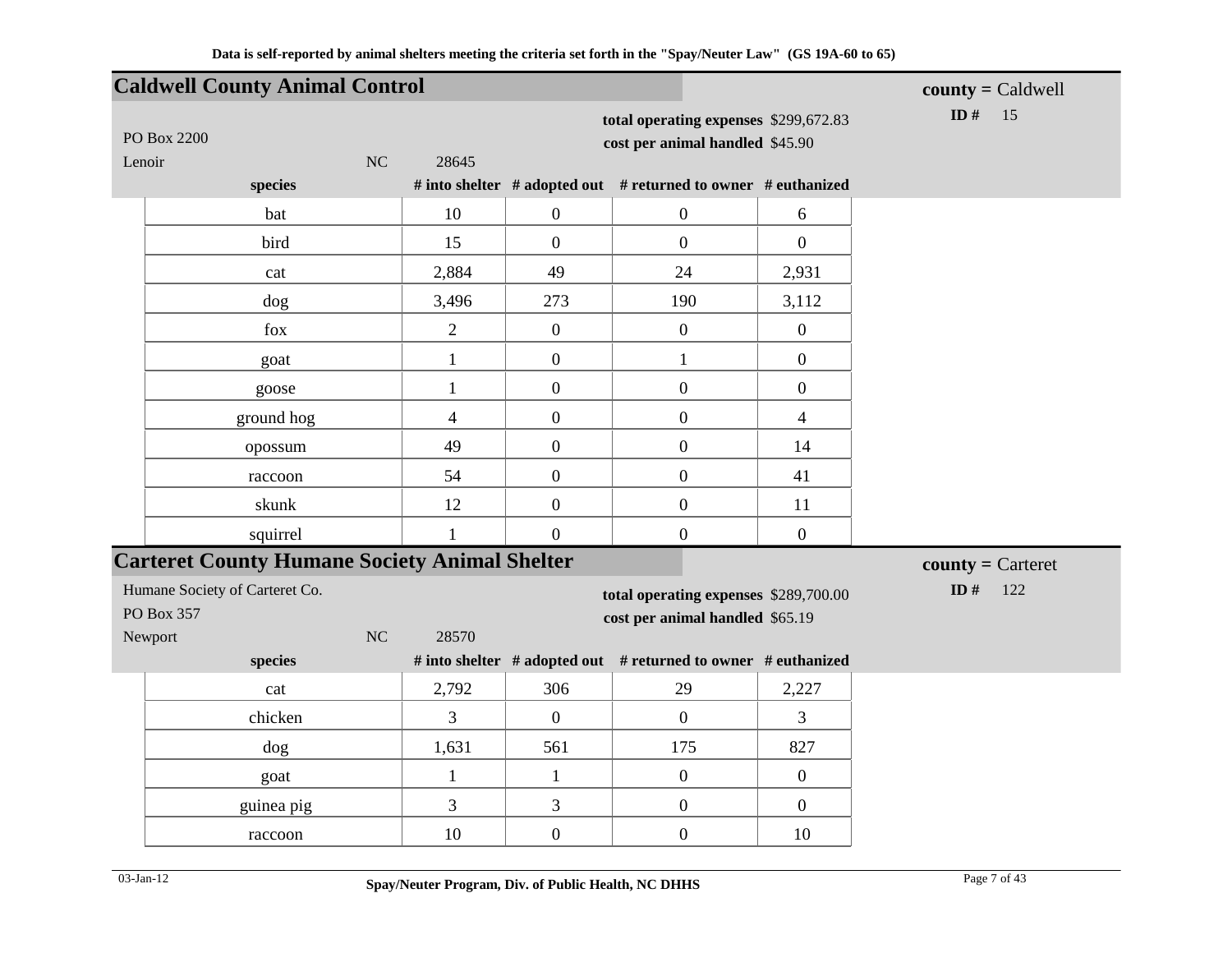|                                      |                                      |           | <b>Carteret County Humane Society Animal Shelter</b>      |                  |                                                               |                | $county =$ Carteret              |
|--------------------------------------|--------------------------------------|-----------|-----------------------------------------------------------|------------------|---------------------------------------------------------------|----------------|----------------------------------|
| Humane Society of Carteret Co.       |                                      |           |                                                           |                  | total operating expenses \$289,700.00                         |                | ID#<br>122                       |
| PO Box 357                           |                                      |           |                                                           |                  | cost per animal handled \$65.19                               |                |                                  |
| Newport                              |                                      | NC        | 28570                                                     |                  |                                                               |                |                                  |
|                                      | species                              |           |                                                           |                  | # into shelter # adopted out # returned to owner # euthanized |                |                                  |
|                                      | squirrel                             |           | $\overline{4}$                                            | 4                | $\mathbf{0}$                                                  | $\overline{0}$ |                                  |
|                                      |                                      |           | <b>Animal Protection Society of the Northern Piedmont</b> |                  |                                                               |                | $county = C$ aswell              |
| <b>Caswell County Animal Control</b> |                                      |           |                                                           |                  | total operating expenses \$95,537.70                          |                | ID#<br>18                        |
| PO Box 193                           |                                      |           |                                                           |                  | cost per animal handled \$46.58                               |                |                                  |
| Yanceyville                          |                                      | <b>NC</b> | 27379                                                     |                  |                                                               |                |                                  |
|                                      | species                              |           |                                                           |                  | # into shelter # adopted out # returned to owner # euthanized |                |                                  |
|                                      | bat                                  |           | 3                                                         | $\boldsymbol{0}$ | $\overline{0}$                                                | 3              |                                  |
|                                      | bird                                 |           | 18                                                        | $\overline{0}$   | 18                                                            | $\overline{0}$ |                                  |
|                                      | cat                                  |           | 946                                                       | 47               | 9                                                             | 900            |                                  |
|                                      | dog                                  |           | 1,081                                                     | 133              | 38                                                            | 900            |                                  |
|                                      | wildlife (did not break down)        |           | 3                                                         | $\mathbf{0}$     | 3                                                             | $\mathbf{0}$   |                                  |
|                                      |                                      |           | <b>Catawba County Animal Control and Shelter</b>          |                  |                                                               |                | $\text{county} = \text{Catawba}$ |
|                                      |                                      |           |                                                           |                  | total operating expenses \$76,748.00                          |                | ID#<br>19                        |
| PO Box 389                           |                                      |           |                                                           |                  | cost per animal handled \$12.39                               |                |                                  |
| <b>Newton</b>                        |                                      | NC        | 28658                                                     |                  |                                                               |                |                                  |
|                                      | species                              |           |                                                           |                  | # into shelter # adopted out # returned to owner # euthanized |                |                                  |
|                                      | cat                                  |           | 3,257                                                     | 214              | 8                                                             | 3,023          |                                  |
|                                      | dog                                  |           | 2,940                                                     | 538              | 262                                                           | 2,150          |                                  |
|                                      | <b>Chatham County Animal Control</b> |           |                                                           |                  |                                                               |                | $county = Chatham$               |
| <b>Chatham County Health Dept</b>    |                                      |           |                                                           |                  | total operating expenses \$305,879.00                         |                | ID#<br>21                        |
| 725 County Landfill Rd               |                                      |           |                                                           |                  | cost per animal handled \$133.63                              |                |                                  |
| Pittsboro                            |                                      | NC        | 27312                                                     |                  |                                                               |                |                                  |
|                                      | species                              |           |                                                           |                  | # into shelter # adopted out # returned to owner # euthanized |                |                                  |
|                                      | bat                                  |           | 6                                                         | $\overline{0}$   | $\mathbf{0}$                                                  | 6              |                                  |
|                                      | cat                                  |           | 1,044                                                     | 335              | 6                                                             | 691            |                                  |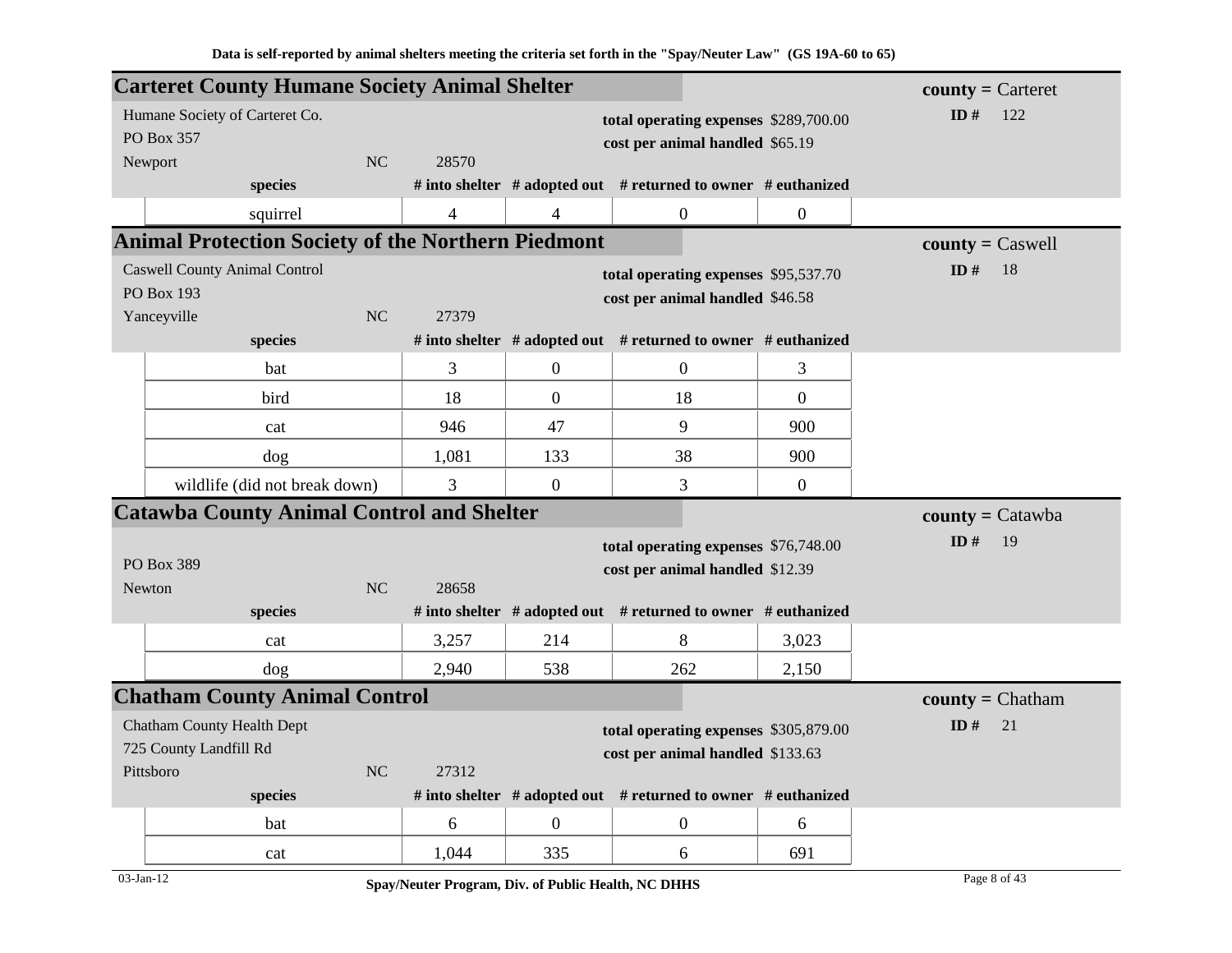|                        | <b>Chatham County Animal Control</b> |                |                |                  |                                                               |                  | $county = Chatham$                |
|------------------------|--------------------------------------|----------------|----------------|------------------|---------------------------------------------------------------|------------------|-----------------------------------|
|                        | <b>Chatham County Health Dept</b>    |                |                |                  | total operating expenses \$305,879.00                         |                  | ID $#$<br>21                      |
| 725 County Landfill Rd |                                      |                |                |                  | cost per animal handled \$133.63                              |                  |                                   |
| Pittsboro              |                                      | N <sub>C</sub> | 27312          |                  |                                                               |                  |                                   |
|                        | species                              |                |                |                  | # into shelter # adopted out # returned to owner # euthanized |                  |                                   |
|                        | dog                                  |                | 1,245          | 303              | 123                                                           | 782              |                                   |
|                        | fox                                  |                | $\overline{2}$ | $\overline{0}$   | $\boldsymbol{0}$                                              | $\overline{2}$   |                                   |
|                        | goat                                 |                | $\overline{2}$ | $\overline{2}$   | $\boldsymbol{0}$                                              | $\boldsymbol{0}$ |                                   |
|                        | opossum                              |                | $\overline{2}$ | $\mathbf{0}$     | $\boldsymbol{0}$                                              | $\overline{2}$   |                                   |
|                        | raccoon                              |                | 5              | $\mathbf{0}$     | $\boldsymbol{0}$                                              | 5                |                                   |
|                        | <b>Valley River Humane Society</b>   |                |                |                  |                                                               |                  | $\text{county} = \text{Cherokee}$ |
| (Cherokee Co)          |                                      |                |                |                  | total operating expenses \$0.00                               |                  | ID#<br>132                        |
| 7450 US 19             |                                      |                |                |                  | cost per animal handled \$0.00                                |                  |                                   |
| Marble                 |                                      | NC             | 28905          |                  |                                                               |                  |                                   |
|                        | species                              |                |                |                  | # into shelter # adopted out # returned to owner # euthanized |                  |                                   |
|                        | failed to report                     |                | $\overline{0}$ | $\mathbf{0}$     | $\overline{0}$                                                | $\boldsymbol{0}$ |                                   |
|                        | <b>Chowan County Animal Control</b>  |                |                |                  |                                                               |                  | <b>county</b> = $Chowan$          |
|                        |                                      |                |                |                  | total operating expenses \$175,053.17                         |                  | ID $#$<br>23                      |
| 138 Icaria Rd          |                                      |                |                |                  | cost per animal handled \$51.00                               |                  |                                   |
| Tyner                  |                                      | NC             | 27980          |                  |                                                               |                  |                                   |
|                        | species                              |                |                |                  | # into shelter # adopted out # returned to owner # euthanized |                  |                                   |
|                        | cat                                  |                | 739            | 80               | 6                                                             | 653              |                                   |
|                        | dog                                  |                | 709            | 152              | 70                                                            | 487              |                                   |
|                        | horse                                |                | $\overline{2}$ | $\boldsymbol{0}$ | $\overline{2}$                                                | $\boldsymbol{0}$ |                                   |
|                        | opossum                              |                | 13             | $\mathbf{0}$     | $\boldsymbol{0}$                                              | $\boldsymbol{0}$ |                                   |
|                        | snake                                |                | 5              | $\overline{0}$   | $\boldsymbol{0}$                                              | $\boldsymbol{0}$ |                                   |
|                        | squirrel                             |                | 5              | $\overline{0}$   | $\boldsymbol{0}$                                              | $\boldsymbol{0}$ |                                   |
|                        | wildlife (did not break down)        |                | 11             | $\overline{0}$   | $\boldsymbol{0}$                                              | 11               |                                   |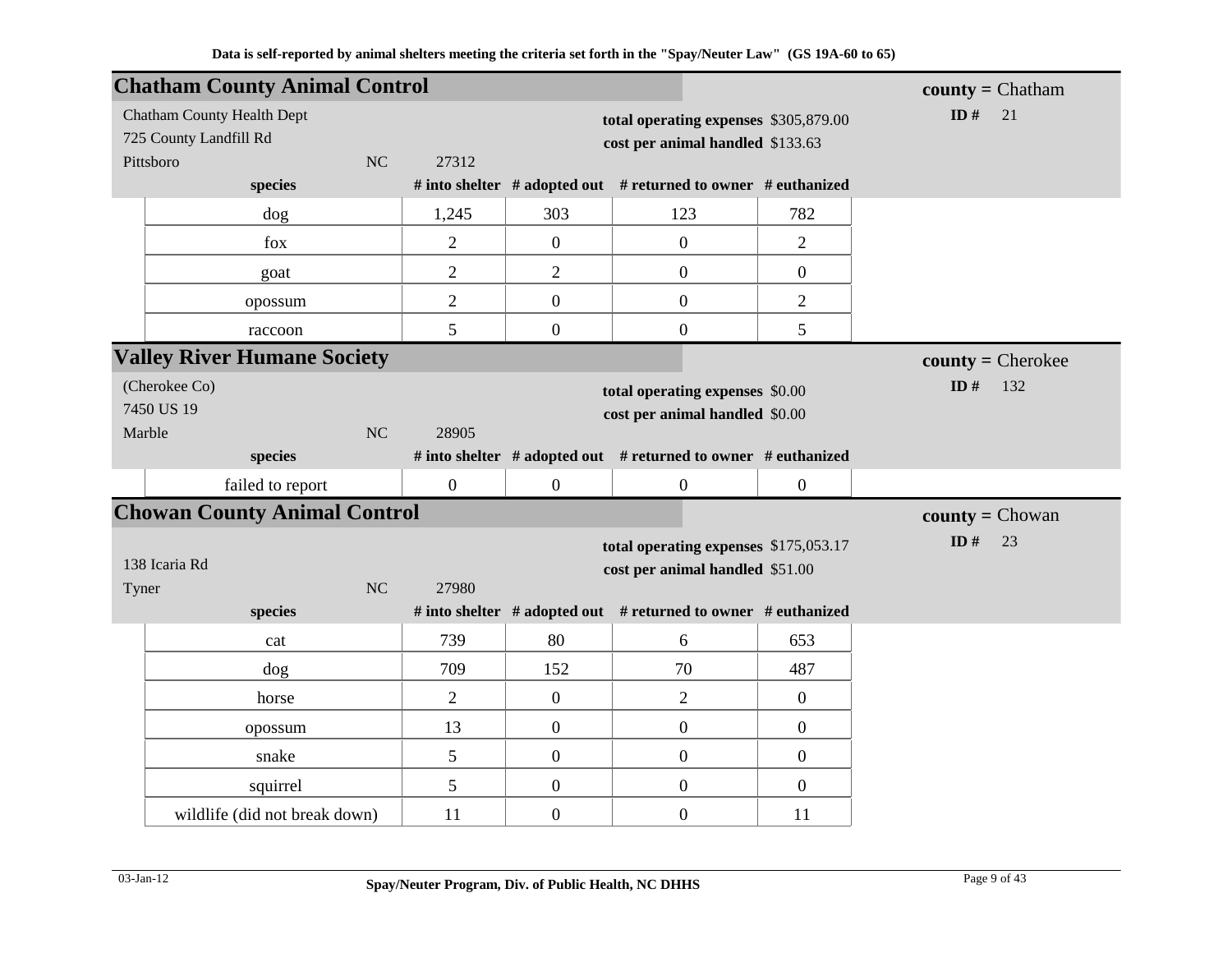|        | <b>Valley River Humane Society</b>     |                  |                                |                                                               |                  | $\text{county} = \text{Clay}$ |
|--------|----------------------------------------|------------------|--------------------------------|---------------------------------------------------------------|------------------|-------------------------------|
|        | (Clay Co)                              |                  |                                | total operating expenses \$0.00                               |                  | ID $#$<br>171                 |
|        | 7450 US Hwy 19                         |                  | cost per animal handled \$0.00 |                                                               |                  |                               |
| Marble | NC                                     | 28905            |                                |                                                               |                  |                               |
|        | species                                |                  |                                | # into shelter # adopted out # returned to owner # euthanized |                  |                               |
|        | failed to report                       | $\boldsymbol{0}$ | $\boldsymbol{0}$               | $\boldsymbol{0}$                                              | $\boldsymbol{0}$ |                               |
|        | <b>Cleveland County Animal Control</b> |                  |                                |                                                               |                  | $county = Cleveland$          |
|        | <b>Cleveland County Animal Shelter</b> |                  |                                | total operating expenses \$342,125.00                         |                  | ID $#$<br>48                  |
|        | 315 E Grover St                        |                  |                                | cost per animal handled \$41.07                               |                  |                               |
| Shelby | NC                                     | 28150-3998       |                                |                                                               |                  |                               |
|        | species                                |                  |                                | # into shelter # adopted out # returned to owner # euthanized |                  |                               |
|        | bat                                    | 19               | $\boldsymbol{0}$               | $\boldsymbol{0}$                                              | 19               |                               |
|        | bird                                   | 116              | 10                             | $\overline{0}$                                                | 106              |                               |
|        | cat                                    | 3,918            | 6                              | 49                                                            | 3,798            |                               |
|        | chicken                                | $\overline{7}$   | $\overline{7}$                 | $\mathbf{0}$                                                  | $\overline{0}$   |                               |
|        | deer                                   | $\mathbf{1}$     | $\boldsymbol{0}$               | $\overline{0}$                                                | $\mathbf{1}$     |                               |
|        | dog                                    | 3,875            | 35                             | 353                                                           | 3,491            |                               |
|        | ferret                                 | $\mathbf{1}$     | $\mathbf{0}$                   | $\mathbf{1}$                                                  | $\overline{0}$   |                               |
|        | fox                                    | 41               | $\boldsymbol{0}$               | $\mathbf{0}$                                                  | 41               |                               |
|        | goat                                   | 6                | $\overline{4}$                 | $\overline{2}$                                                | $\overline{0}$   |                               |
|        | ground hog                             | 22               | $\boldsymbol{0}$               | $\boldsymbol{0}$                                              | 22               |                               |
|        | muskrat                                | $\mathbf{1}$     | $\boldsymbol{0}$               | $\boldsymbol{0}$                                              | $\mathbf{1}$     |                               |
|        | opossum                                | 135              | $\boldsymbol{0}$               | $\boldsymbol{0}$                                              | 135              |                               |
|        | pig                                    | $\overline{4}$   | 3                              | $\boldsymbol{0}$                                              | $\mathbf{1}$     |                               |
|        | rabbit                                 | 5                | $\overline{4}$                 | $\boldsymbol{0}$                                              | $\mathbf{1}$     |                               |
|        | raccoon                                | 148              | $\mathbf{0}$                   | $\overline{0}$                                                | 148              |                               |
|        | skunk                                  | 25               | $\boldsymbol{0}$               | $\boldsymbol{0}$                                              | 25               |                               |
|        | squirrel                               | $\tau$           | $\boldsymbol{0}$               | $\boldsymbol{0}$                                              | $\tau$           |                               |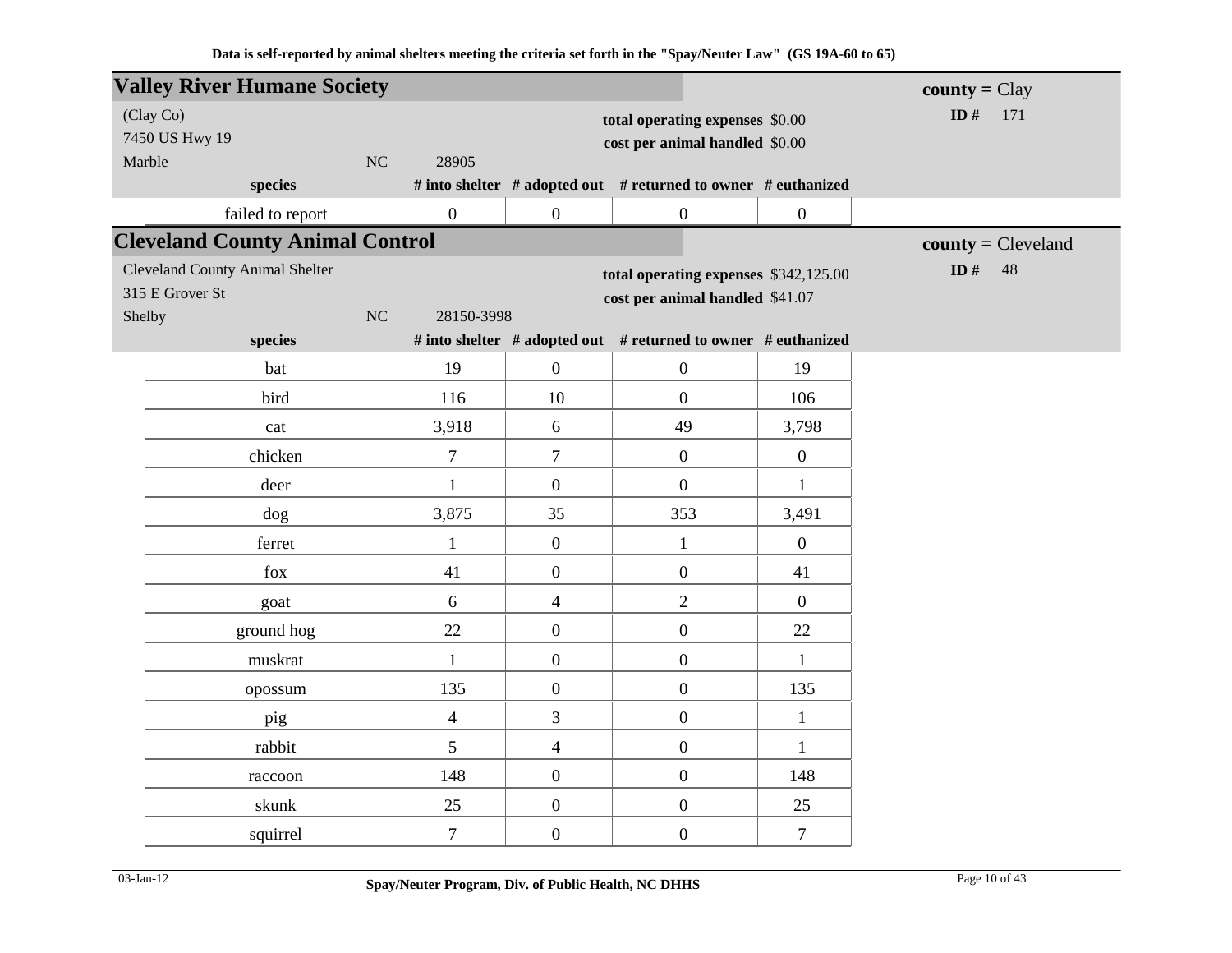|            | <b>Columbus County Animal Control</b>                   |    |                  |                                                                          |                                                                          |                  | $county = Columnbus$ |
|------------|---------------------------------------------------------|----|------------------|--------------------------------------------------------------------------|--------------------------------------------------------------------------|------------------|----------------------|
|            | 111 Washington Ave                                      |    |                  | total operating expenses \$131,785.00<br>cost per animal handled \$30.79 | ID $#$<br>49                                                             |                  |                      |
| Whiteville |                                                         | NC | 28472            |                                                                          |                                                                          |                  |                      |
|            | species                                                 |    |                  |                                                                          | # into shelter # adopted out # returned to owner # euthanized            |                  |                      |
|            | cat                                                     |    | 1,646            | 90                                                                       | 22                                                                       | 1,534            |                      |
|            | dog                                                     |    | 2,569            | 418                                                                      | 93                                                                       | 2,058            |                      |
|            | opossum                                                 |    | 44               | $\mathbf{0}$                                                             | $\mathbf{0}$                                                             | 44               |                      |
|            | raccoon                                                 |    | 21               | $\mathbf{0}$                                                             | $\overline{0}$                                                           | 21               |                      |
|            | <b>City of Havelock Public Safety</b>                   |    |                  |                                                                          |                                                                          |                  | $county = Craven$    |
| Havelock   | 2 Hatteras Ave                                          | NC | 28532            |                                                                          | total operating expenses \$0.00<br>cost per animal handled \$0.00        |                  | ID $#$<br>32         |
|            | species                                                 |    |                  |                                                                          | # into shelter # adopted out # returned to owner # euthanized            |                  |                      |
|            | failed to report                                        |    | $\boldsymbol{0}$ | $\mathbf{0}$                                                             | $\boldsymbol{0}$                                                         | $\boldsymbol{0}$ |                      |
|            | <b>Craven-Pamlico Animal Services Center</b>            |    |                  |                                                                          |                                                                          |                  | $county = Craven$    |
|            | <b>Craven County Health Dept</b><br>1639 Old Airport Rd |    |                  |                                                                          | total operating expenses \$258,730.87<br>cost per animal handled \$43.06 |                  | ID $#$<br>51         |
| New Bern   | species                                                 | NC | 28562            |                                                                          | # into shelter # adopted out # returned to owner # euthanized            |                  |                      |
|            | cat                                                     |    | 3,313            | 165                                                                      | 13                                                                       | 3,111            |                      |
|            | dog                                                     |    | 2,648            | 346                                                                      | 227                                                                      | 2,014            |                      |
|            |                                                         |    |                  |                                                                          |                                                                          |                  |                      |
|            | fox                                                     |    | $\boldsymbol{0}$ | $\boldsymbol{0}$                                                         | $\boldsymbol{0}$                                                         | $\overline{2}$   |                      |
|            | goat                                                    |    | $\boldsymbol{0}$ | $\boldsymbol{0}$                                                         | $\mathbf{2}$                                                             | $\boldsymbol{0}$ |                      |
|            | hamster                                                 |    | $\boldsymbol{0}$ | $\boldsymbol{0}$                                                         | $\mathbf{1}$                                                             | $\boldsymbol{0}$ |                      |
|            | opossum                                                 |    | $\boldsymbol{0}$ | $\mathbf{0}$                                                             | 28                                                                       | $\boldsymbol{0}$ |                      |
|            | rabbit                                                  |    | $\boldsymbol{0}$ | $\boldsymbol{0}$                                                         | $\mathfrak{Z}$                                                           | $\boldsymbol{0}$ |                      |
|            | raccoon                                                 |    | $\boldsymbol{0}$ | $\boldsymbol{0}$                                                         | $\boldsymbol{0}$                                                         | 6                |                      |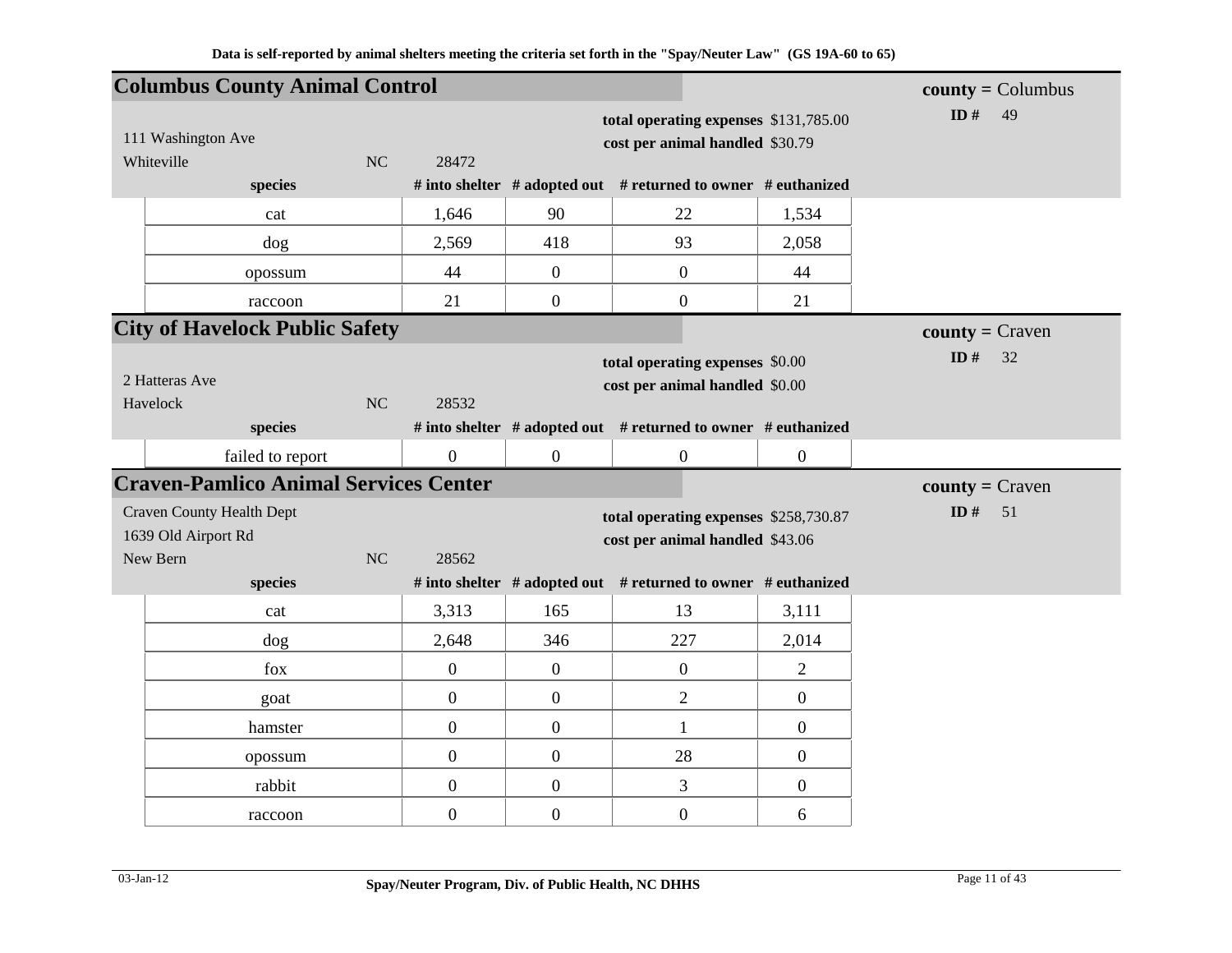|                | <b>Cumberland County Animal Control</b>                     |           |                  |                  |                                                               |                  | $county = Cumberland$ |
|----------------|-------------------------------------------------------------|-----------|------------------|------------------|---------------------------------------------------------------|------------------|-----------------------|
|                |                                                             |           |                  |                  | total operating expenses \$0.00                               |                  | ID $#$<br>52          |
| PO Drawer 1829 |                                                             |           |                  |                  | cost per animal handled \$0.00                                |                  |                       |
| Fayetteville   |                                                             | NC        | 28302            |                  |                                                               |                  |                       |
|                | species                                                     |           |                  |                  | # into shelter # adopted out # returned to owner # euthanized |                  |                       |
|                | failed to report                                            |           | $\boldsymbol{0}$ | $\overline{0}$   | $\boldsymbol{0}$                                              | $\boldsymbol{0}$ |                       |
|                | <b>Currituck County Humane Society &amp; Animal Shelter</b> |           |                  |                  |                                                               |                  | $county =$ Currituck  |
|                |                                                             |           |                  |                  | total operating expenses \$0.00                               |                  | ID $#$<br>174         |
| PO Box 365     |                                                             |           |                  |                  | cost per animal handled \$0.00                                |                  |                       |
| Maple          |                                                             | NC        | 27956            |                  |                                                               |                  |                       |
|                | species                                                     |           |                  |                  | # into shelter # adopted out # returned to owner # euthanized |                  |                       |
|                | failed to report                                            |           | $\boldsymbol{0}$ | $\overline{0}$   | $\boldsymbol{0}$                                              | $\overline{0}$   |                       |
|                | The Outer Banks SPCA Animal Shelter                         |           |                  |                  |                                                               |                  | <b>county</b> = Dare  |
|                |                                                             |           |                  |                  | total operating expenses \$270,750.00                         |                  | ID $#$<br>129         |
| PO Box 1000    |                                                             |           |                  |                  | cost per animal handled \$143.10                              |                  |                       |
| Manteo         |                                                             | <b>NC</b> | 27954            |                  |                                                               |                  |                       |
|                | species                                                     |           |                  |                  | # into shelter # adopted out # returned to owner # euthanized |                  |                       |
|                | bat                                                         |           | $\overline{2}$   | $\overline{0}$   | $\boldsymbol{0}$                                              | $\overline{2}$   |                       |
|                | birds                                                       |           | 70               | $\overline{0}$   | 70                                                            | $\overline{0}$   |                       |
|                | cat                                                         |           | 912              | 85               | 21                                                            | 788              |                       |
|                | deer                                                        |           | $\overline{3}$   | $\overline{0}$   | $\boldsymbol{0}$                                              | 3                |                       |
|                | dog                                                         |           | 665              | 126              | 266                                                           | 234              |                       |
|                | fox                                                         |           | 5                | $\overline{0}$   | $\boldsymbol{0}$                                              | 5                |                       |
|                | nutria                                                      |           | 3                | $\overline{0}$   | $\boldsymbol{0}$                                              | 3                |                       |
|                | opossum                                                     |           | 47               | $\boldsymbol{0}$ | 47                                                            | $\boldsymbol{0}$ |                       |
|                | otter                                                       |           | 3                | $\overline{0}$   | 3                                                             | $\boldsymbol{0}$ |                       |
|                | pot belly pig                                               |           | $\mathbf{1}$     | $\boldsymbol{0}$ | $\boldsymbol{0}$                                              | $\mathbf{1}$     |                       |
|                | rabbit                                                      |           | 16               | $\boldsymbol{0}$ | 16                                                            | $\overline{0}$   |                       |
|                | raccoon                                                     |           | 155              | $\overline{0}$   | $\boldsymbol{0}$                                              | 155              |                       |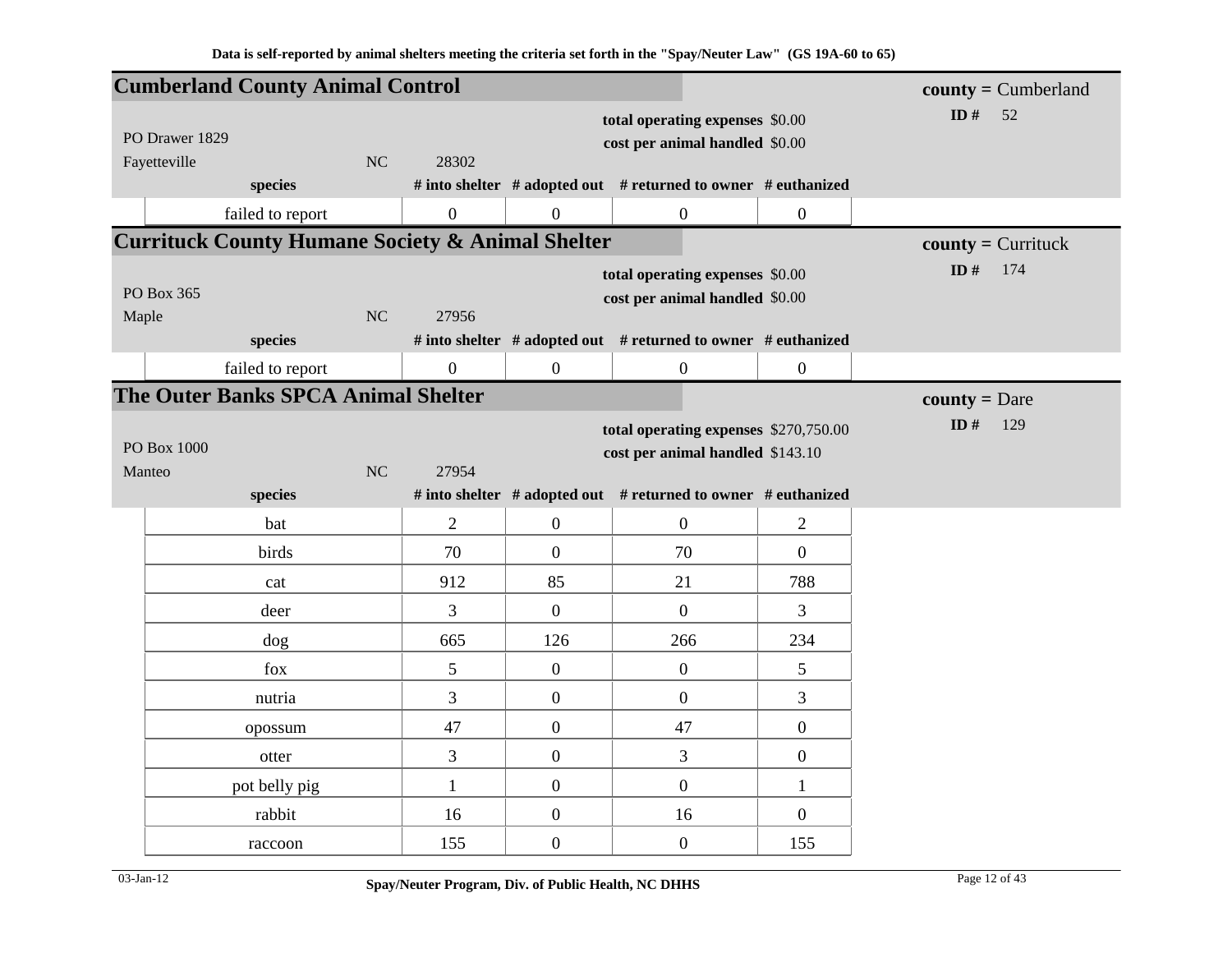|           | The Outer Banks SPCA Animal Shelter            |    |                |                |                                                               |                  | <b>county</b> = Dare       |
|-----------|------------------------------------------------|----|----------------|----------------|---------------------------------------------------------------|------------------|----------------------------|
|           |                                                |    |                |                | total operating expenses \$270,750.00                         |                  | ID#<br>129                 |
|           | PO Box 1000                                    |    |                |                | cost per animal handled \$143.10                              |                  |                            |
| Manteo    |                                                | NC | 27954          |                |                                                               |                  |                            |
|           | species                                        |    |                |                | # into shelter # adopted out # returned to owner # euthanized |                  |                            |
|           | rodent                                         |    | $\overline{2}$ | $\overline{0}$ | $\boldsymbol{0}$                                              | $\overline{2}$   |                            |
|           | snake                                          |    | $\mathbf{1}$   | $\overline{0}$ | $\mathbf{1}$                                                  | $\overline{0}$   |                            |
|           | squirrel                                       |    | $\overline{7}$ | $\overline{0}$ | $\tau$                                                        | $\overline{0}$   |                            |
|           | <b>Town of Kill Devil Hills Animal Control</b> |    |                |                |                                                               |                  | <b>county</b> = Dare       |
|           | Kill Devil Hills Police Dept                   |    |                |                | total operating expenses \$104,897.00                         |                  | ID $#$<br>138              |
|           | PO Box 1605                                    |    |                |                | cost per animal handled \$555.00                              |                  |                            |
|           | Kill Devil Hills                               | NC | 27959          |                |                                                               |                  |                            |
|           | species                                        |    |                |                | # into shelter # adopted out # returned to owner # euthanized |                  |                            |
|           | cat                                            |    | 71             | $\mathbf{1}$   | 9                                                             | 60               |                            |
|           | dog                                            |    | 115            | 13             | 69                                                            | 33               |                            |
|           | raccoon                                        |    | 3              | $\mathbf{0}$   | $\overline{0}$                                                | $\overline{0}$   |                            |
|           | <b>Davidson County Animal Control</b>          |    |                |                |                                                               |                  | $county = \text{Davidson}$ |
|           |                                                |    |                |                | total operating expenses \$320,585.00                         |                  | ID $#$<br>54               |
|           | 490 Glendale Rd                                |    |                |                | cost per animal handled \$45.56                               |                  |                            |
| Lexington |                                                | NC | 27292          |                |                                                               |                  |                            |
|           | species                                        |    |                |                | # into shelter # adopted out # returned to owner # euthanized |                  |                            |
|           | bat                                            |    | 8              | $\mathbf{0}$   | $\mathbf{0}$                                                  | $\overline{0}$   |                            |
|           | cat                                            |    | 3,244          | 153            | 17                                                            | 3,074            |                            |
|           | dog                                            |    | 3,712          | 388            | 300                                                           | 3,024            |                            |
|           | ${\rm fox}$                                    |    | 10             | $\mathbf{0}$   | $\mathbf{0}$                                                  | $\overline{0}$   |                            |
|           | opossum                                        |    | 25             | $\overline{0}$ | $\boldsymbol{0}$                                              | $\overline{0}$   |                            |
|           | raccoon                                        |    | 35             | $\mathbf{0}$   | $\mathbf{0}$                                                  | $\boldsymbol{0}$ |                            |
|           | skunk                                          |    | $\overline{2}$ | $\overline{0}$ | $\overline{0}$                                                | $\overline{0}$   |                            |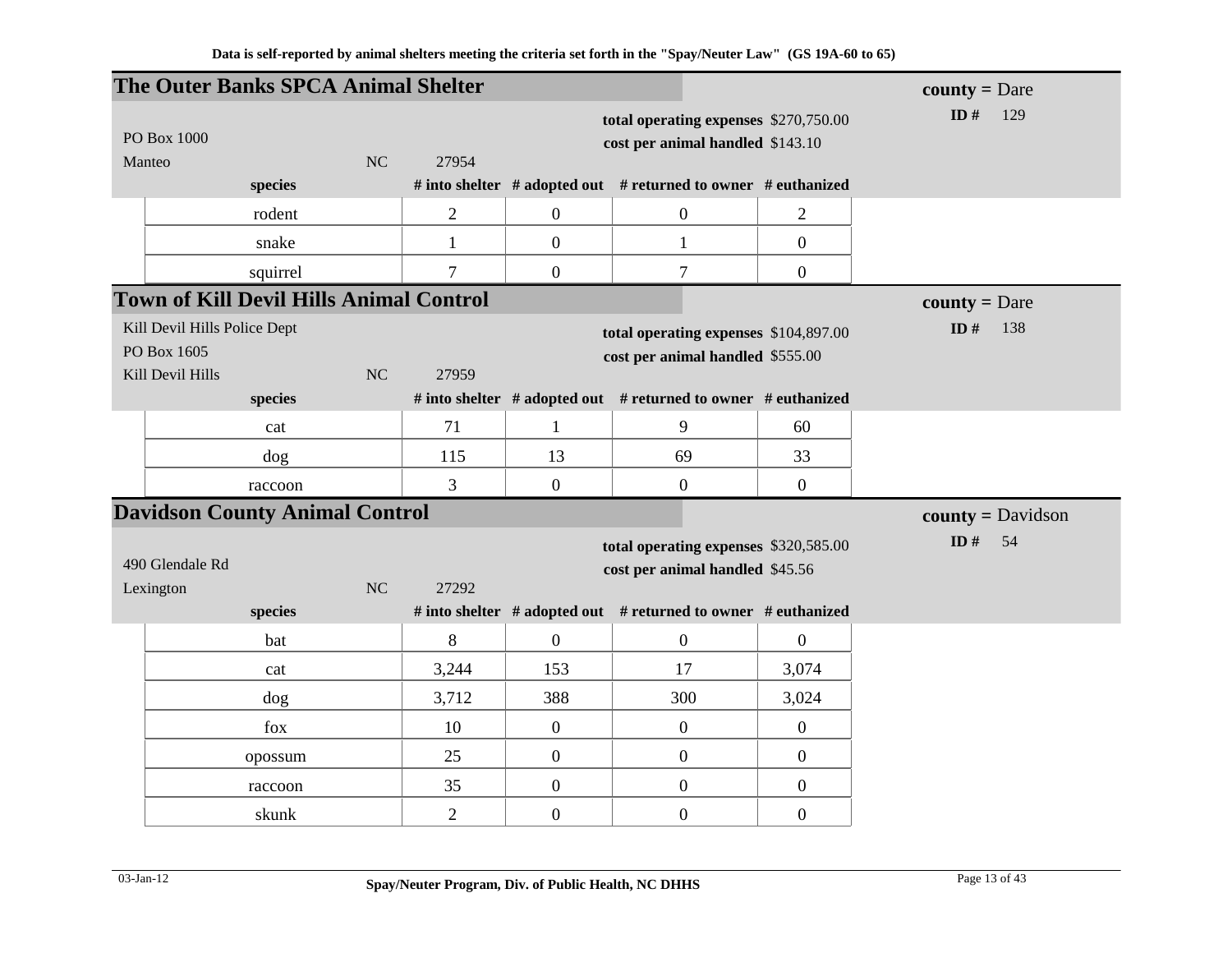|                            | <b>Davie County Animal Control</b>          |           |                  |                  |                                                                         |                  | $county = \text{David}$  |
|----------------------------|---------------------------------------------|-----------|------------------|------------------|-------------------------------------------------------------------------|------------------|--------------------------|
| 809 Salisbury St           |                                             |           |                  |                  | total operating expenses \$98,000.00<br>cost per animal handled \$59.46 |                  | ID $#$<br>55             |
| Mocksville                 |                                             | NC        | 27028            |                  |                                                                         |                  |                          |
|                            | species                                     |           |                  |                  | # into shelter # adopted out # returned to owner # euthanized           |                  |                          |
|                            | cat                                         |           | 697              | 43               | 3                                                                       | 651              |                          |
|                            | dog                                         |           | 916              | 72               | 41                                                                      | 803              |                          |
|                            | fox                                         |           | 1                | $\boldsymbol{0}$ | $\mathbf{0}$                                                            | $\overline{0}$   |                          |
|                            | ground hog                                  |           | 8                | $\boldsymbol{0}$ | $\boldsymbol{0}$                                                        | $\boldsymbol{0}$ |                          |
|                            | raccoon                                     |           | 21               | $\boldsymbol{0}$ | $\overline{0}$                                                          | $\boldsymbol{0}$ |                          |
|                            | skunk                                       |           | 5                | $\boldsymbol{0}$ | $\overline{0}$                                                          | $\mathbf{0}$     |                          |
|                            | <b>Duplin County Animal Control</b>         |           |                  |                  |                                                                         |                  | $county = Duplin$        |
| PO Box 910<br>Kenansville  | Duplin County Manager's Office              | NC        | 28349            |                  | total operating expenses \$91,759.24<br>cost per animal handled \$30.58 |                  | ID#<br>56                |
|                            | species                                     |           |                  |                  | # into shelter # adopted out # returned to owner # euthanized           |                  |                          |
|                            | cat                                         |           | 1,070            | 9                | 16                                                                      | 1,045            |                          |
|                            | dog                                         |           | 1,931            | 163              | 61                                                                      | 1,707            |                          |
|                            | <b>The Animal Protection Soc. of Durham</b> |           |                  |                  |                                                                         |                  | <b>county</b> = $Durham$ |
| 2117 E Club Blvd<br>Durham |                                             | NC        | 27704            |                  | total operating expenses<br>cost per animal handled                     |                  | ID#<br>121               |
|                            | species                                     |           |                  |                  | # into shelter # adopted out # returned to owner # euthanized           |                  |                          |
|                            |                                             |           |                  |                  |                                                                         |                  |                          |
|                            | <b>City of Tarboro Animal Control</b>       |           |                  |                  |                                                                         |                  | $county = Edgecombe$     |
| Dept. of Public Works      |                                             |           |                  |                  | total operating expenses \$0.00                                         |                  | ID $#$<br>45             |
| <b>PO Box 220</b>          |                                             |           |                  |                  | cost per animal handled \$0.00                                          |                  |                          |
| Tarboro                    |                                             | <b>NC</b> | 27886            |                  |                                                                         |                  |                          |
|                            | species                                     |           |                  |                  | # into shelter $#$ adopted out $#$ returned to owner $#$ euthanized     |                  |                          |
|                            | failed to report                            |           | $\boldsymbol{0}$ | $\mathbf{0}$     | $\boldsymbol{0}$                                                        | $\overline{0}$   |                          |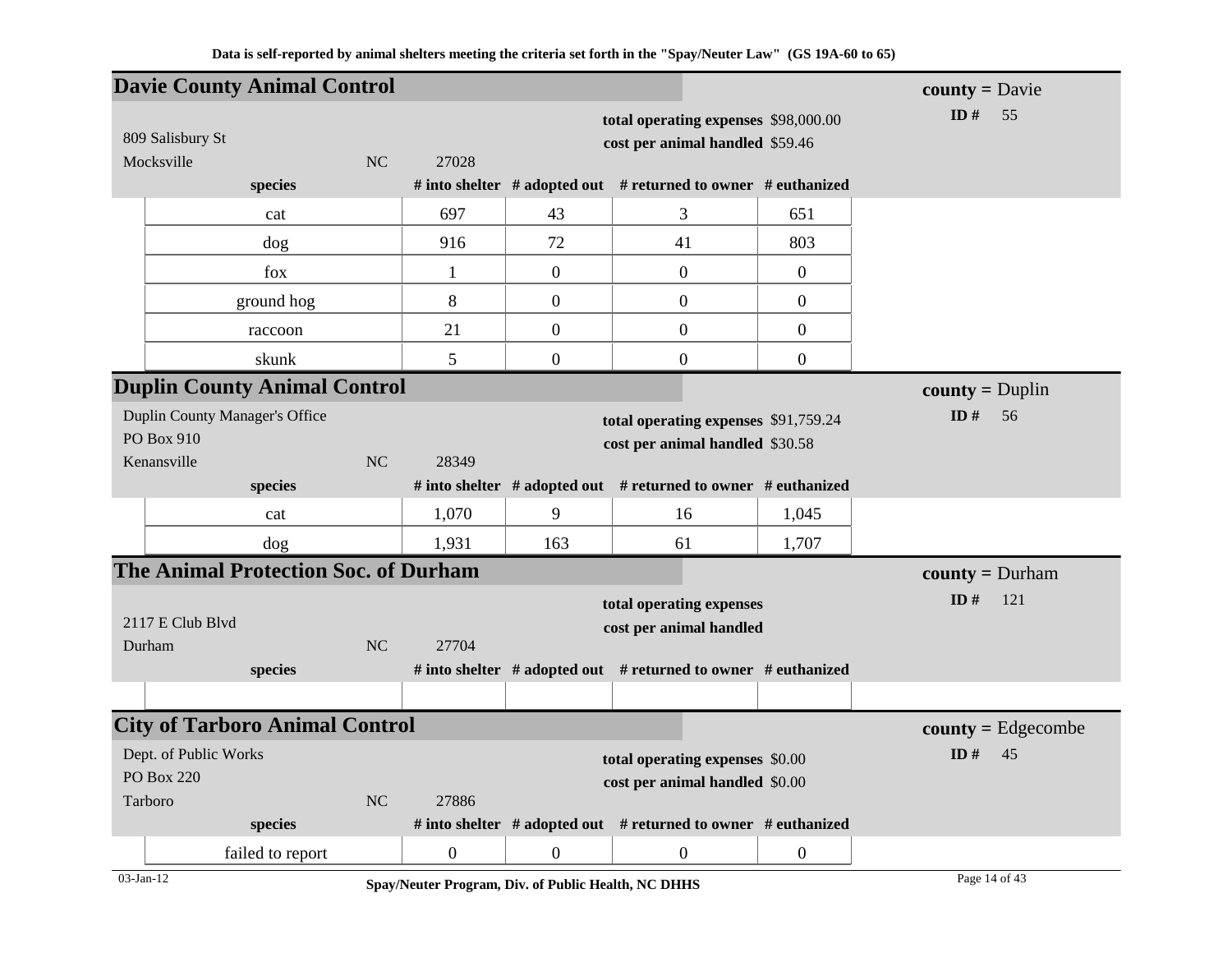|                      | <b>Edgecombe County Animal Control</b> |                          |                  |                                                               |                         | $county = Edgecombe$ |
|----------------------|----------------------------------------|--------------------------|------------------|---------------------------------------------------------------|-------------------------|----------------------|
|                      |                                        |                          |                  | total operating expenses \$118,811.00                         |                         | ID $#$<br>58         |
| 2909 N Main St       |                                        |                          |                  | cost per animal handled \$70.13                               |                         |                      |
| Tarboro              | NC                                     | 27886                    |                  |                                                               |                         |                      |
|                      | species                                |                          |                  | # into shelter # adopted out # returned to owner # euthanized |                         |                      |
|                      | cat                                    | 628                      | 43               | $\boldsymbol{0}$                                              | 485                     |                      |
|                      | dog                                    | 1,069                    | 219              | 20                                                            | 506                     |                      |
|                      | <b>Forsyth County Animal Control</b>   |                          |                  |                                                               |                         | $county = Forsyth$   |
|                      |                                        |                          |                  | total operating expenses \$1,128,932.00                       |                         | ID $#$<br>59         |
| 1200 Fairchild Dr    |                                        |                          |                  | cost per animal handled \$135.15                              |                         |                      |
| <b>Winston Salem</b> | NC                                     | 27105                    |                  |                                                               |                         |                      |
|                      | species                                |                          |                  | # into shelter # adopted out # returned to owner # euthanized |                         |                      |
|                      | bat                                    | 69                       | $\boldsymbol{0}$ | $\boldsymbol{0}$                                              | 50                      |                      |
|                      | bird                                   | $\overline{2}$           | $\overline{0}$   | $\mathbf{0}$                                                  | $\mathbf{1}$            |                      |
|                      | cat                                    | 3,672                    | 165              | 26                                                            | 3,435                   |                      |
|                      | chicken                                | 6                        | $\overline{2}$   | $\boldsymbol{0}$                                              | $\overline{\mathbf{4}}$ |                      |
|                      | chipmunk                               | $\mathbf{1}$             | $\boldsymbol{0}$ | $\boldsymbol{0}$                                              | $\mathbf{1}$            |                      |
|                      | cockatiel                              | $8\,$                    | $8\,$            | $\boldsymbol{0}$                                              | $\boldsymbol{0}$        |                      |
|                      | $_{\text{cow}}$                        | $\mathbf{1}$             | $\boldsymbol{0}$ | $\mathbf{1}$                                                  | $\boldsymbol{0}$        |                      |
|                      | deer                                   | $\overline{2}$           | $\overline{0}$   | $\mathbf{0}$                                                  | $\mathbf{1}$            |                      |
|                      | dog                                    | 4,316                    | 484              | 314                                                           | 3,383                   |                      |
|                      | ferret                                 | $\overline{\mathcal{L}}$ | 3                | $\boldsymbol{0}$                                              | $\mathbf{1}$            |                      |
|                      | fox                                    | 5                        | $\boldsymbol{0}$ | $\boldsymbol{0}$                                              | 4                       |                      |
|                      | gerbil                                 | 3                        | $\boldsymbol{0}$ | $\boldsymbol{0}$                                              | 3                       |                      |
|                      | goat                                   | 5                        | 5                | $\boldsymbol{0}$                                              | $\boldsymbol{0}$        |                      |
|                      | ground hog                             | $\overline{\mathcal{L}}$ | $\boldsymbol{0}$ | $\boldsymbol{0}$                                              | $\overline{2}$          |                      |
|                      | ground squirrel                        | $\overline{2}$           | $\overline{2}$   | $\boldsymbol{0}$                                              | $\boldsymbol{0}$        |                      |
|                      | guinea pig                             | 8                        | $\boldsymbol{0}$ | $\boldsymbol{0}$                                              | 8                       |                      |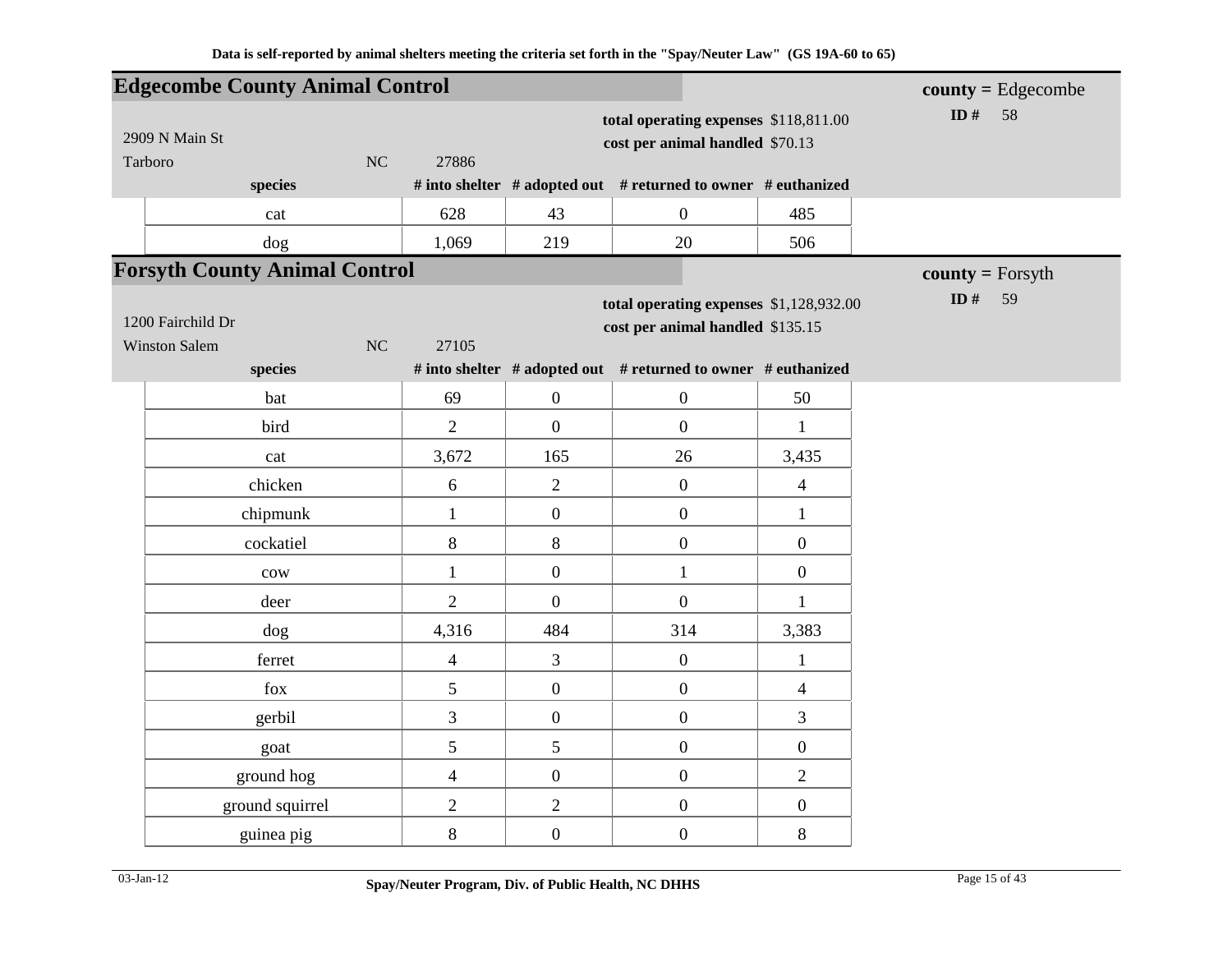|                |                                                                                                                                           |                                                                                        |                                                                                                    | $county = Forsyth$                                                                                                                                                                                                                                                                                                                                                                          |
|----------------|-------------------------------------------------------------------------------------------------------------------------------------------|----------------------------------------------------------------------------------------|----------------------------------------------------------------------------------------------------|---------------------------------------------------------------------------------------------------------------------------------------------------------------------------------------------------------------------------------------------------------------------------------------------------------------------------------------------------------------------------------------------|
| 27105          |                                                                                                                                           |                                                                                        |                                                                                                    | ID $#$<br>59                                                                                                                                                                                                                                                                                                                                                                                |
|                |                                                                                                                                           |                                                                                        |                                                                                                    |                                                                                                                                                                                                                                                                                                                                                                                             |
| $\overline{2}$ | $\boldsymbol{0}$                                                                                                                          | $\mathbf{2}$                                                                           | $\boldsymbol{0}$                                                                                   |                                                                                                                                                                                                                                                                                                                                                                                             |
| $\mathbf{1}$   | $\overline{0}$                                                                                                                            | $\mathbf{1}$                                                                           | $\overline{0}$                                                                                     |                                                                                                                                                                                                                                                                                                                                                                                             |
| $\mathbf{1}$   | $\boldsymbol{0}$                                                                                                                          | $\boldsymbol{0}$                                                                       | $\boldsymbol{0}$                                                                                   |                                                                                                                                                                                                                                                                                                                                                                                             |
| $\tau$         | $\tau$                                                                                                                                    | $\overline{0}$                                                                         | $\overline{0}$                                                                                     |                                                                                                                                                                                                                                                                                                                                                                                             |
| 14             | $\boldsymbol{0}$                                                                                                                          | $\overline{0}$                                                                         | $\overline{2}$                                                                                     |                                                                                                                                                                                                                                                                                                                                                                                             |
| $\mathbf{1}$   | $\mathbf{1}$                                                                                                                              | $\mathbf{0}$                                                                           | $\boldsymbol{0}$                                                                                   |                                                                                                                                                                                                                                                                                                                                                                                             |
| $\overline{2}$ | $\overline{2}$                                                                                                                            | $\overline{0}$                                                                         | $\overline{0}$                                                                                     |                                                                                                                                                                                                                                                                                                                                                                                             |
| 23             | $\overline{4}$                                                                                                                            | $\boldsymbol{0}$                                                                       | 16                                                                                                 |                                                                                                                                                                                                                                                                                                                                                                                             |
| 140            | $\boldsymbol{0}$                                                                                                                          | $\boldsymbol{0}$                                                                       | 71                                                                                                 |                                                                                                                                                                                                                                                                                                                                                                                             |
| $\overline{2}$ | $\boldsymbol{0}$                                                                                                                          | $\boldsymbol{0}$                                                                       | $\boldsymbol{0}$                                                                                   |                                                                                                                                                                                                                                                                                                                                                                                             |
| 10             | $\overline{0}$                                                                                                                            | $\boldsymbol{0}$                                                                       | $\overline{4}$                                                                                     |                                                                                                                                                                                                                                                                                                                                                                                             |
| 3              | $\boldsymbol{0}$                                                                                                                          | $\overline{0}$                                                                         | $\mathbf{1}$                                                                                       |                                                                                                                                                                                                                                                                                                                                                                                             |
|                |                                                                                                                                           |                                                                                        |                                                                                                    | $county = Franklin$                                                                                                                                                                                                                                                                                                                                                                         |
|                |                                                                                                                                           |                                                                                        |                                                                                                    | ID#<br>60                                                                                                                                                                                                                                                                                                                                                                                   |
|                |                                                                                                                                           |                                                                                        |                                                                                                    |                                                                                                                                                                                                                                                                                                                                                                                             |
|                |                                                                                                                                           |                                                                                        |                                                                                                    |                                                                                                                                                                                                                                                                                                                                                                                             |
|                |                                                                                                                                           |                                                                                        |                                                                                                    |                                                                                                                                                                                                                                                                                                                                                                                             |
|                |                                                                                                                                           |                                                                                        |                                                                                                    |                                                                                                                                                                                                                                                                                                                                                                                             |
|                |                                                                                                                                           |                                                                                        |                                                                                                    |                                                                                                                                                                                                                                                                                                                                                                                             |
|                |                                                                                                                                           |                                                                                        |                                                                                                    |                                                                                                                                                                                                                                                                                                                                                                                             |
|                |                                                                                                                                           |                                                                                        |                                                                                                    |                                                                                                                                                                                                                                                                                                                                                                                             |
|                | <b>Forsyth County Animal Control</b><br><b>Franklin County Animal Control</b><br>27549<br>6<br>9<br>1,517<br>2,091<br>6<br>$\overline{2}$ | $\boldsymbol{0}$<br>$\overline{0}$<br>150<br>370<br>$\boldsymbol{0}$<br>$\overline{0}$ | $\boldsymbol{0}$<br>$\overline{0}$<br>$\overline{4}$<br>70<br>$\boldsymbol{0}$<br>$\boldsymbol{0}$ | total operating expenses \$1,128,932.00<br>cost per animal handled \$135.15<br># into shelter # adopted out # returned to owner # euthanized<br>total operating expenses \$188,490.00<br>cost per animal handled \$51.08<br># into shelter # adopted out # returned to owner # euthanized<br>$\boldsymbol{0}$<br>$\boldsymbol{0}$<br>1,483<br>1,714<br>$\boldsymbol{0}$<br>$\boldsymbol{0}$ |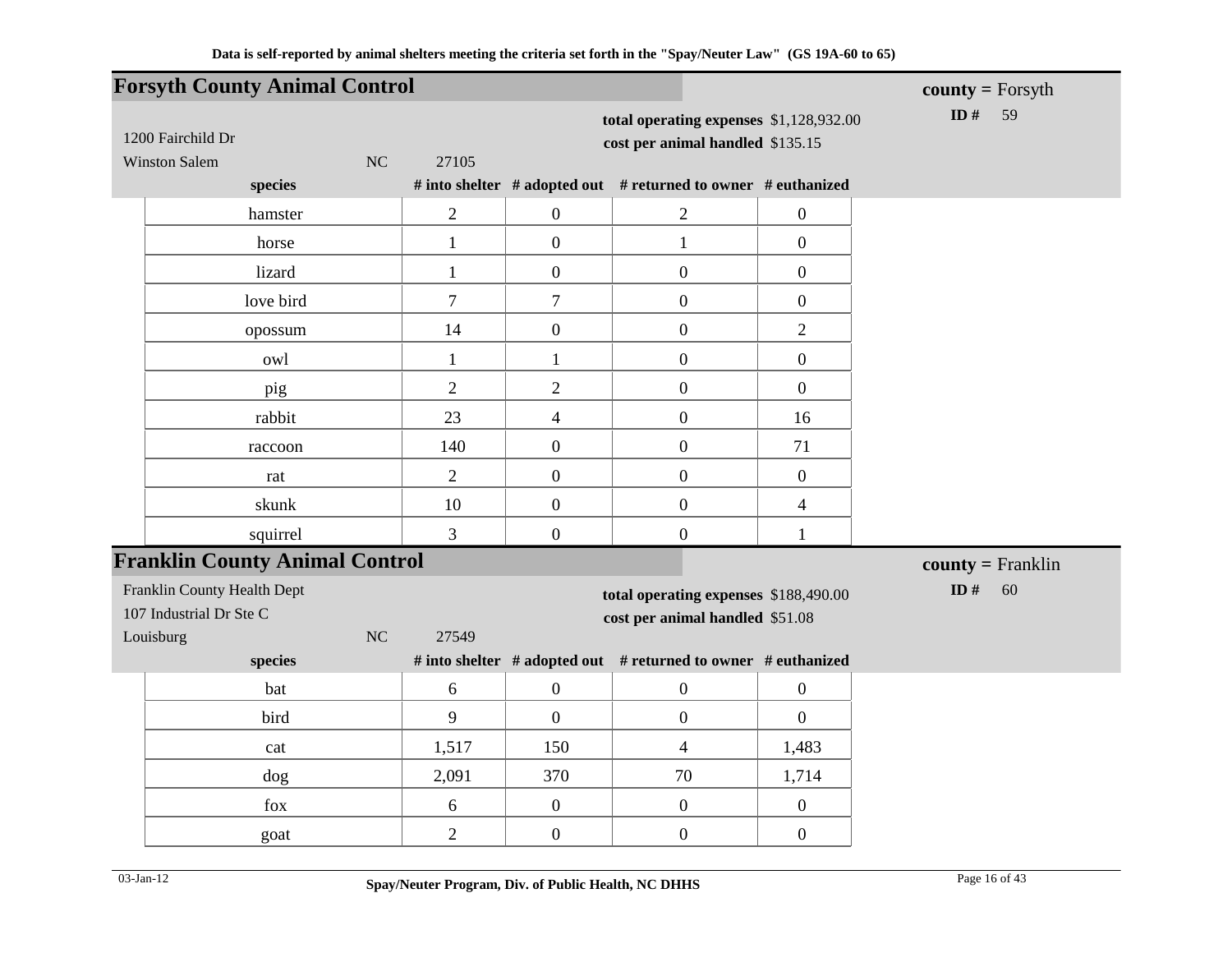|                                      | <b>Franklin County Animal Control</b> |                       |                       |                                                                          |                         | $county = Franklin$       |
|--------------------------------------|---------------------------------------|-----------------------|-----------------------|--------------------------------------------------------------------------|-------------------------|---------------------------|
| 107 Industrial Dr Ste C<br>Louisburg | Franklin County Health Dept<br>NC     | 27549                 |                       | total operating expenses \$188,490.00<br>cost per animal handled \$51.08 |                         | ID#<br>60                 |
|                                      | species                               |                       |                       | # into shelter # adopted out # returned to owner # euthanized            |                         |                           |
|                                      | ground hog                            | 5                     | $\boldsymbol{0}$      | $\boldsymbol{0}$                                                         | $\boldsymbol{0}$        |                           |
|                                      | hawk                                  | 3                     | $\overline{0}$        | $\boldsymbol{0}$                                                         | $\overline{0}$          |                           |
|                                      | horse                                 | 6                     | $\boldsymbol{0}$      | $\boldsymbol{0}$                                                         | $\overline{0}$          |                           |
|                                      | monkey                                | $\mathbf{1}$          | $\overline{0}$        | $\boldsymbol{0}$                                                         | $\overline{0}$          |                           |
|                                      | opossum                               | 16                    | $\overline{0}$        | $\boldsymbol{0}$                                                         | $\overline{0}$          |                           |
|                                      | owl                                   | $\mathbf{1}$          | $\overline{0}$        | $\overline{0}$                                                           | $\overline{0}$          |                           |
|                                      | raccoon                               | 20                    | $\boldsymbol{0}$      | $\boldsymbol{0}$                                                         | $\boldsymbol{0}$        |                           |
|                                      | snake                                 | 5                     | $\boldsymbol{0}$      | $\boldsymbol{0}$                                                         | $\mathbf{0}$            |                           |
|                                      | squirrel                              | $\overline{2}$        | $\overline{0}$        | $\boldsymbol{0}$                                                         | $\boldsymbol{0}$        |                           |
|                                      | <b>Gaston County Animal Control</b>   |                       |                       |                                                                          |                         | <b>county</b> = $G$ aston |
| <b>Gaston County Police Dept</b>     |                                       |                       |                       |                                                                          |                         |                           |
|                                      |                                       |                       |                       | total operating expenses \$858,489.00                                    |                         | ID#<br>61                 |
| PO Box 479                           |                                       |                       |                       | cost per animal handled \$92.05                                          |                         |                           |
| <b>Dallas</b>                        | <b>NC</b>                             | 28034                 |                       |                                                                          |                         |                           |
|                                      | species                               |                       |                       | # into shelter # adopted out # returned to owner # euthanized            |                         |                           |
|                                      | bat                                   | 12                    | $\overline{0}$        | $\boldsymbol{0}$                                                         | 6                       |                           |
|                                      | beaver                                | $\mathbf{1}$          | $\overline{0}$        | $\boldsymbol{0}$                                                         | $\overline{0}$          |                           |
|                                      | cardinal                              | $\mathbf{1}$          | $\boldsymbol{0}$      | $\boldsymbol{0}$                                                         | $\overline{0}$          |                           |
|                                      | cat                                   | 4,661                 | 36                    | 45                                                                       | 4,389                   |                           |
|                                      | chimney sweep                         | 3                     | $\boldsymbol{0}$      | $\boldsymbol{0}$                                                         | 3                       |                           |
|                                      | chipmunk                              | $\mathbf{1}$          | $\boldsymbol{0}$      | $\boldsymbol{0}$                                                         | $\mathbf{1}$            |                           |
|                                      | crow                                  | $\mathbf{1}$          | $\overline{0}$        | $\boldsymbol{0}$                                                         | $\mathbf{1}$            |                           |
|                                      | deer<br>dog                           | $\mathbf{1}$<br>4,503 | $\overline{0}$<br>107 | $\overline{0}$<br>514                                                    | $\overline{0}$<br>3,864 |                           |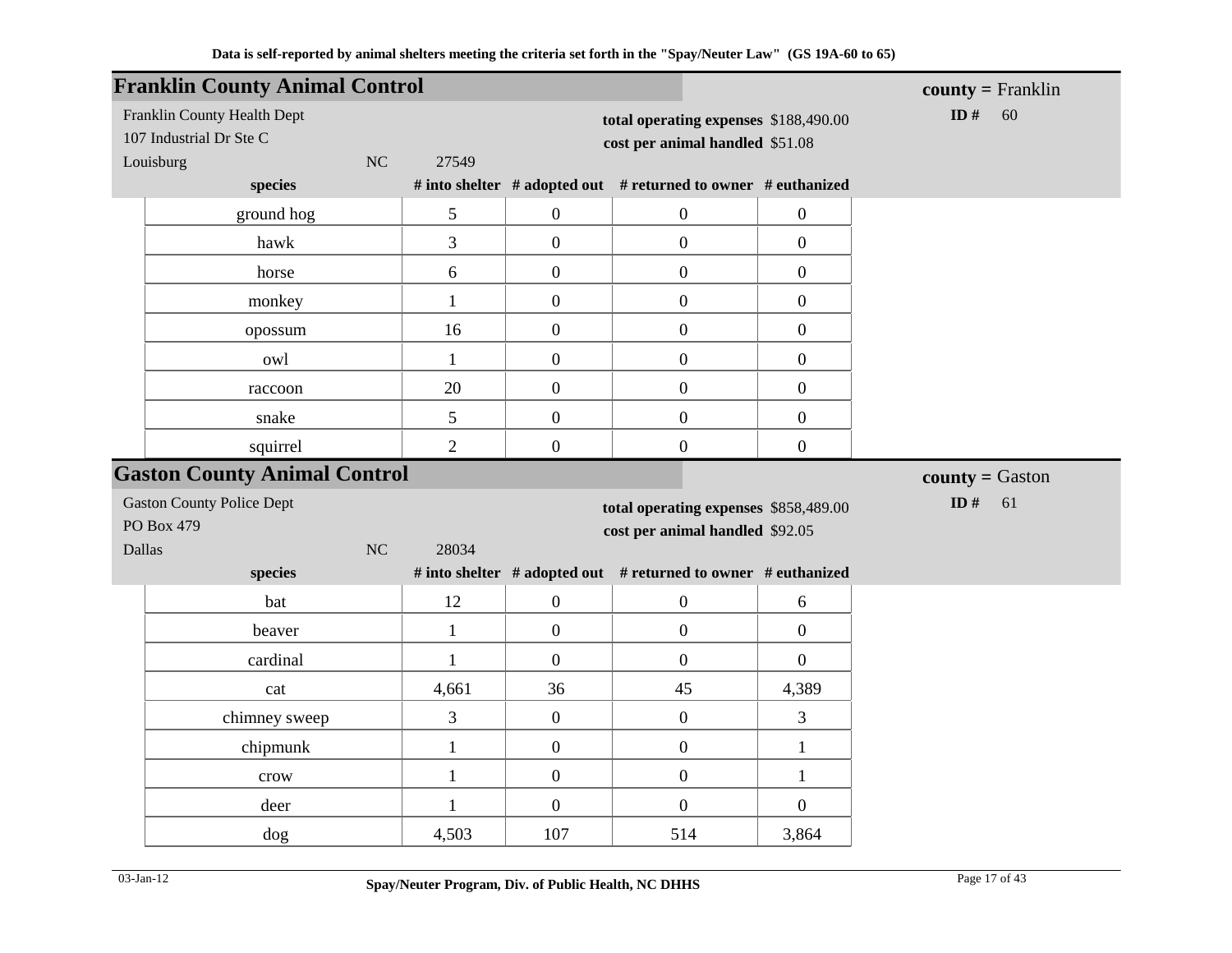|        | <b>Gaston County Animal Control</b>            |                |                  |                                                                          |                  | $county = Gaston$       |
|--------|------------------------------------------------|----------------|------------------|--------------------------------------------------------------------------|------------------|-------------------------|
|        | <b>Gaston County Police Dept</b><br>PO Box 479 |                |                  | total operating expenses \$858,489.00<br>cost per animal handled \$92.05 |                  | ID $#$<br>61            |
| Dallas | NC<br>species                                  | 28034          |                  | # into shelter # adopted out # returned to owner # euthanized            |                  |                         |
|        | fox                                            | 3              | $\boldsymbol{0}$ | $\boldsymbol{0}$                                                         | 3                |                         |
|        | goat                                           | 9              | 3                | 5                                                                        | $\boldsymbol{0}$ |                         |
|        | goose                                          | 3              | $\boldsymbol{0}$ | $\boldsymbol{0}$                                                         | $\boldsymbol{0}$ |                         |
|        | guinea pig                                     | $\mathbf{1}$   | $\boldsymbol{0}$ | $\boldsymbol{0}$                                                         | $\mathbf{1}$     |                         |
|        | hawk                                           | $\overline{2}$ | $\boldsymbol{0}$ | $\boldsymbol{0}$                                                         | $\boldsymbol{0}$ |                         |
|        | mourning dove                                  | $\mathbf{1}$   | $\boldsymbol{0}$ | $\boldsymbol{0}$                                                         | $\boldsymbol{0}$ |                         |
|        |                                                | 24             | $\boldsymbol{0}$ | $\boldsymbol{0}$                                                         | 5                |                         |
|        | opossum                                        |                |                  |                                                                          |                  |                         |
|        | owl                                            | $\mathbf{1}$   | $\boldsymbol{0}$ | $\boldsymbol{0}$                                                         | $\boldsymbol{0}$ |                         |
|        | parakeet                                       | $\mathbf{1}$   | $\boldsymbol{0}$ | $\mathbf{1}$                                                             | $\boldsymbol{0}$ |                         |
|        | pigeon                                         | 3              | $\boldsymbol{0}$ | $\boldsymbol{0}$                                                         | $\boldsymbol{0}$ |                         |
|        | rabbit                                         | 6              | $\boldsymbol{0}$ | $\boldsymbol{0}$                                                         | 5                |                         |
|        | raccoon                                        | 66             | $\boldsymbol{0}$ | $\boldsymbol{0}$                                                         | 61               |                         |
|        | robin                                          | $\mathbf{1}$   | $\boldsymbol{0}$ | $\boldsymbol{0}$                                                         | $\mathbf{1}$     |                         |
|        | seagull                                        | $\mathbf{1}$   | $\boldsymbol{0}$ | $\boldsymbol{0}$                                                         | $\boldsymbol{0}$ |                         |
|        | skunk                                          | $\overline{2}$ | $\boldsymbol{0}$ | $\boldsymbol{0}$                                                         | $\overline{2}$   |                         |
|        | sparrow                                        | $\mathbf{1}$   | $\boldsymbol{0}$ | $\boldsymbol{0}$                                                         | $\boldsymbol{0}$ |                         |
|        | squirrel                                       | 15             | $\boldsymbol{0}$ | $\boldsymbol{0}$                                                         | 12               |                         |
|        | <b>Gates County Animal Control</b>             |                |                  |                                                                          |                  | <b>county</b> = $Gates$ |
|        | <b>Gates County Sheriff's Dept</b>             |                |                  | total operating expenses \$61,889.90                                     |                  | ID $#$<br>62            |
|        | <b>PO Box 148</b>                              |                |                  | cost per animal handled \$51.00                                          |                  |                         |
|        | Gatesville<br>$\rm NC$                         | 27938          |                  |                                                                          |                  |                         |
|        | species                                        |                |                  | # into shelter # adopted out # returned to owner # euthanized            |                  |                         |
|        | cat                                            | 360            | 46               | $\overline{c}$                                                           | 312              |                         |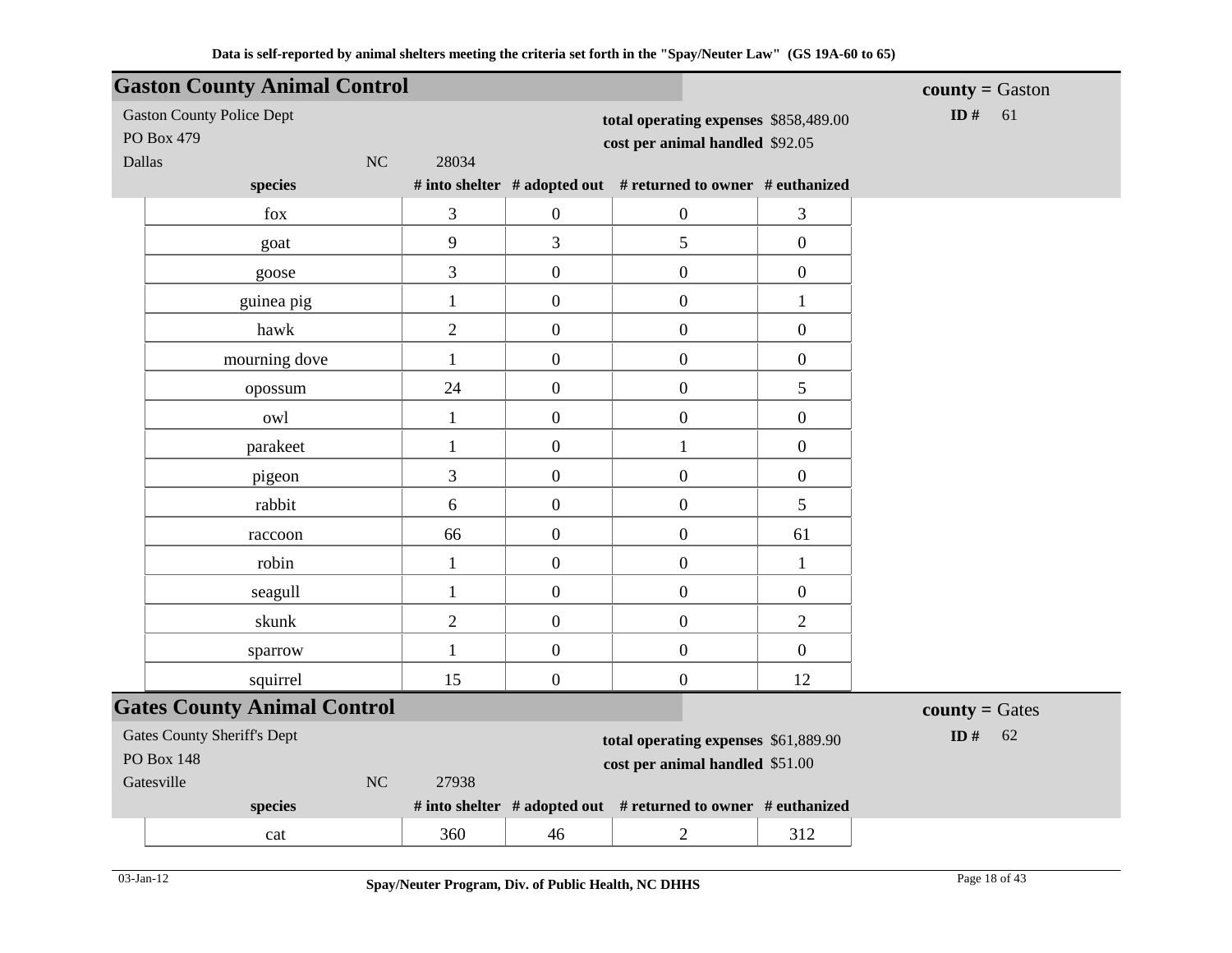| <b>Gates County Animal Control</b>     |                  |                  |                                                                     |                  | <b>county</b> = $Gates$ |
|----------------------------------------|------------------|------------------|---------------------------------------------------------------------|------------------|-------------------------|
| <b>Gates County Sheriff's Dept</b>     |                  |                  | total operating expenses \$61,889.90                                |                  | ID#<br>62               |
| <b>PO Box 148</b>                      |                  |                  | cost per animal handled \$51.00                                     |                  |                         |
| Gatesville<br><b>NC</b>                | 27938            |                  |                                                                     |                  |                         |
| species                                |                  |                  | # into shelter $#$ adopted out $#$ returned to owner $#$ euthanized |                  |                         |
| dog                                    | 491              | 82               | 24                                                                  | 385              |                         |
| duck                                   | $\overline{2}$   | $\overline{2}$   | $\overline{0}$                                                      | $\boldsymbol{0}$ |                         |
| fox                                    | 8                | $\boldsymbol{0}$ | $\mathbf{0}$                                                        | 8                |                         |
| opossum                                | 12               | $\boldsymbol{0}$ | $\mathbf{0}$                                                        | $\boldsymbol{0}$ |                         |
| raccoon                                | $\tau$           | $\overline{0}$   | $\mathbf{0}$                                                        | $\tau$           |                         |
| snake                                  | 15               | $\overline{0}$   | $\mathbf{0}$                                                        | $\overline{0}$   |                         |
| <b>Graham County Animal Control</b>    |                  |                  |                                                                     |                  | $county = Graham$       |
| Valley River Humane Society            |                  |                  | total operating expenses \$0.00                                     |                  | ID $#$<br>63            |
| 7450 US Hwy 19                         |                  |                  | cost per animal handled \$0.00                                      |                  |                         |
| Marble<br>NC                           | 28905            |                  |                                                                     |                  |                         |
| species                                |                  |                  | # into shelter # adopted out # returned to owner # euthanized       |                  |                         |
| failed to report                       | $\boldsymbol{0}$ | $\boldsymbol{0}$ | $\overline{0}$                                                      | $\boldsymbol{0}$ |                         |
| <b>Valley River Humane Society</b>     |                  |                  |                                                                     |                  | $county = Graham$       |
| (Graham Co)                            |                  |                  | total operating expenses \$0.00                                     |                  | ID#<br>170              |
| 7450 US Hwy 19                         |                  |                  | cost per animal handled \$0.00                                      |                  |                         |
| Marble<br><b>NC</b>                    | 28905            |                  |                                                                     |                  |                         |
| species                                |                  |                  | # into shelter # adopted out # returned to owner # euthanized       |                  |                         |
| failed to report                       | $\boldsymbol{0}$ | $\boldsymbol{0}$ | $\boldsymbol{0}$                                                    | $\boldsymbol{0}$ |                         |
| <b>Granville County Animal Control</b> |                  |                  |                                                                     |                  | $county = Granville$    |
| Dept of Emergency Services             |                  |                  | total operating expenses \$0.00                                     |                  | ID#<br>64               |
| PO Box 1642                            |                  |                  | cost per animal handled \$0.00                                      |                  |                         |
| Oxford<br><b>NC</b>                    | 27565            |                  |                                                                     |                  |                         |
| species                                |                  |                  | # into shelter # adopted out # returned to owner # euthanized       |                  |                         |
| failed to report                       | $\boldsymbol{0}$ | $\overline{0}$   | $\overline{0}$                                                      | $\overline{0}$   |                         |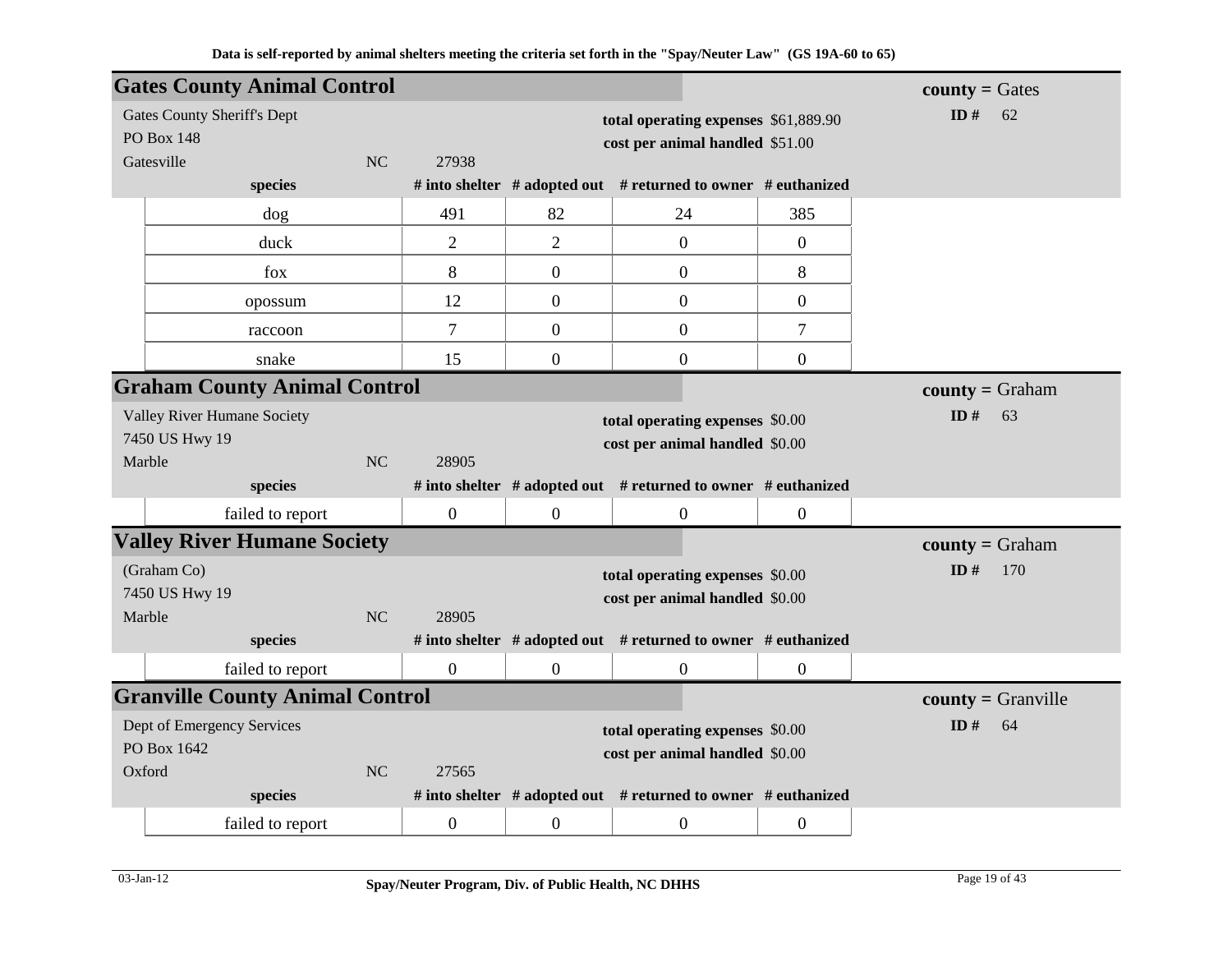|           | <b>Greene County Animal Control</b>   |           |                  |                                                     |                                                                     |                  | $countv = Green$    |
|-----------|---------------------------------------|-----------|------------------|-----------------------------------------------------|---------------------------------------------------------------------|------------------|---------------------|
|           | Greene County Health Dept             |           |                  |                                                     | total operating expenses \$67,940.11                                |                  | ID $#$<br>65        |
|           | 227 Kingold Blvd - Ste B              |           |                  |                                                     | cost per animal handled \$122.86                                    |                  |                     |
|           | Snow Hill                             | <b>NC</b> | 28580            |                                                     |                                                                     |                  |                     |
|           | species                               |           |                  |                                                     | # into shelter $#$ adopted out $#$ returned to owner $#$ euthanized |                  |                     |
|           | cat                                   |           | 166              | 22                                                  | $\overline{0}$                                                      | 139              |                     |
|           | dog                                   |           | 387              | 63                                                  | 14                                                                  | 276              |                     |
|           | <b>United Animal Coalition</b>        |           |                  |                                                     |                                                                     |                  | $county =$ Guilford |
|           | <b>Guilford County Animal Shelter</b> |           |                  |                                                     | total operating expenses \$995,369.00                               |                  | ID#<br>66           |
|           | PO Box 8                              |           |                  |                                                     | cost per animal handled \$370.00                                    |                  |                     |
|           | Jamestown                             | <b>NC</b> | 27282-0008       |                                                     |                                                                     |                  |                     |
|           | species                               |           |                  |                                                     | # into shelter $#$ adopted out $#$ returned to owner $#$ euthanized |                  |                     |
|           | bird                                  |           | 44               | 4                                                   | 30                                                                  | 12               |                     |
|           | cat                                   |           | 6,623            | 1,340                                               | 66                                                                  | 4,404            |                     |
|           | dog                                   |           | 7,581            | 2,481                                               | 893                                                                 | 4,134            |                     |
|           | livestock (would not break down)      |           | 35               | 1                                                   | $\overline{c}$                                                      | 1                |                     |
|           | rabbit                                |           | 64               | 36                                                  | $\boldsymbol{0}$                                                    | 9                |                     |
|           | mall rodents (would not break down    |           | 60               | 37                                                  | $\mathbf{1}$                                                        | 12               |                     |
|           | wildlife (did not break down)         |           | 573              | $\overline{0}$                                      | $\boldsymbol{0}$                                                    | 529              |                     |
|           | <b>Halifax County Animal Control</b>  |           |                  |                                                     |                                                                     |                  | $county = Halifax$  |
|           | Halifax County Health Dept            |           |                  |                                                     | total operating expenses \$0.00                                     |                  | ID#<br>68           |
|           | PO Box 10                             |           |                  |                                                     | cost per animal handled \$0.00                                      |                  |                     |
| Halifax   |                                       | <b>NC</b> | 27839            |                                                     |                                                                     |                  |                     |
|           | species                               |           |                  |                                                     | # into shelter $#$ adopted out $#$ returned to owner $#$ euthanized |                  |                     |
|           | failed to report                      |           | $\boldsymbol{0}$ | $\boldsymbol{0}$                                    | $\boldsymbol{0}$                                                    | $\boldsymbol{0}$ |                     |
|           | <b>Harnett County Animal Shelter</b>  |           |                  |                                                     |                                                                     |                  | $county = Harnett$  |
|           | Attn: Tino Medina                     |           |                  |                                                     | total operating expenses \$292,976.00                               |                  | ID#<br>70           |
|           | 1137 E Cornelius Harnett B            |           |                  |                                                     | cost per animal handled \$52.21                                     |                  |                     |
|           | Lillington                            | <b>NC</b> | 27546            |                                                     |                                                                     |                  |                     |
|           | species                               |           |                  |                                                     | # into shelter $#$ adopted out $#$ returned to owner $#$ euthanized |                  |                     |
| 03-Jan-12 |                                       |           |                  | Spay/Neuter Program, Div. of Public Health, NC DHHS |                                                                     |                  | Page 20 of 43       |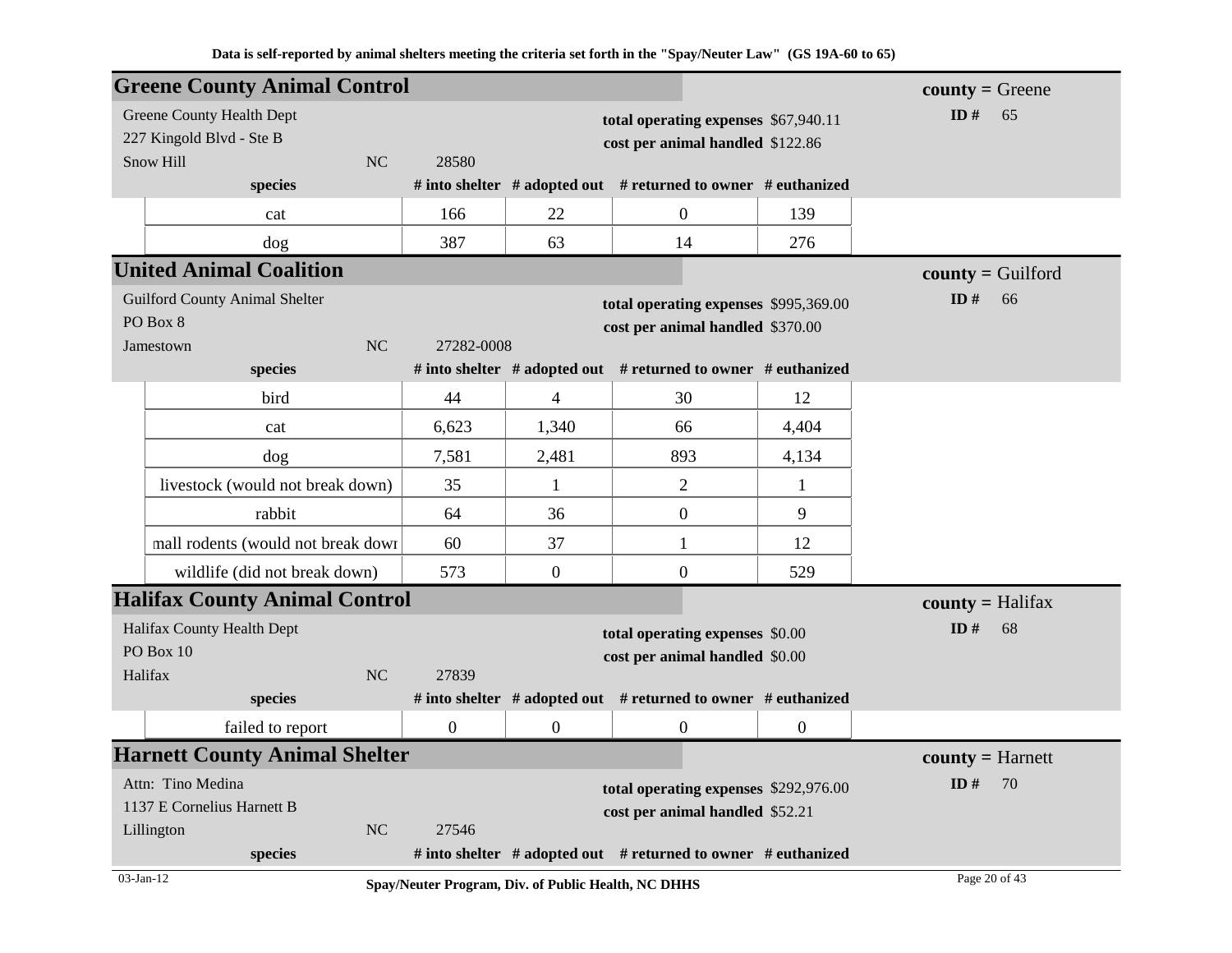| <b>Harnett County Animal Shelter</b> |                         |                  |                                                               |                  | $county = Harnett$ |
|--------------------------------------|-------------------------|------------------|---------------------------------------------------------------|------------------|--------------------|
| Attn: Tino Medina                    |                         |                  | total operating expenses \$292,976.00                         |                  | ID #<br>70         |
| 1137 E Cornelius Harnett B           |                         |                  | cost per animal handled \$52.21                               |                  |                    |
| NC<br>Lillington                     | 27546                   |                  |                                                               |                  |                    |
| species                              |                         |                  | # into shelter # adopted out # returned to owner # euthanized |                  |                    |
| alligator                            | $\mathbf{1}$            | $\boldsymbol{0}$ | $\boldsymbol{0}$                                              | $\boldsymbol{0}$ |                    |
| bat                                  | $\overline{2}$          | $\boldsymbol{0}$ | $\boldsymbol{0}$                                              | $\overline{2}$   |                    |
| bird                                 | $\overline{4}$          | $\boldsymbol{0}$ | $\boldsymbol{0}$                                              | $\boldsymbol{0}$ |                    |
| cat                                  | 2,504                   | 64               | 21                                                            | 1,984            |                    |
| chicken                              | 8                       | $\boldsymbol{0}$ | $\mathbf{1}$                                                  | $\boldsymbol{0}$ |                    |
| $_{\text{cow}}$                      | $\overline{4}$          | $\mathbf{1}$     | $\overline{3}$                                                | $\boldsymbol{0}$ |                    |
| coyote                               | $\mathbf{1}$            | $\boldsymbol{0}$ | $\boldsymbol{0}$                                              | $\mathbf{1}$     |                    |
| deer                                 | $\overline{2}$          | $\boldsymbol{0}$ | $\boldsymbol{0}$                                              | $\mathbf{1}$     |                    |
| dog                                  | 3,008                   | 165              | 136                                                           | 1,909            |                    |
| duck                                 | $\mathbf{1}$            | $\boldsymbol{0}$ | $\boldsymbol{0}$                                              | $\boldsymbol{0}$ |                    |
| emu                                  | $\mathbf{1}$            | $\boldsymbol{0}$ | $\mathbf{1}$                                                  | $\boldsymbol{0}$ |                    |
| $\rm{fox}$                           | $\overline{2}$          | $\boldsymbol{0}$ | $\boldsymbol{0}$                                              | $\overline{2}$   |                    |
| goat                                 | $8\,$                   | $\overline{4}$   | $\mathbf{1}$                                                  | $\boldsymbol{0}$ |                    |
| hamster                              | $\mathbf{1}$            | $\mathbf{1}$     | $\overline{0}$                                                | $\overline{0}$   |                    |
| horse                                | 13                      | $\overline{2}$   | $10\,$                                                        | $\mathbf{1}$     |                    |
| opossum                              | 27                      | $\boldsymbol{0}$ | $\boldsymbol{0}$                                              | $\boldsymbol{0}$ |                    |
| owl                                  | $\mathbf{1}$            | $\boldsymbol{0}$ | $\boldsymbol{0}$                                              | $\boldsymbol{0}$ |                    |
| peacock                              | $\mathbf{1}$            | $\mathbf{1}$     | $\boldsymbol{0}$                                              | $\boldsymbol{0}$ |                    |
| pig                                  | $\mathbf{1}$            | $\mathbf{1}$     | $\boldsymbol{0}$                                              | $\boldsymbol{0}$ |                    |
| rabbit                               | $\overline{2}$          | $\overline{2}$   | $\boldsymbol{0}$                                              | $\mathbf{1}$     |                    |
| raccoon                              | $10\,$                  | $\boldsymbol{0}$ | $\boldsymbol{0}$                                              | $\overline{7}$   |                    |
| rat                                  | $\mathbf{1}$            | $\boldsymbol{0}$ | $\boldsymbol{0}$                                              | $\mathbf{1}$     |                    |
| snake                                | $\overline{\mathbf{4}}$ | $\boldsymbol{0}$ | $\boldsymbol{0}$                                              | $\mathbf{1}$     |                    |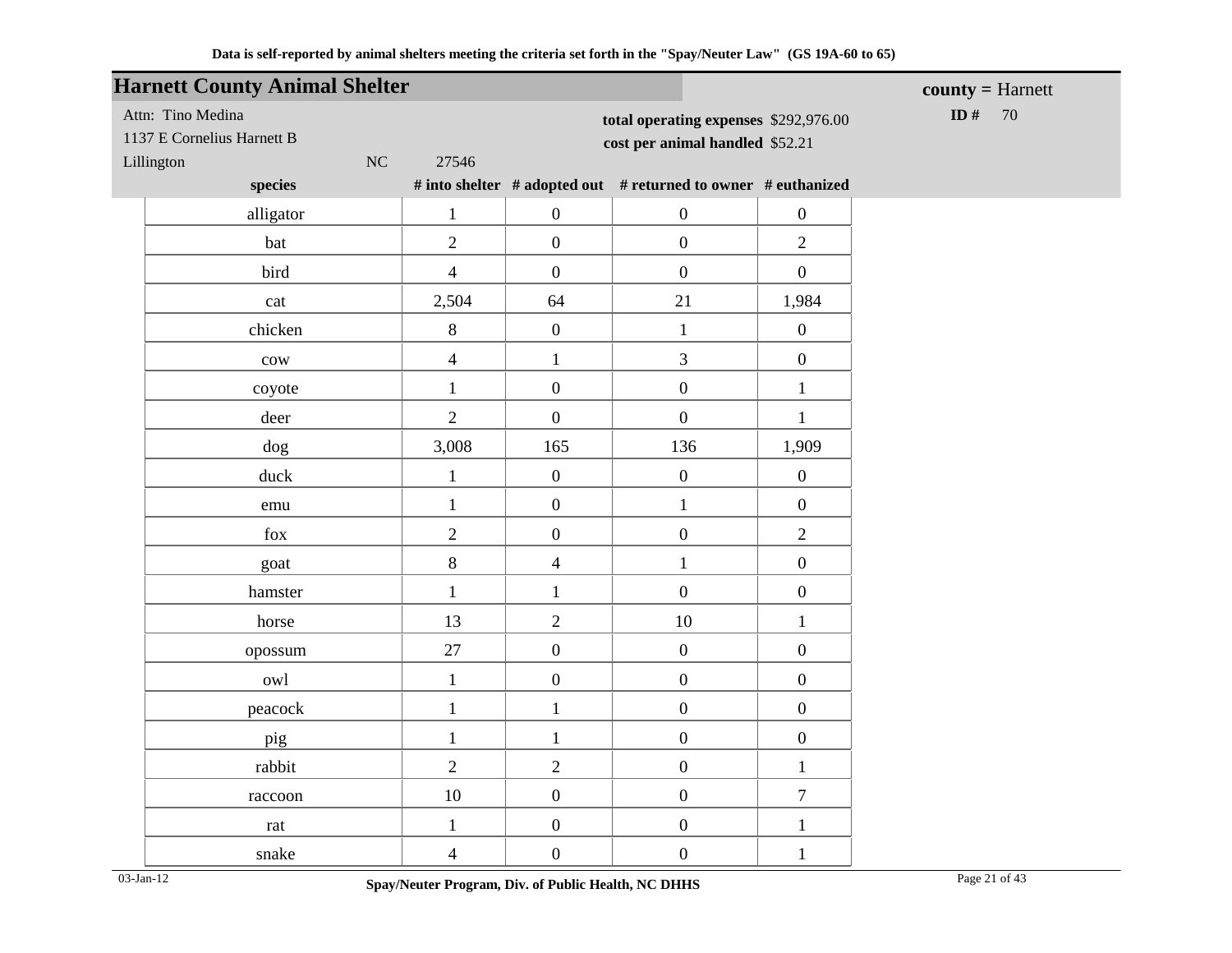|            | <b>Harnett County Animal Shelter</b> |    |                |                  |                                                               |                  | $county = Harnett$ |
|------------|--------------------------------------|----|----------------|------------------|---------------------------------------------------------------|------------------|--------------------|
|            | Attn: Tino Medina                    |    |                |                  | total operating expenses \$292,976.00                         |                  | ID $#$<br>70       |
|            | 1137 E Cornelius Harnett B           |    |                |                  | cost per animal handled \$52.21                               |                  |                    |
| Lillington |                                      | NC | 27546          |                  |                                                               |                  |                    |
|            | species                              |    |                |                  | # into shelter # adopted out # returned to owner # euthanized |                  |                    |
|            | turkey                               |    | $\mathbf{2}$   | $\boldsymbol{0}$ | $\boldsymbol{0}$                                              | $\boldsymbol{0}$ |                    |
|            | turtle                               |    | $\mathbf{1}$   | $\boldsymbol{0}$ | $\boldsymbol{0}$                                              | $\boldsymbol{0}$ |                    |
|            | wolf hybrid                          |    | $\overline{2}$ | $\boldsymbol{0}$ | $\boldsymbol{0}$                                              | $\overline{2}$   |                    |
|            | <b>Haywood County Animal Control</b> |    |                |                  |                                                               |                  | $county = Haywood$ |
|            |                                      |    |                |                  | total operating expenses \$263,839.00                         |                  | ID $#$<br>71       |
|            | PO Box 3036                          |    |                |                  | cost per animal handled \$6.00                                |                  |                    |
|            | Waynesville<br>species               | NC | 28738          |                  | # into shelter # adopted out # returned to owner # euthanized |                  |                    |
|            |                                      |    |                |                  |                                                               |                  |                    |
|            | bat                                  |    | $\overline{2}$ | $\boldsymbol{0}$ | $\boldsymbol{0}$                                              | $\overline{2}$   |                    |
|            | blue jay                             |    | $\mathbf{1}$   | $\overline{0}$   | $\overline{0}$                                                | $\mathbf{1}$     |                    |
|            | cat                                  |    | 2,100          | 299              | 13                                                            | 1,627            |                    |
|            | coyote                               |    | $\mathbf{1}$   | $\boldsymbol{0}$ | $\overline{0}$                                                | $\mathbf{1}$     |                    |
|            | crow                                 |    | $\overline{2}$ | $\boldsymbol{0}$ | $\boldsymbol{0}$                                              | $\overline{2}$   |                    |
|            | dog                                  |    | 2,161          | 488              | 304                                                           | 1,251            |                    |
|            | ferret                               |    | $\mathbf{1}$   | $\overline{0}$   | $\boldsymbol{0}$                                              | $\mathbf{1}$     |                    |
|            | fox                                  |    | $\overline{2}$ | $\overline{0}$   | $\overline{0}$                                                | $\overline{2}$   |                    |
|            | ground hog                           |    | $\sqrt{2}$     | $\boldsymbol{0}$ | $\boldsymbol{0}$                                              | $\sqrt{2}$       |                    |
|            | hawk                                 |    | $\overline{2}$ | $\boldsymbol{0}$ | $\boldsymbol{0}$                                              | $\overline{2}$   |                    |
|            | opossum                              |    | $\overline{4}$ | $\boldsymbol{0}$ | 3                                                             | $\mathbf{1}$     |                    |
|            | pig                                  |    | $\mathbf{1}$   | $\boldsymbol{0}$ | $\boldsymbol{0}$                                              | $\mathbf{1}$     |                    |
|            | rabbit                               |    | $\mathbf{1}$   | $\boldsymbol{0}$ | $\boldsymbol{0}$                                              | $\mathbf{1}$     |                    |
|            | raccoon                              |    | 20             | $\boldsymbol{0}$ | $\boldsymbol{0}$                                              | 20               |                    |
|            | squirrel                             |    | $\mathbf{1}$   | $\boldsymbol{0}$ | $\boldsymbol{0}$                                              | $\mathbf{1}$     |                    |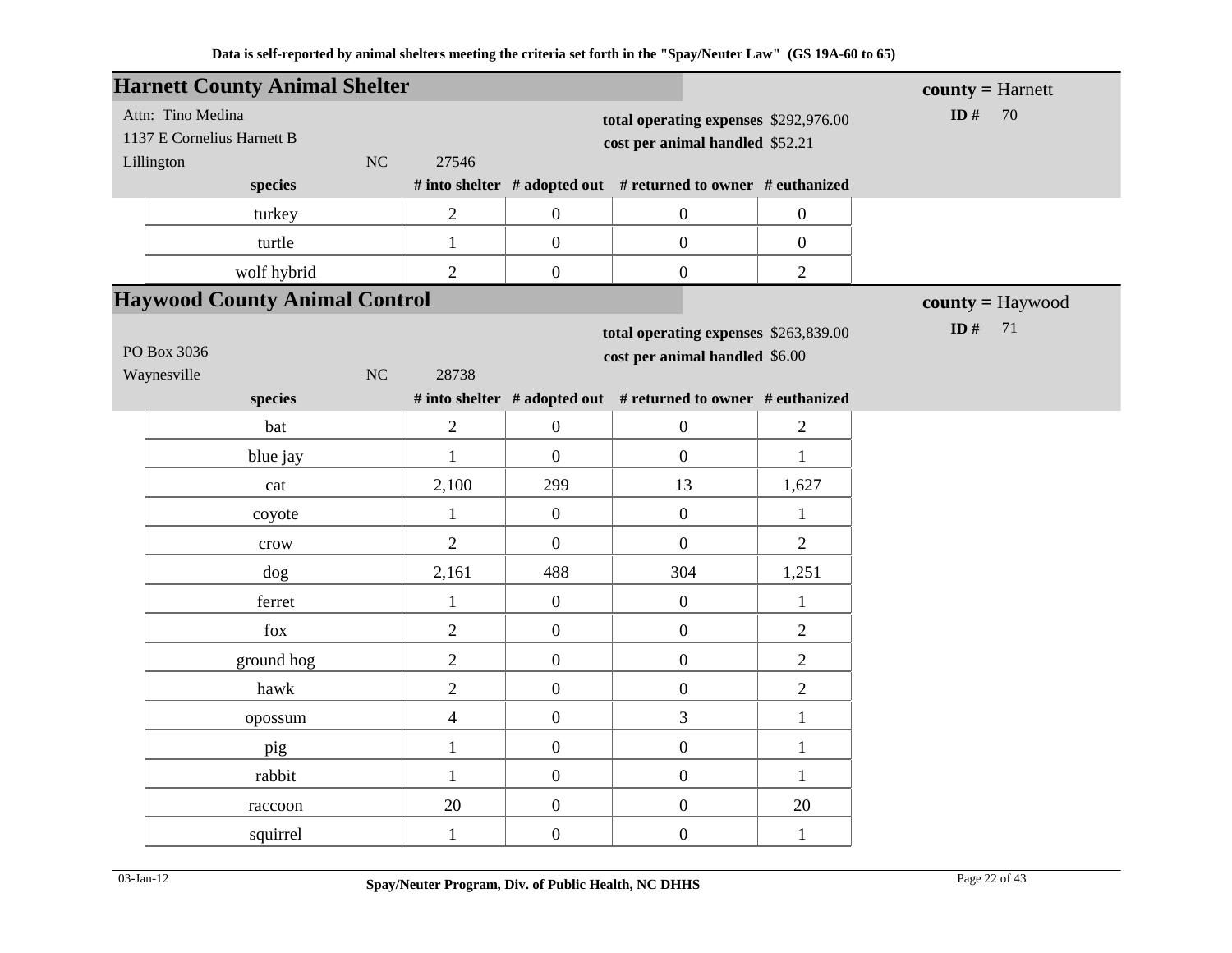|                              | <b>Haywood County Animal Control</b>   |                |                  |                  |                                                               |                  | $county = Haywood$   |
|------------------------------|----------------------------------------|----------------|------------------|------------------|---------------------------------------------------------------|------------------|----------------------|
|                              |                                        |                |                  |                  | total operating expenses \$263,839.00                         |                  | ID $#$<br>71         |
| PO Box 3036                  |                                        |                |                  |                  | cost per animal handled \$6.00                                |                  |                      |
| Waynesville                  |                                        | <b>NC</b>      | 28738            |                  |                                                               |                  |                      |
|                              | species                                |                |                  |                  | # into shelter # adopted out # returned to owner # euthanized |                  |                      |
|                              | turtle                                 |                | 1                | $\overline{0}$   | $\boldsymbol{0}$                                              | 1                |                      |
|                              | <b>Henderson County Animal Control</b> |                |                  |                  |                                                               |                  | $county = Henderson$ |
| Henderson County Health Dept |                                        |                |                  |                  | total operating expenses \$543,579.00                         |                  | ID $#$<br>72         |
| 810 Stoney Mtn Rd            |                                        |                |                  |                  | cost per animal handled \$145.00                              |                  |                      |
| Hendersonville               |                                        | N <sub>C</sub> | 28791            |                  |                                                               |                  |                      |
|                              | species                                |                |                  |                  | # into shelter # adopted out # returned to owner # euthanized |                  |                      |
|                              | cat                                    |                | 1,873            | 207              | 16                                                            | 1,554            |                      |
|                              | dog                                    |                | 1,872            | 524              | 199                                                           | 1,255            |                      |
|                              | <b>Hertford County Animal Control</b>  |                |                  |                  |                                                               |                  | $county = Hertford$  |
|                              |                                        |                |                  |                  | total operating expenses \$0.00                               |                  | ID $#$<br>73         |
| PO Box 479                   |                                        |                |                  |                  | cost per animal handled \$0.00                                |                  |                      |
| Winton                       |                                        | <b>NC</b>      | 27986            |                  |                                                               |                  |                      |
|                              | species                                |                |                  |                  | # into shelter # adopted out # returned to owner # euthanized |                  |                      |
|                              | failed to report                       |                | $\boldsymbol{0}$ | $\overline{0}$   | $\boldsymbol{0}$                                              | $\boldsymbol{0}$ |                      |
|                              | <b>Hoke County Animal Control</b>      |                |                  |                  |                                                               |                  | $county = Hoke$      |
|                              |                                        |                |                  |                  | total operating expenses \$34,500.00                          |                  | ID#<br>74            |
| <b>PO</b> Box 210            |                                        |                |                  |                  | cost per animal handled \$21.32                               |                  |                      |
| Raeford                      |                                        | N <sub>C</sub> | 28376            |                  |                                                               |                  |                      |
|                              | species                                |                |                  |                  | # into shelter # adopted out # returned to owner # euthanized |                  |                      |
|                              | alligator                              |                | $\mathbf{1}$     | $\boldsymbol{0}$ | $\mathbf{1}$                                                  | $\boldsymbol{0}$ |                      |
|                              | bat                                    |                | 1                | $\mathbf{0}$     | $\overline{0}$                                                | 1                |                      |
|                              | cat                                    |                | 419              | 54               | 6                                                             | 391              |                      |
|                              | chicken                                |                | $\overline{4}$   | $\overline{0}$   | $\boldsymbol{0}$                                              | $\overline{4}$   |                      |
|                              | crow                                   |                | $\mathbf{1}$     | $\overline{0}$   | $\mathbf{1}$                                                  | $\overline{0}$   |                      |
|                              | dog                                    |                | 1,159            | 338              | 80                                                            | 753              |                      |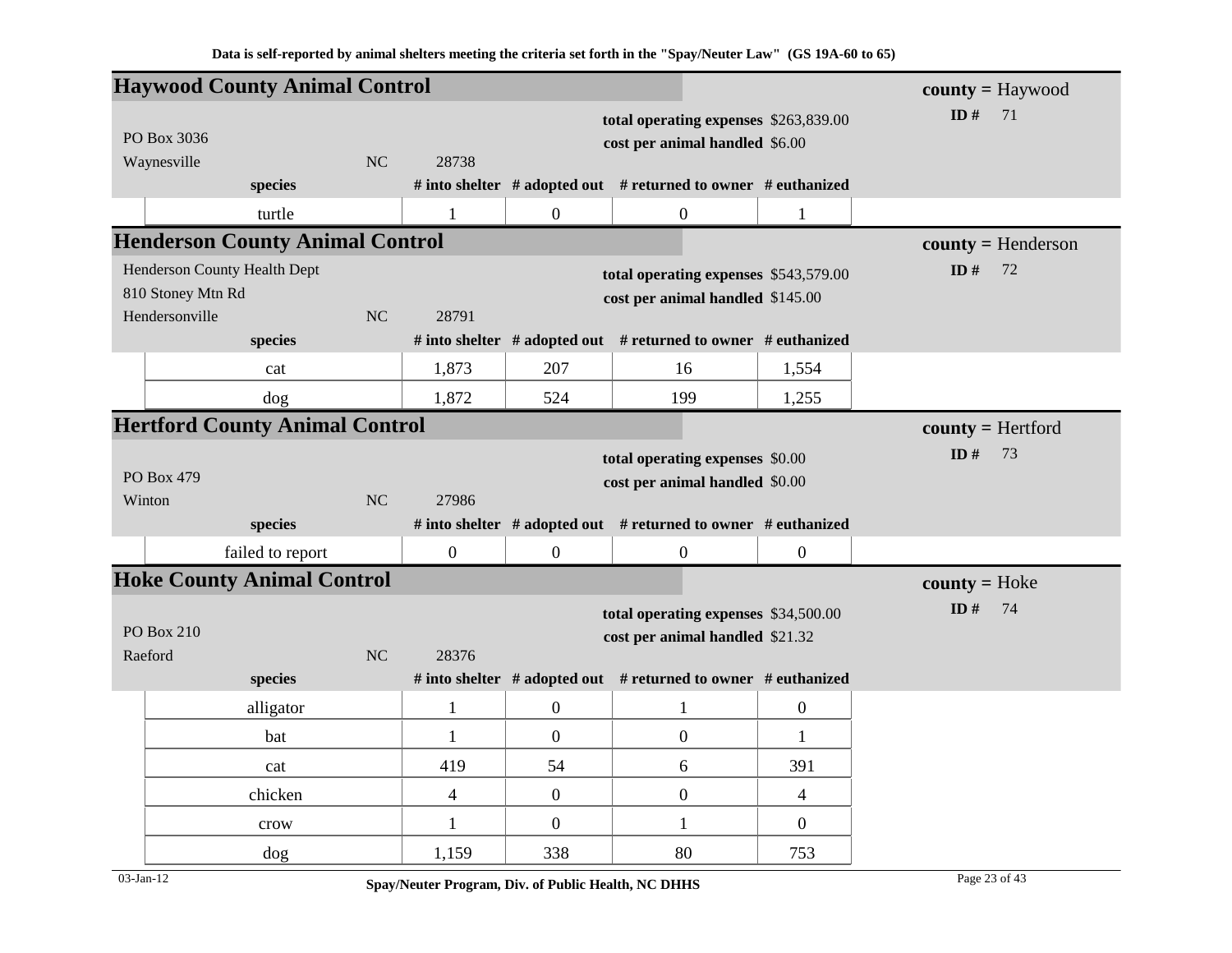|                                                                   | <b>Hoke County Animal Control</b>    |    |                  |                  |                                                                          |                  | $county = Hoke$    |
|-------------------------------------------------------------------|--------------------------------------|----|------------------|------------------|--------------------------------------------------------------------------|------------------|--------------------|
| PO Box 210<br>Raeford                                             |                                      | NC | 28376            |                  | total operating expenses \$34,500.00<br>cost per animal handled \$21.32  |                  | ID $#$<br>74       |
|                                                                   | species                              |    |                  |                  | # into shelter # adopted out # returned to owner # euthanized            |                  |                    |
|                                                                   | fox                                  |    | $\overline{2}$   | $\boldsymbol{0}$ | $\mathbf{0}$                                                             | $\boldsymbol{0}$ |                    |
|                                                                   | hawk                                 |    | $\mathbf{1}$     | $\boldsymbol{0}$ | $\mathbf{1}$                                                             | $\boldsymbol{0}$ |                    |
|                                                                   | horse                                |    | 12               | $\boldsymbol{0}$ | 12                                                                       | $\boldsymbol{0}$ |                    |
|                                                                   | opossum                              |    | 5                | $\boldsymbol{0}$ | 5                                                                        | $\boldsymbol{0}$ |                    |
|                                                                   | rabbit                               |    | $\overline{2}$   | $\boldsymbol{0}$ | $\mathbf{1}$                                                             | $\mathbf{1}$     |                    |
|                                                                   | raccoon                              |    | $\boldsymbol{0}$ | $\boldsymbol{0}$ | $\overline{0}$                                                           | $\overline{2}$   |                    |
|                                                                   | turkey                               |    | $\mathbf{1}$     | $\boldsymbol{0}$ | $\boldsymbol{0}$                                                         | $\mathbf{1}$     |                    |
|                                                                   | turtle                               |    | 1                | $\boldsymbol{0}$ | 1                                                                        | $\boldsymbol{0}$ |                    |
|                                                                   | <b>Iredell County Animal Control</b> |    |                  |                  |                                                                          |                  | $county = Iredell$ |
|                                                                   |                                      |    |                  |                  |                                                                          |                  |                    |
| 243 Twin Oaks Rd<br>Statesville                                   |                                      | NC | 28625            |                  | total operating expenses \$564,898.00<br>cost per animal handled \$74.48 |                  | ID $#$<br>76       |
|                                                                   | species                              |    |                  |                  | # into shelter # adopted out # returned to owner # euthanized            |                  |                    |
|                                                                   | cat                                  |    | 3,821            | 46               | 61                                                                       | 3,601            |                    |
|                                                                   | dog                                  |    | 3,567            | 133              | 358                                                                      | 2,944            |                    |
|                                                                   | fox                                  |    | $\overline{4}$   | $\boldsymbol{0}$ | $\boldsymbol{0}$                                                         | $\overline{4}$   |                    |
|                                                                   | opossum                              |    | 37               | $\boldsymbol{0}$ | $\boldsymbol{0}$                                                         | 37               |                    |
|                                                                   | raccoon                              |    | 44               | $\boldsymbol{0}$ | $\mathbf{0}$                                                             | 44               |                    |
|                                                                   | skunk                                |    | 10               | $\boldsymbol{0}$ | $\boldsymbol{0}$                                                         | 10               |                    |
|                                                                   | <b>Jackson County Animal Control</b> |    |                  |                  |                                                                          |                  | $county = Jackson$ |
| <b>Jackson County Health Dept</b><br>538 Scotts Creek Rd<br>Sylva |                                      | NC | 28779            |                  | total operating expenses \$0.00<br>cost per animal handled \$0.00        |                  | ID $#$<br>77       |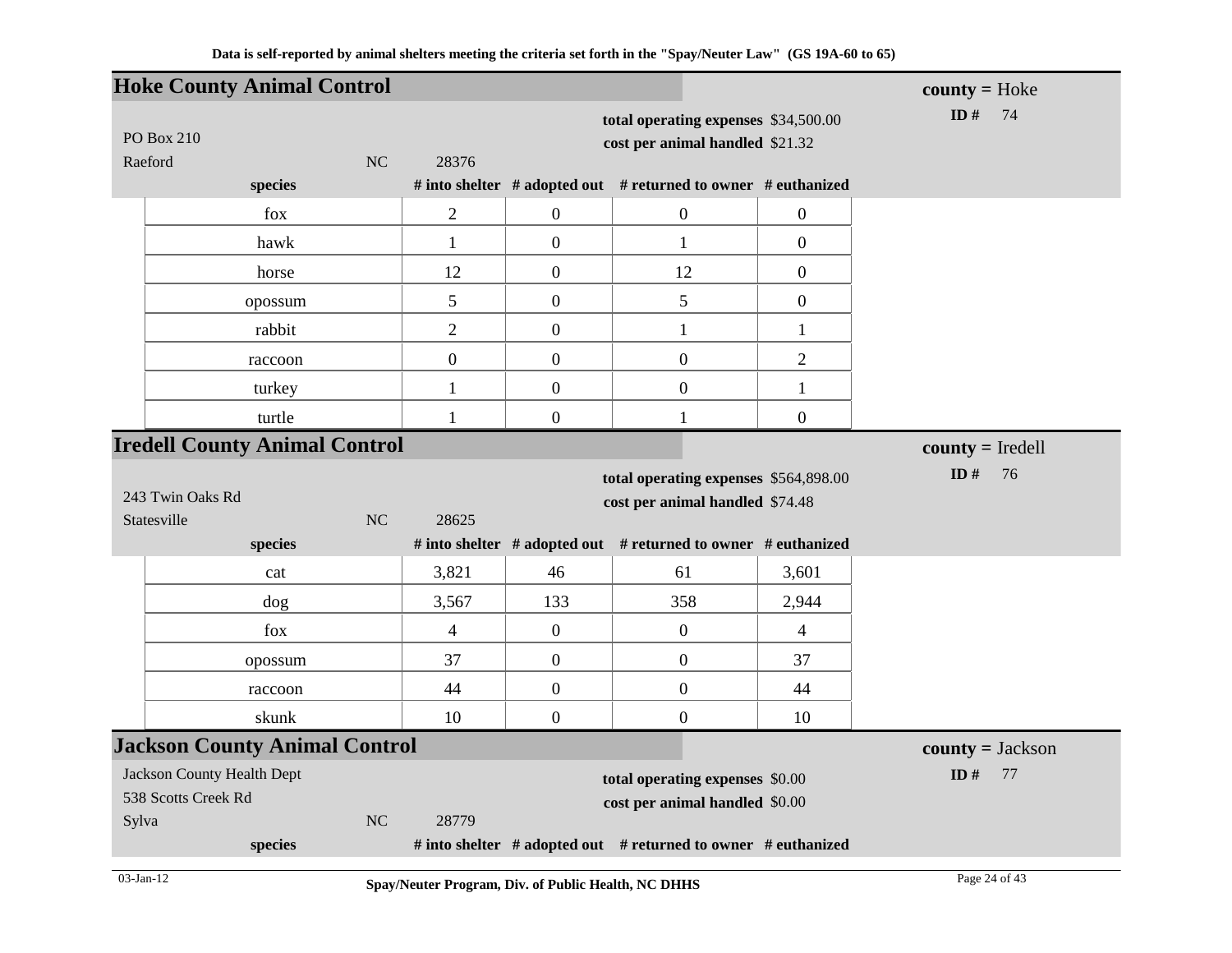|         | <b>Jackson County Animal Control</b>     |              |                |                                |                                                               |                | $county = Jackson$  |
|---------|------------------------------------------|--------------|----------------|--------------------------------|---------------------------------------------------------------|----------------|---------------------|
|         | Jackson County Health Dept               |              |                |                                | total operating expenses \$0.00                               |                | ID $#$<br>77        |
|         | 538 Scotts Creek Rd                      |              |                |                                | cost per animal handled \$0.00                                |                |                     |
| Sylva   |                                          | <b>NC</b>    | 28779          |                                |                                                               |                |                     |
|         | species                                  |              |                |                                | # into shelter # adopted out # returned to owner # euthanized |                |                     |
|         | failed to report                         |              | $\overline{0}$ | $\mathbf{0}$                   | $\mathbf{0}$                                                  | $\overline{0}$ |                     |
|         | <b>The Jackson County Humane Society</b> |              |                |                                |                                                               |                | $county = Jackson$  |
|         |                                          |              |                |                                | total operating expenses \$0.00                               |                | ID $#$<br>127       |
|         | PO Box 1966                              |              |                | cost per animal handled \$0.00 |                                                               |                |                     |
| Sylva   | species                                  | NC           | 28779          |                                | # into shelter # adopted out # returned to owner # euthanized |                |                     |
|         |                                          |              | $\overline{0}$ | $\mathbf{0}$                   |                                                               | $\overline{0}$ |                     |
|         | failed to report                         |              |                |                                | $\boldsymbol{0}$                                              |                |                     |
|         | <b>Johnston County Animal Control</b>    |              |                |                                |                                                               |                | $county = Johnston$ |
|         | 1320 N Brightleaf Blvd                   | ID $#$<br>78 |                |                                |                                                               |                |                     |
|         | Smithfield                               | NC           | 27577          |                                | cost per animal handled \$69.89                               |                |                     |
|         | species                                  |              |                |                                | # into shelter # adopted out # returned to owner # euthanized |                |                     |
|         | cat                                      |              | 1,510          | 317                            | 13                                                            | 1,097          |                     |
|         | dog                                      |              | 3,031          | 724                            | 276                                                           | 1,984          |                     |
|         | guinea pig                               |              | 5              | $\overline{4}$                 | $\mathbf{0}$                                                  | $\mathbf{1}$   |                     |
|         | rabbit                                   |              | $\overline{2}$ | $\overline{2}$                 | $\overline{0}$                                                | $\overline{0}$ |                     |
|         | snake                                    |              | $\overline{2}$ | $\overline{0}$                 | $\mathbf{0}$                                                  | $\overline{0}$ |                     |
|         | <b>Melinda Barefoot</b>                  |              |                |                                |                                                               |                | $county = Johnston$ |
|         | <b>Johnston County SPCA</b>              |              |                |                                | total operating expenses \$53,209.25                          |                | ID $#$<br>175       |
|         | 720 Durham St                            |              |                |                                | cost per animal handled \$89.00                               |                |                     |
| Clayton |                                          | NC           | 27520          |                                |                                                               |                |                     |
|         | species                                  |              |                |                                | # into shelter # adopted out # returned to owner # euthanized |                |                     |
|         | cat                                      |              | 290            | 26                             | 13                                                            | 109            |                     |
|         | chicken                                  |              | 3              | 3                              | $\mathbf{0}$                                                  | $\mathbf{0}$   |                     |
|         | cockatiel                                |              | 1              | 1                              | $\boldsymbol{0}$                                              | $\overline{0}$ |                     |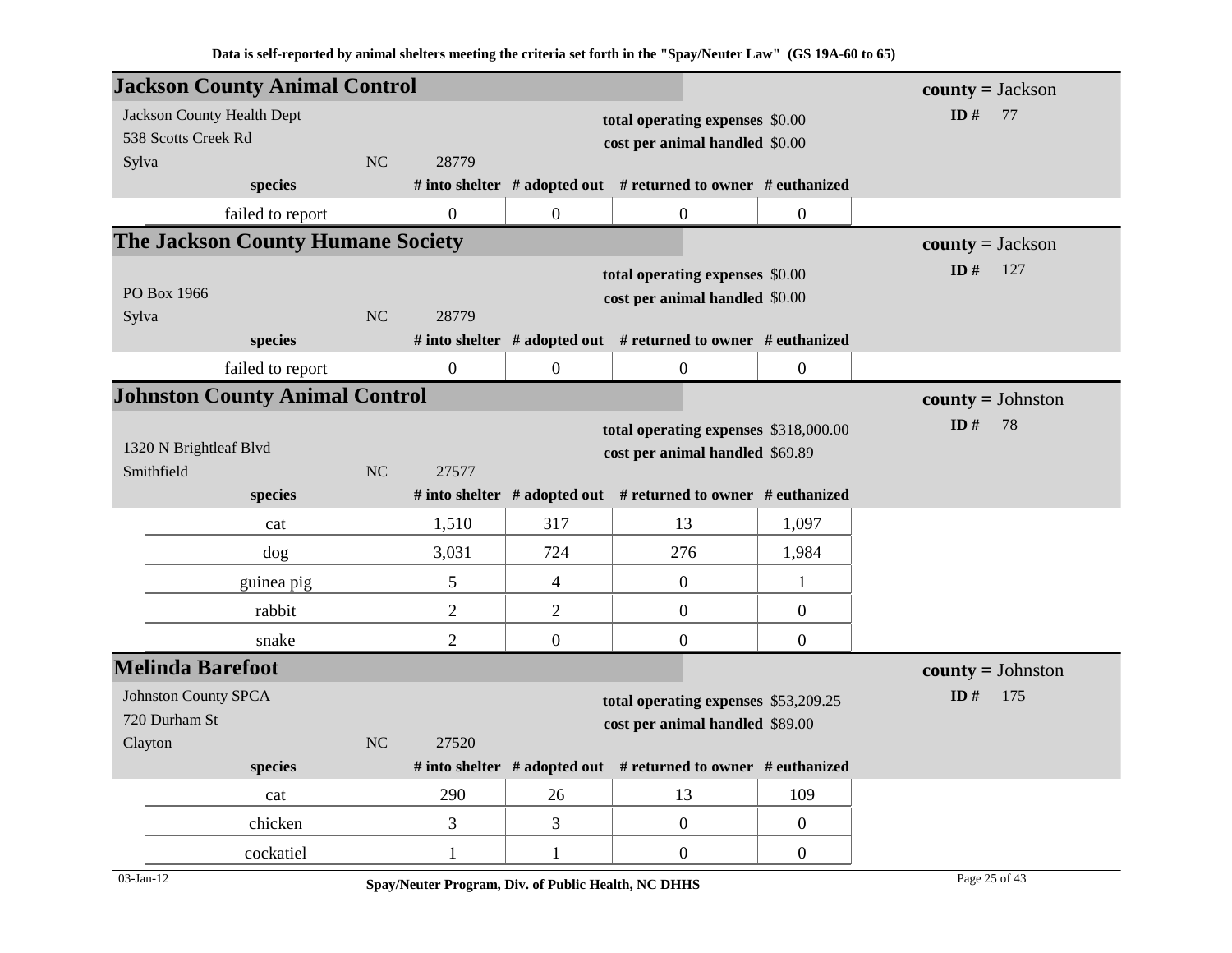| <b>Melinda Barefoot</b>     |                                      |           |                  |                  |                                                                     |                | $county = Johnston$ |
|-----------------------------|--------------------------------------|-----------|------------------|------------------|---------------------------------------------------------------------|----------------|---------------------|
| <b>Johnston County SPCA</b> |                                      |           |                  |                  | total operating expenses \$53,209.25                                |                | ID#<br>175          |
| 720 Durham St               |                                      |           |                  |                  | cost per animal handled \$89.00                                     |                |                     |
| Clayton                     |                                      | <b>NC</b> | 27520            |                  |                                                                     |                |                     |
|                             | species                              |           |                  |                  | # into shelter $#$ adopted out $#$ returned to owner $#$ euthanized |                |                     |
|                             | dog                                  |           | 295              | 105              | 80                                                                  | 90             |                     |
|                             | goat                                 |           | $\mathbf{1}$     | $\mathbf{1}$     | $\mathbf{0}$                                                        | $\overline{0}$ |                     |
|                             | iguana                               |           | 1                | $\mathbf{1}$     | $\overline{0}$                                                      | $\overline{0}$ |                     |
|                             | sheep                                |           | $\overline{2}$   | $\overline{2}$   | $\overline{0}$                                                      | $\overline{0}$ |                     |
|                             | The Lenoir Co SPCA Animal Shelter    |           |                  |                  |                                                                     |                | $county = Lenoir$   |
|                             |                                      |           |                  |                  | total operating expenses \$150,250.00                               |                | ID#<br>128          |
| PO Box 1481                 |                                      |           |                  |                  | cost per animal handled \$45.00                                     |                |                     |
| Kinston                     |                                      | <b>NC</b> | 28503            |                  |                                                                     |                |                     |
|                             | species                              |           |                  |                  | # into shelter $#$ adopted out $#$ returned to owner $#$ euthanized |                |                     |
|                             | cat                                  |           | 1,495            | 123              | 13                                                                  | 1,178          |                     |
|                             | dog                                  |           | 1,821            | 318              | 99                                                                  | 1,111          |                     |
|                             | <b>Lincoln County Animal Control</b> |           |                  |                  |                                                                     |                | $county = Lincoln$  |
|                             |                                      |           |                  |                  | total operating expenses \$242,584.37                               |                | ID#<br>159          |
| PO Box 506                  |                                      |           |                  |                  | cost per animal handled \$64.45                                     |                |                     |
| Lincolnton                  |                                      | <b>NC</b> | 28903            |                  |                                                                     |                |                     |
|                             | species                              |           |                  |                  | # into shelter # adopted out # returned to owner # euthanized       |                |                     |
|                             | cat                                  |           | 1,750            | 74               | 4                                                                   | 1,672          |                     |
|                             | dog                                  |           | 2,014            | 308              | 99                                                                  | 1,604          |                     |
|                             | <b>Macon County Animal Control</b>   |           |                  |                  |                                                                     |                | $county = Macon$    |
| Macon County Sheriff's Dept |                                      |           |                  |                  | total operating expenses \$0.00                                     |                | ID#<br>84           |
| PO Box 81                   |                                      |           |                  |                  | cost per animal handled \$0.00                                      |                |                     |
| Franklin                    |                                      | <b>NC</b> | 28744            |                  |                                                                     |                |                     |
|                             | species                              |           |                  |                  | # into shelter # adopted out # returned to owner # euthanized       |                |                     |
|                             | failed to report                     |           | $\boldsymbol{0}$ | $\boldsymbol{0}$ | $\overline{0}$                                                      | $\overline{0}$ |                     |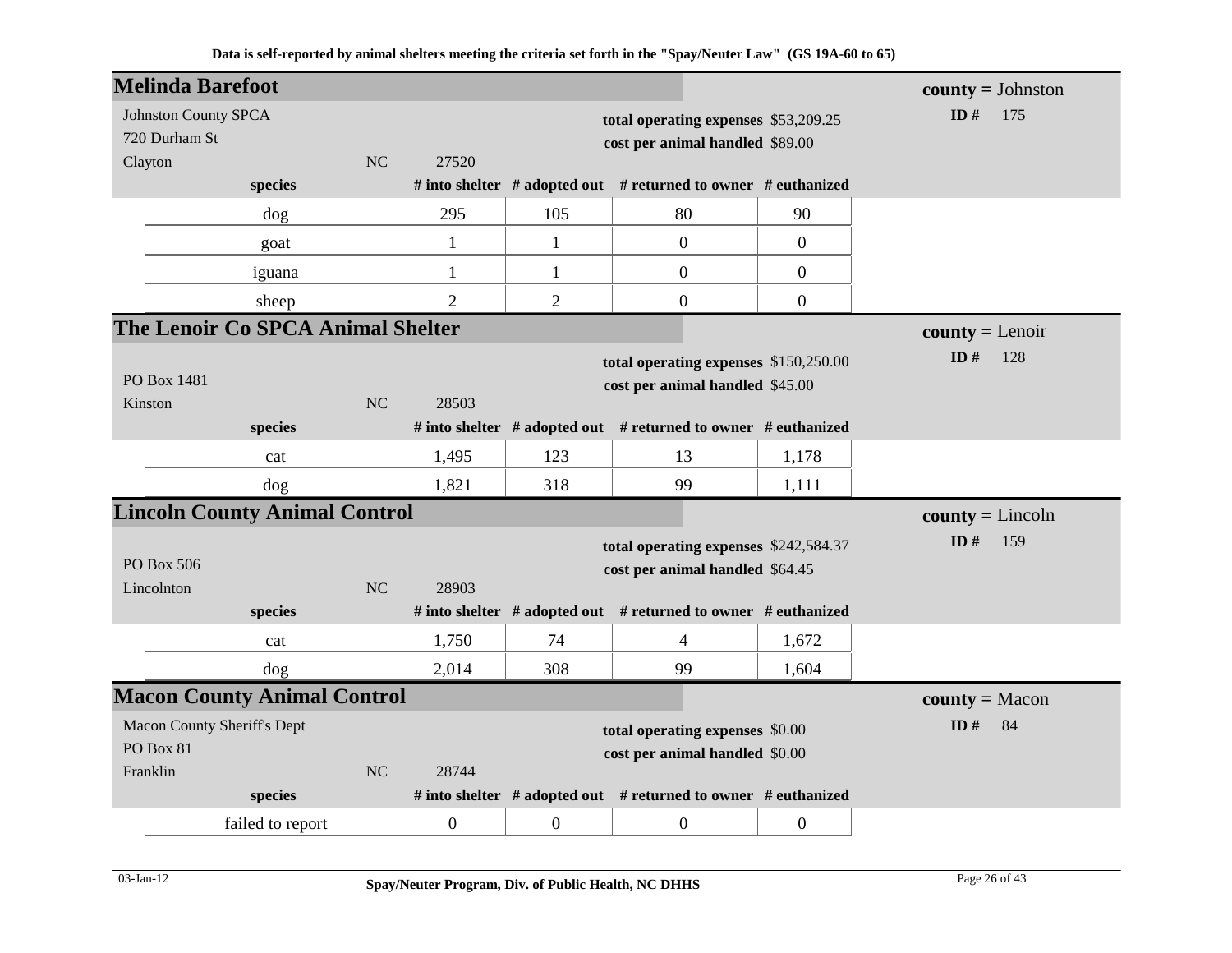|                    | <b>Madison County Animal Control</b>            |    |                                      |                  |                                                                    |                  | $county = Madison$     |
|--------------------|-------------------------------------------------|----|--------------------------------------|------------------|--------------------------------------------------------------------|------------------|------------------------|
|                    | <b>Madison County Health Dept</b>               |    | total operating expenses \$70,000.00 |                  |                                                                    |                  | ID $#$<br>85           |
|                    | 140 Health Care Ln                              |    |                                      |                  | cost per animal handled \$38.02                                    |                  |                        |
|                    | Marshall<br>species                             | NC | 28753                                |                  | # into shelter # adopted out # returned to owner # euthanized      |                  |                        |
|                    |                                                 |    | 928                                  | 368              | 10                                                                 |                  |                        |
|                    | cat                                             |    |                                      |                  |                                                                    | 313              |                        |
|                    | $\log$                                          |    | 911                                  | 262              | 25                                                                 | 538              |                        |
|                    | pot belly pig                                   |    | $\overline{2}$                       | $\overline{2}$   | $\boldsymbol{0}$                                                   | $\overline{0}$   |                        |
|                    | <b>Madison County Friends of Animals</b>        |    |                                      |                  |                                                                    |                  | $county = Madison$     |
| Animal Shelter     |                                                 |    |                                      |                  | total operating expenses \$0.00                                    |                  | ID $#$<br>86           |
| 389 Long Branch Rd |                                                 |    |                                      |                  | cost per animal handled \$0.00                                     |                  |                        |
|                    | Marshall<br>species                             | NC | 28753                                |                  | # into shelter # adopted out # returned to owner # euthanized      |                  |                        |
|                    |                                                 |    | $\mathbf{0}$                         |                  |                                                                    |                  |                        |
|                    | failed to report                                |    |                                      | $\boldsymbol{0}$ | $\boldsymbol{0}$                                                   | $\boldsymbol{0}$ |                        |
|                    | <b>McDowell County Animal Control</b>           |    |                                      |                  |                                                                    |                  | $county = McDowell$    |
|                    | McDowell County Animal Shelter<br>60 E Court St |    |                                      |                  | total operating expenses \$24.76<br>cost per animal handled \$0.00 |                  | ID#<br>88              |
| Marion             |                                                 | NC | 28752                                |                  |                                                                    |                  |                        |
|                    | species                                         |    |                                      |                  | # into shelter # adopted out # returned to owner # euthanized      |                  |                        |
|                    | 1945                                            |    | 238                                  | 142              | 1,455                                                              | 87,932           |                        |
|                    | cat                                             |    | 1,606                                | 78               | 57                                                                 | 1,581            |                        |
|                    | <b>Charlotte-Mecklenburg Animal Control</b>     |    |                                      |                  |                                                                    |                  | $county = Mecklenburg$ |
|                    | Charlotte-Mecklenburg Police Dept               |    |                                      |                  | total operating expenses \$4,114,262.00                            |                  | ID#<br>20              |
|                    | 8315 Byrum Dr                                   |    |                                      |                  | cost per animal handled \$196.22                                   |                  |                        |
|                    | Charlotte                                       | NC | 28217                                |                  |                                                                    |                  |                        |
|                    | species                                         |    |                                      |                  | # into shelter # adopted out # returned to owner # euthanized      |                  |                        |
|                    | bat                                             |    | 153                                  | $\mathbf{0}$     | $\boldsymbol{0}$                                                   | 100              |                        |
|                    | bird                                            |    | 319                                  | 45               | $\overline{7}$                                                     | 159              |                        |
|                    | cat                                             |    | 8,703                                | 974              | 179                                                                | 7,451            |                        |
|                    | cow                                             |    | $\overline{2}$                       | $\boldsymbol{0}$ | $\overline{2}$                                                     | $\boldsymbol{0}$ |                        |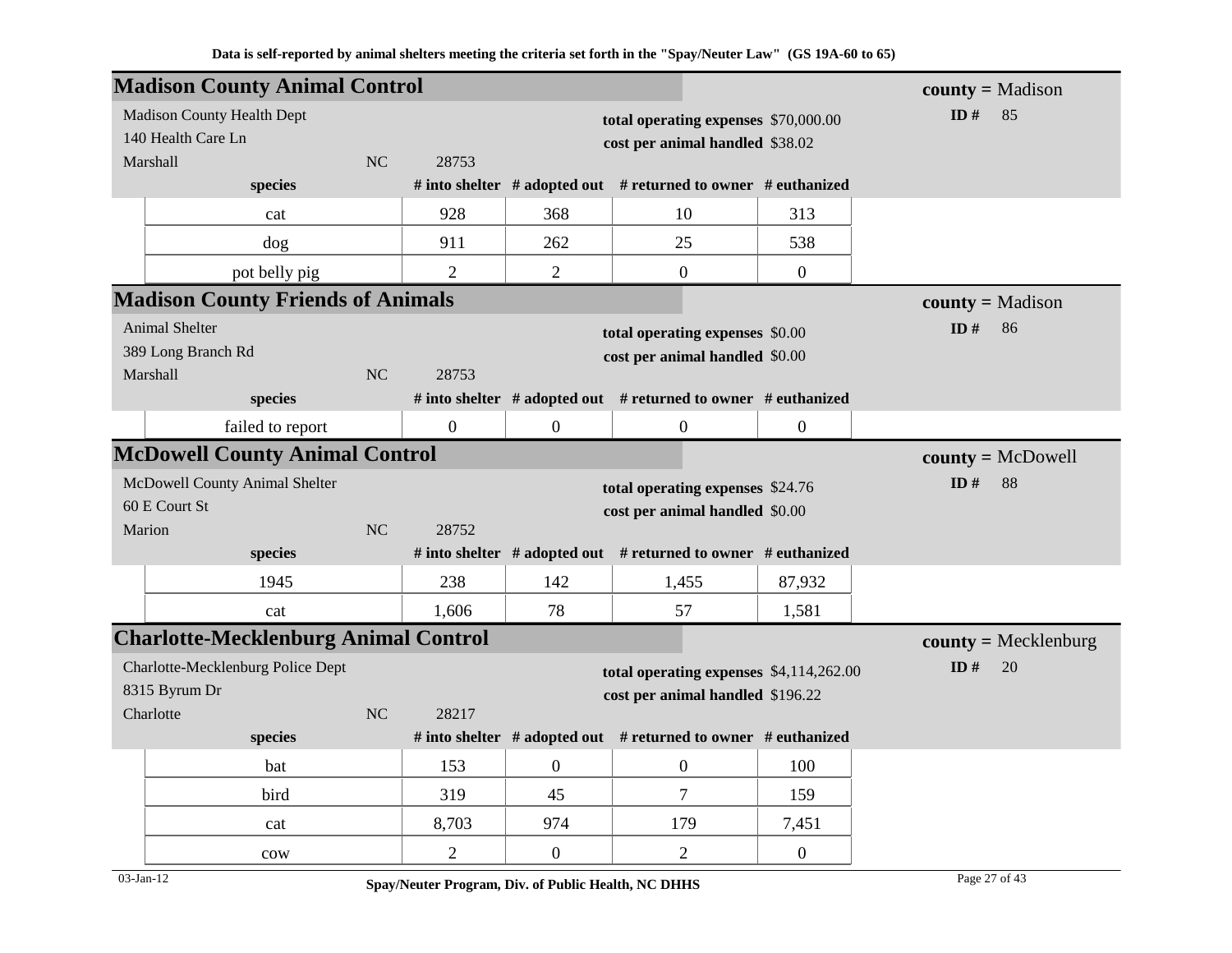|                            | <b>Charlotte-Mecklenburg Animal Control</b> |                |                                                                         |                                                               |                | $county = Mecklenburg$ |
|----------------------------|---------------------------------------------|----------------|-------------------------------------------------------------------------|---------------------------------------------------------------|----------------|------------------------|
| 8315 Byrum Dr<br>Charlotte | Charlotte-Mecklenburg Police Dept<br>NC     | 28217          | cost per animal handled \$196.22                                        | ID#<br>20<br>total operating expenses \$4,114,262.00          |                |                        |
|                            | species                                     |                |                                                                         | # into shelter # adopted out # returned to owner # euthanized |                |                        |
|                            | coyote                                      | $\overline{2}$ | $\overline{0}$                                                          | $\boldsymbol{0}$                                              | $\mathbf{1}$   |                        |
|                            | deer                                        | 17             | $\overline{0}$                                                          | $\overline{0}$                                                | 13             |                        |
|                            | dog                                         | 10,513         | 1,994                                                                   | 1,894                                                         | 6,514          |                        |
|                            | ferret                                      | 19             | 14                                                                      | $\mathbf{1}$                                                  | 3              |                        |
|                            | fish                                        | 29             | 3                                                                       | $\boldsymbol{0}$                                              | $\overline{0}$ |                        |
|                            | fox                                         | 39             | $\overline{0}$                                                          | $\boldsymbol{0}$                                              | 19             |                        |
|                            | goat/sheep                                  | 10             | $\overline{4}$                                                          | $\overline{2}$                                                | $\overline{4}$ |                        |
|                            | horse                                       | 3              | $\overline{0}$                                                          | 3                                                             | $\mathbf{0}$   |                        |
|                            | opossum                                     | 156            | $\mathbf{0}$                                                            | $\boldsymbol{0}$                                              | 58             |                        |
|                            | pig                                         | 19             | $6\,$                                                                   | $\mathbf{1}$                                                  | 5              |                        |
|                            | rabbit                                      | 131            | 29                                                                      | 3                                                             | 71             |                        |
|                            | raccoon                                     | 663            | $\mathbf{0}$                                                            | $\boldsymbol{0}$                                              | 582            |                        |
|                            | reptile                                     | 51             | $\overline{7}$                                                          | $\overline{2}$                                                | 12             |                        |
|                            | rodent                                      | 133            | 21                                                                      | 5                                                             | 60             |                        |
|                            | skunk                                       | 6              | $\overline{0}$                                                          | $\boldsymbol{0}$                                              | $\overline{4}$ |                        |
|                            | <b>Mitchell County Animal Shelter</b>       |                |                                                                         |                                                               |                | $county = Mitchell$    |
| PO Box 308                 |                                             | 28777          | total operating expenses \$72,276.96<br>cost per animal handled \$66.37 | ID#<br>89                                                     |                |                        |
| Spruce Pine                | NC<br>species                               |                |                                                                         | # into shelter # adopted out # returned to owner # euthanized |                |                        |
|                            | cat                                         | 572            | 128                                                                     | $\overline{2}$                                                | 441            |                        |
|                            | dog                                         | 513            | 189                                                                     | 32                                                            | 282            |                        |
|                            | pigeon                                      | $\mathbf{1}$   | $\mathbf{1}$                                                            | $\boldsymbol{0}$                                              | $\mathbf{0}$   |                        |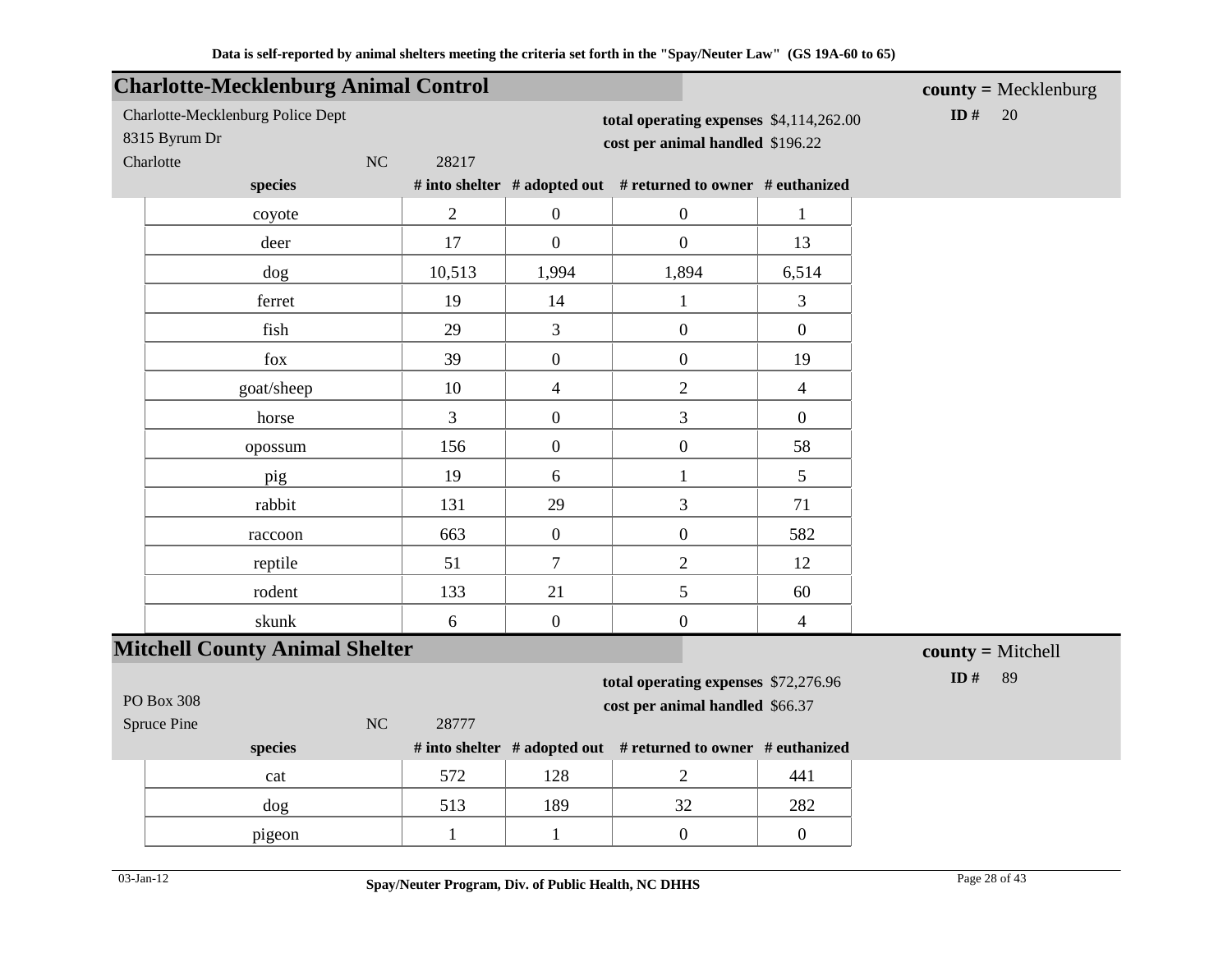|                                                          | <b>Mitchell County Animal Shelter</b>     |                |                          |                  |                                                                           |                  | $county = Mitchell$   |  |  |  |
|----------------------------------------------------------|-------------------------------------------|----------------|--------------------------|------------------|---------------------------------------------------------------------------|------------------|-----------------------|--|--|--|
|                                                          |                                           |                |                          |                  | total operating expenses \$72,276.96                                      |                  | ID $#$<br>89          |  |  |  |
| PO Box 308                                               |                                           |                |                          |                  | cost per animal handled \$66.37                                           |                  |                       |  |  |  |
| Spruce Pine                                              |                                           | <b>NC</b>      | 28777                    |                  |                                                                           |                  |                       |  |  |  |
|                                                          | species                                   |                |                          |                  | # into shelter $#$ adopted out $#$ returned to owner $#$ euthanized       |                  |                       |  |  |  |
|                                                          | rabbit                                    |                | 3                        | $\overline{2}$   | $\boldsymbol{0}$                                                          | $\mathbf{1}$     |                       |  |  |  |
|                                                          | <b>Montgomery County Animal Control</b>   |                |                          |                  |                                                                           |                  | $county = Montgomery$ |  |  |  |
| c/o Laura Morton                                         |                                           |                |                          |                  | total operating expenses \$0.00                                           |                  | ID#<br>90             |  |  |  |
| PO Box 425<br><b>Troy</b>                                |                                           | <b>NC</b>      | 27371                    |                  | cost per animal handled \$0.00                                            |                  |                       |  |  |  |
|                                                          | species                                   |                |                          |                  | # into shelter $#$ adopted out $#$ returned to owner $#$ euthanized       |                  |                       |  |  |  |
|                                                          | failed to report                          |                | $\mathbf{0}$             | $\boldsymbol{0}$ | $\boldsymbol{0}$                                                          | $\boldsymbol{0}$ |                       |  |  |  |
| <b>Animal Center of Moore County</b><br>$county = Moore$ |                                           |                |                          |                  |                                                                           |                  |                       |  |  |  |
|                                                          | c/o Moore County Health Dept              | ID $#$<br>91   |                          |                  |                                                                           |                  |                       |  |  |  |
| PO Box 279                                               |                                           |                |                          |                  | total operating expenses \$530,566.00<br>cost per animal handled \$129.59 |                  |                       |  |  |  |
| Carthage                                                 |                                           | <b>NC</b>      | 28327                    |                  |                                                                           |                  |                       |  |  |  |
|                                                          | species                                   |                |                          |                  | # into shelter # adopted out # returned to owner # euthanized             |                  |                       |  |  |  |
|                                                          | cat                                       |                | 1,864                    | 502              | 16                                                                        | 1,346            |                       |  |  |  |
|                                                          | dog                                       |                | 2,219                    | 723              | 152                                                                       | 1,344            |                       |  |  |  |
|                                                          | goat                                      |                | $\overline{\mathcal{A}}$ | $\overline{0}$   | $\overline{4}$                                                            | $\overline{0}$   |                       |  |  |  |
|                                                          | goose                                     |                | $\mathbf{1}$             | $\mathbf{1}$     | $\boldsymbol{0}$                                                          | $\boldsymbol{0}$ |                       |  |  |  |
|                                                          | horse                                     |                | 1                        | $\boldsymbol{0}$ | $\mathbf{1}$                                                              | $\boldsymbol{0}$ |                       |  |  |  |
|                                                          | rabbit                                    |                | $\overline{\mathcal{A}}$ | $\overline{4}$   | $\boldsymbol{0}$                                                          | $\boldsymbol{0}$ |                       |  |  |  |
|                                                          | turtle                                    |                | $\mathbf{1}$             | $\mathbf{1}$     | $\boldsymbol{0}$                                                          | $\boldsymbol{0}$ |                       |  |  |  |
|                                                          | <b>City of Rocky Mount Animal Control</b> |                |                          |                  |                                                                           |                  | <b>county</b> = Nash  |  |  |  |
|                                                          | <b>Rocky Mount Police Dept</b>            |                |                          |                  | total operating expenses \$0.00                                           |                  | ID $#$<br>42          |  |  |  |
| PO Box 1180                                              |                                           |                |                          |                  | cost per animal handled \$0.00                                            |                  |                       |  |  |  |
| <b>Rocky Mount</b>                                       |                                           | N <sub>C</sub> | 27801                    |                  |                                                                           |                  |                       |  |  |  |
|                                                          | species                                   |                |                          |                  | # into shelter # adopted out # returned to owner # euthanized             |                  |                       |  |  |  |
|                                                          | failed to report                          |                | $\boldsymbol{0}$         | $\overline{0}$   | $\boldsymbol{0}$                                                          | $\boldsymbol{0}$ |                       |  |  |  |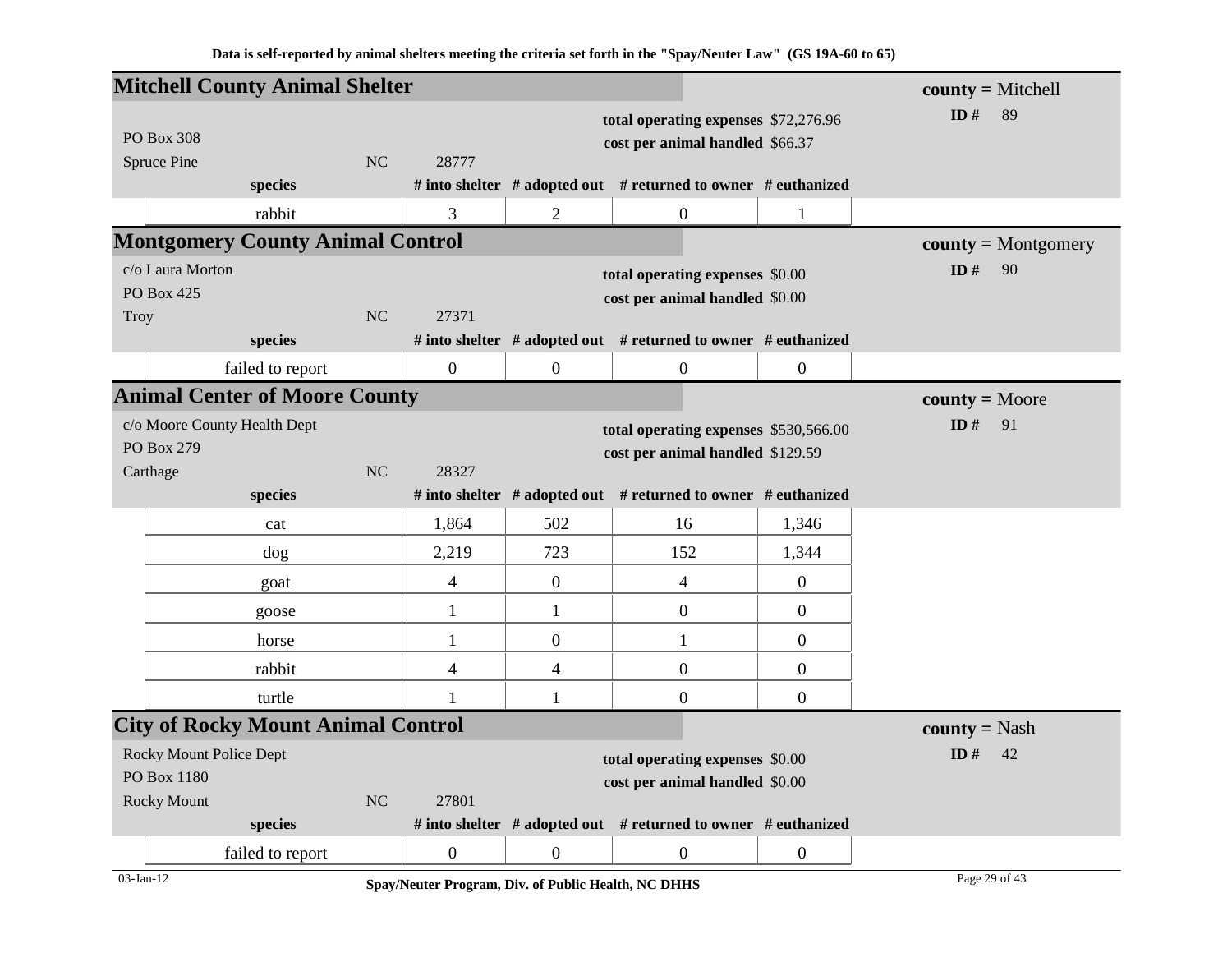| <b>Nash County Animal Control</b>                               |                  |                          |                                                                          |                  | <b>county</b> = Nash   |
|-----------------------------------------------------------------|------------------|--------------------------|--------------------------------------------------------------------------|------------------|------------------------|
| Nash County Health Dept<br>PO Box 849<br>Nashville<br><b>NC</b> | 27856            |                          | total operating expenses \$210,153.25<br>cost per animal handled \$62.83 |                  | ID#<br>93              |
| species                                                         |                  |                          | # into shelter # adopted out # returned to owner # euthanized            |                  |                        |
| bat                                                             | 5                | $\boldsymbol{0}$         | $\mathbf{0}$                                                             | 5                |                        |
| bird                                                            | $\mathbf{1}$     | $\overline{0}$           | $\mathbf{1}$                                                             | $\overline{0}$   |                        |
| cat                                                             | 1,654            | 10                       | $\boldsymbol{7}$                                                         | 1,608            |                        |
| crow                                                            | $\mathbf{1}$     | $\boldsymbol{0}$         | $\boldsymbol{0}$                                                         | $\mathbf{1}$     |                        |
| deer                                                            | 1                | $\boldsymbol{0}$         | $\boldsymbol{0}$                                                         | $\mathbf{1}$     |                        |
| dog                                                             | 1,629            | 65                       | 77                                                                       | 1,437            |                        |
| duck                                                            | $\mathbf{1}$     | $\boldsymbol{0}$         | $\mathbf{1}$                                                             | $\boldsymbol{0}$ |                        |
| fox                                                             | $\overline{2}$   | $\overline{0}$           | $\boldsymbol{0}$                                                         | $\overline{2}$   |                        |
| goat                                                            | 1                | $\boldsymbol{0}$         | $\boldsymbol{0}$                                                         | $\mathbf{1}$     |                        |
| goose                                                           | 4                | $\overline{\mathcal{A}}$ | $\boldsymbol{0}$                                                         | $\boldsymbol{0}$ |                        |
| ground hog                                                      | $\overline{2}$   | $\boldsymbol{0}$         | $\boldsymbol{0}$                                                         | $\overline{2}$   |                        |
| guinea pig                                                      | $\mathbf{1}$     | $\boldsymbol{0}$         | $\boldsymbol{0}$                                                         | $\mathbf{1}$     |                        |
| opossum                                                         | 30               | $\boldsymbol{0}$         | 14                                                                       | 15               |                        |
| pig                                                             | $\mathbf{1}$     | $\boldsymbol{0}$         | $\boldsymbol{0}$                                                         | $\mathbf{1}$     |                        |
| raccoon                                                         | 11               | $\boldsymbol{0}$         | $\mathbf{1}$                                                             | 8                |                        |
| turtle                                                          | $\mathbf{1}$     | $\boldsymbol{0}$         | $\boldsymbol{0}$                                                         | $\mathbf{1}$     |                        |
| <b>New Hanover County Animal Control Services</b>               |                  |                          |                                                                          |                  | $county = New Hanover$ |
| New Hanover County Health Dept                                  | ID $#$<br>94     |                          |                                                                          |                  |                        |
| 180 Division Dr                                                 |                  |                          |                                                                          |                  |                        |
| Wilmington<br>$\rm NC$                                          | 28401            |                          |                                                                          |                  |                        |
| species                                                         |                  |                          | # into shelter # adopted out # returned to owner # euthanized            |                  |                        |
| failed to report                                                | $\boldsymbol{0}$ | $\boldsymbol{0}$         | $\boldsymbol{0}$                                                         | $\boldsymbol{0}$ |                        |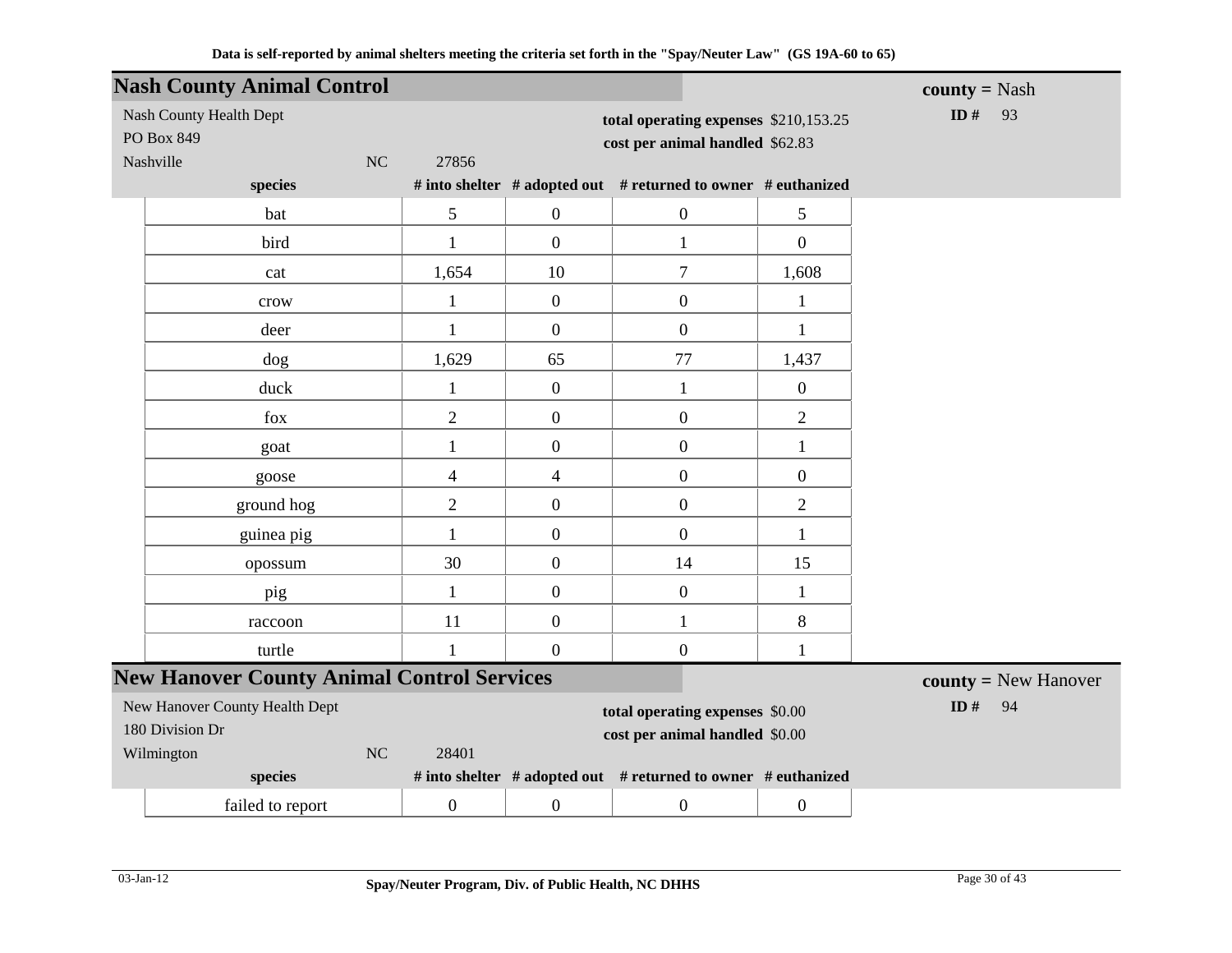| <b>Northampton County Animal Control</b> |                  |           |                |                  |                                                                     |                | $\text{county} = \text{Northampton}$ |
|------------------------------------------|------------------|-----------|----------------|------------------|---------------------------------------------------------------------|----------------|--------------------------------------|
| Northampton County Health Dept           |                  |           |                |                  | total operating expenses \$48,642.10                                |                | ID#<br>95                            |
| PO Box 635                               |                  |           |                |                  | cost per animal handled \$54.47                                     |                |                                      |
| Jackson                                  |                  | NC        | 27845          |                  |                                                                     |                |                                      |
|                                          | species          |           |                |                  | # into shelter $#$ adopted out $#$ returned to owner $#$ euthanized |                |                                      |
|                                          | cat              |           | 315            | $\boldsymbol{0}$ | $\overline{0}$                                                      | 315            |                                      |
|                                          | dog              |           | 578            | 3                | 16                                                                  | 559            |                                      |
| <b>Onslow County Animal Control</b>      |                  |           |                |                  |                                                                     |                | $county = Onslow$                    |
|                                          |                  |           |                |                  | total operating expenses \$0.00                                     |                | ID#<br>97                            |
| 244 Georgetown Rd                        |                  |           |                |                  | cost per animal handled \$0.00                                      |                |                                      |
| Jacksonville                             |                  | NC        | 28540          |                  |                                                                     |                |                                      |
|                                          | species          |           |                |                  | # into shelter # adopted out # returned to owner # euthanized       |                |                                      |
|                                          | failed to report |           | $\overline{0}$ | $\overline{0}$   | $\boldsymbol{0}$                                                    | $\overline{0}$ |                                      |
| <b>Orange County Animal Control</b>      |                  |           |                |                  |                                                                     |                | $county = Orange$                    |
|                                          |                  |           |                |                  | total operating expenses                                            |                | ID#<br>98                            |
| PO Box 8181                              |                  |           |                |                  | cost per animal handled                                             |                |                                      |
| Hillsborough                             |                  | <b>NC</b> | 27278          |                  |                                                                     |                |                                      |
|                                          | species          |           |                |                  | # into shelter # adopted out # returned to owner # euthanized       |                |                                      |
|                                          |                  |           |                |                  |                                                                     |                |                                      |
| <b>Orange County Animal Shelter</b>      |                  |           |                |                  |                                                                     |                | $county = Orange$                    |
| <b>Orange County Animal Shelter</b>      |                  |           |                |                  | total operating expenses                                            |                | ID#<br>200                           |
| 1081 Martin Luther King Jr.              |                  |           |                |                  | cost per animal handled                                             |                |                                      |
| Chapel Hill                              |                  | NC        | 27516          |                  |                                                                     |                |                                      |
|                                          | species          |           |                |                  | # into shelter # adopted out # returned to owner # euthanized       |                |                                      |
|                                          |                  |           |                |                  |                                                                     |                |                                      |
| <b>The SPCA of NE North Carolina</b>     |                  |           |                |                  |                                                                     |                | $county = Pasquotank$                |
| c/o Jo Ellen Smith                       |                  |           |                |                  | total operating expenses \$104,954.48                               |                | ID#<br>131                           |
| PO Box 1772                              |                  |           |                |                  | cost per animal handled \$36.07                                     |                |                                      |
| Elizabeth City                           |                  | NC        | 27906          |                  |                                                                     |                |                                      |
|                                          | species          |           |                |                  | # into shelter # adopted out # returned to owner # euthanized       |                |                                      |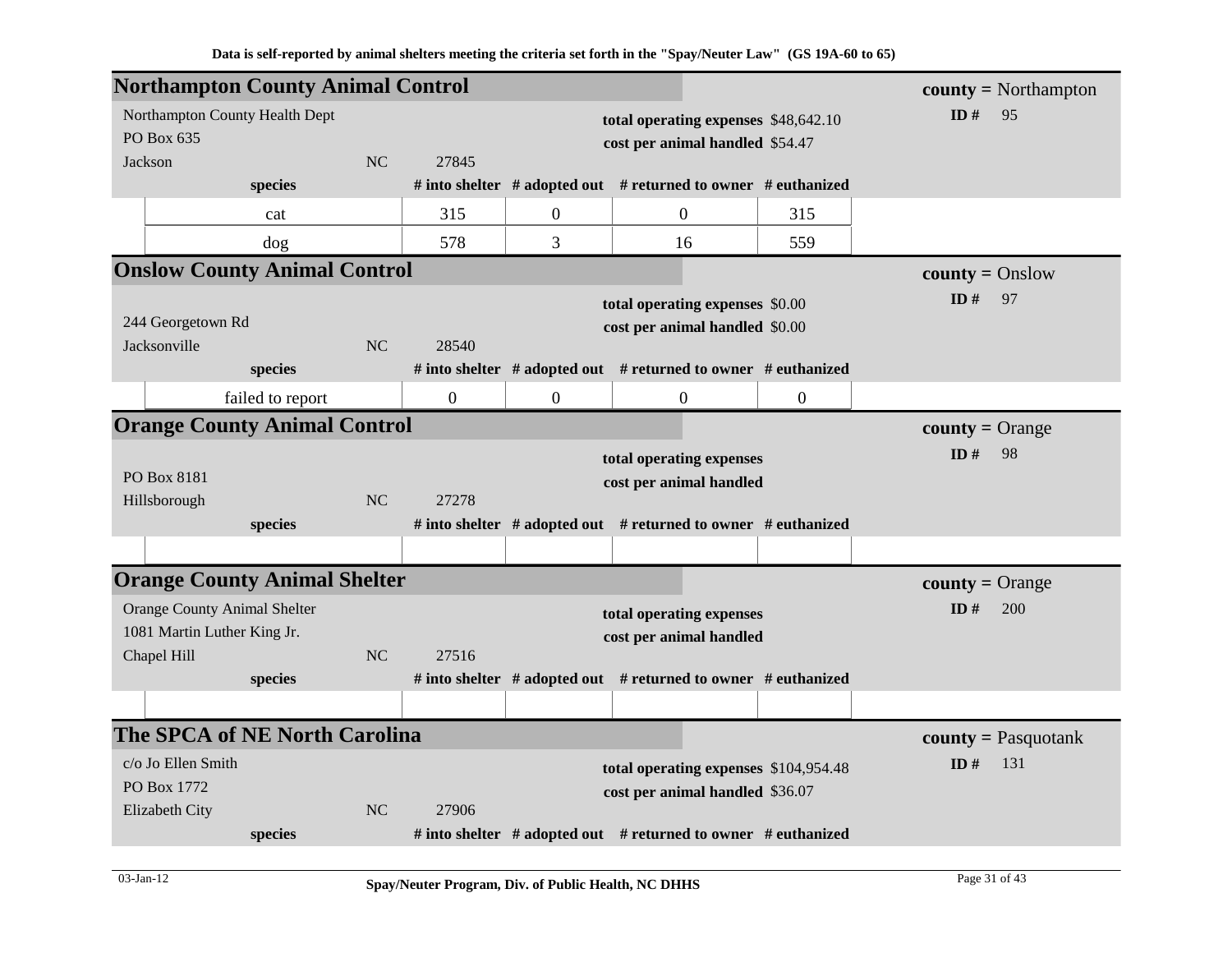|               |                                                              | <b>The SPCA of NE North Carolina</b>    |           |                |                  |                                                                     |                  | <b>county</b> = Pasquotank |
|---------------|--------------------------------------------------------------|-----------------------------------------|-----------|----------------|------------------|---------------------------------------------------------------------|------------------|----------------------------|
|               | c/o Jo Ellen Smith                                           |                                         |           |                |                  | total operating expenses \$104,954.48                               |                  | ID $#$<br>131              |
|               | PO Box 1772                                                  |                                         |           |                |                  | cost per animal handled \$36.07                                     |                  |                            |
|               | Elizabeth City                                               |                                         | <b>NC</b> | 27906          |                  |                                                                     |                  |                            |
|               |                                                              | species                                 |           |                |                  | # into shelter # adopted out # returned to owner # euthanized       |                  |                            |
|               |                                                              | cat                                     |           | 1,606          | 378              | 27                                                                  | 1,165            |                            |
|               |                                                              | dog                                     |           | 1,304          | 544              | 269                                                                 | 425              |                            |
|               |                                                              | <b>Pender County Animal Control</b>     |           |                |                  |                                                                     |                  | $county = Pender$          |
|               | Pender County Health Dept<br>total operating expenses \$0.00 |                                         |           |                |                  |                                                                     |                  | ID#<br>101                 |
|               | PO Box 1209                                                  |                                         |           |                |                  | cost per animal handled \$0.00                                      |                  |                            |
| <b>Burgaw</b> |                                                              |                                         | <b>NC</b> | 28425          |                  |                                                                     |                  |                            |
|               |                                                              | species                                 |           |                |                  | # into shelter # adopted out # returned to owner # euthanized       |                  |                            |
|               |                                                              | failed to report                        |           | $\overline{0}$ | $\boldsymbol{0}$ | $\overline{0}$                                                      | $\boldsymbol{0}$ |                            |
|               |                                                              | <b>Perquimans County Animal Control</b> |           |                |                  |                                                                     |                  | $county = Perquimans$      |
|               | Perquimans County Sheriff's Dept                             |                                         |           |                |                  | total operating expenses \$91,119.43                                |                  | ID $#$<br>102              |
| Hertford      | PO Box 45                                                    |                                         | <b>NC</b> | 27944          |                  | cost per animal handled \$51.00                                     |                  |                            |
|               |                                                              | species                                 |           |                |                  | # into shelter # adopted out # returned to owner # euthanized       |                  |                            |
|               |                                                              | bat                                     |           | 5              | $\mathbf{0}$     | $\overline{0}$                                                      | 5                |                            |
|               |                                                              | calf                                    |           | 1              | $\overline{0}$   | $\mathbf{1}$                                                        | $\overline{0}$   |                            |
|               |                                                              | cat                                     |           | 400            | 65               | 16                                                                  | 319              |                            |
|               |                                                              | dog                                     |           | 331            | 71               | 11                                                                  | 249              |                            |
|               |                                                              | fox                                     |           | 5              | $\mathbf{0}$     | $\overline{0}$                                                      | 5                |                            |
|               |                                                              | ground hog                              |           | 15             | $\overline{0}$   | $\boldsymbol{0}$                                                    | 15               |                            |
|               |                                                              | raccoon                                 |           | $\overline{7}$ | $\boldsymbol{0}$ | $\boldsymbol{0}$                                                    | $\overline{7}$   |                            |
|               |                                                              | <b>Person County Animal Control</b>     |           |                |                  |                                                                     |                  | <b>county</b> = Person     |
|               |                                                              |                                         |           |                |                  | total operating expenses \$167,594.00                               |                  | ID#<br>103                 |
|               | 2103 Chub Lake Rd                                            |                                         |           |                |                  | cost per animal handled \$69.96                                     |                  |                            |
| Roxboro       |                                                              |                                         | NC        | 27573          |                  |                                                                     |                  |                            |
|               |                                                              |                                         |           |                |                  |                                                                     |                  |                            |
| 03-Jan-12     |                                                              | species                                 |           |                |                  | # into shelter $#$ adopted out $#$ returned to owner $#$ euthanized |                  | Page 32 of 43              |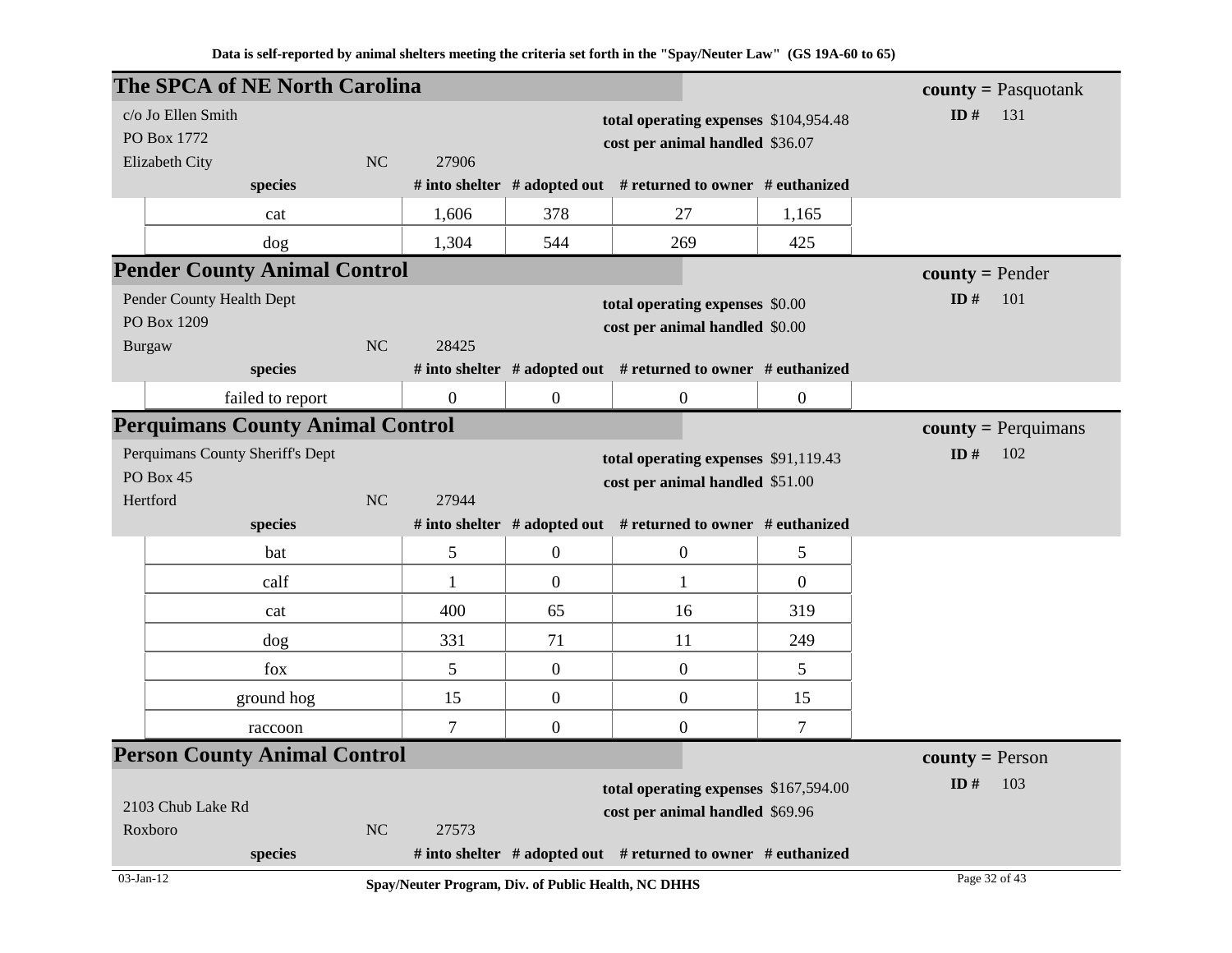|                                                                  | <b>Person County Animal Control</b>   |                |                |                                                                          |                                                               |                  | <b>county</b> = Person  |
|------------------------------------------------------------------|---------------------------------------|----------------|----------------|--------------------------------------------------------------------------|---------------------------------------------------------------|------------------|-------------------------|
|                                                                  | 2103 Chub Lake Rd                     |                |                | total operating expenses \$167,594.00<br>cost per animal handled \$69.96 | ID $#$<br>103                                                 |                  |                         |
|                                                                  | Roxboro<br>species                    | N <sub>C</sub> | 27573          |                                                                          | # into shelter # adopted out # returned to owner # euthanized |                  |                         |
|                                                                  |                                       |                |                |                                                                          |                                                               |                  |                         |
|                                                                  | cat                                   |                | 1,001          | 101                                                                      | 6                                                             | 891              |                         |
|                                                                  | dog                                   |                | 1,394          | 102                                                                      | 85                                                            | 1,193            |                         |
|                                                                  | <b>Pitt County Animal Control</b>     |                |                |                                                                          |                                                               |                  | <b>county</b> = $P$ itt |
| <b>Pitt County Animal Shelter</b><br>1717 W 5th St<br>Greenville |                                       | NC             | 27834          | total operating expenses \$384,000.00<br>cost per animal handled \$83.92 | ID $#$<br>104                                                 |                  |                         |
|                                                                  | species                               |                |                |                                                                          | # into shelter # adopted out # returned to owner # euthanized |                  |                         |
|                                                                  | cat                                   |                | 2,176          | 368                                                                      | 17                                                            | 1,791            |                         |
|                                                                  | dog                                   |                | 2,400          | 776                                                                      | 183                                                           | 1,441            |                         |
|                                                                  | <b>Randolph County Animal Control</b> |                |                |                                                                          |                                                               |                  | $county = Random$       |
|                                                                  | Randolph County Health Dept           |                |                |                                                                          | total operating expenses \$281,966.00                         |                  | ID $#$<br>106           |
|                                                                  | 2222-B S Fayetteville St              |                |                | cost per animal handled \$0.00                                           |                                                               |                  |                         |
|                                                                  | Asheboro                              | NC             | 27203          |                                                                          |                                                               |                  |                         |
|                                                                  | species                               |                |                |                                                                          | # into shelter # adopted out # returned to owner # euthanized |                  |                         |
|                                                                  | alligator                             |                | $\mathbf{1}$   | $\mathbf{1}$                                                             | $\boldsymbol{0}$                                              | $\boldsymbol{0}$ |                         |
|                                                                  | cat                                   |                | 3,693          | 100                                                                      | 22                                                            | 3,568            |                         |
|                                                                  | chicken                               |                | 551            | $\boldsymbol{0}$                                                         | $\boldsymbol{0}$                                              | 551              |                         |
|                                                                  | deer                                  |                | $\mathbf{1}$   | $\mathbf{1}$                                                             | $\boldsymbol{0}$                                              | $\overline{0}$   |                         |
|                                                                  | dog                                   |                | 3,485          | 172                                                                      | 246                                                           | 3,052            |                         |
|                                                                  | emu                                   |                | $\mathbf{1}$   | $\mathbf{1}$                                                             | $\boldsymbol{0}$                                              | $\boldsymbol{0}$ |                         |
|                                                                  | fox                                   |                | 6              | $\boldsymbol{0}$                                                         | $\boldsymbol{0}$                                              | 6                |                         |
|                                                                  | gerbil                                |                | 13             | 13                                                                       | $\boldsymbol{0}$                                              | $\boldsymbol{0}$ |                         |
|                                                                  | goat                                  |                | $\overline{2}$ | $\mathbf{1}$                                                             | $\boldsymbol{0}$                                              | $\mathbf{1}$     |                         |
|                                                                  | guinea pig                            |                | $\mathbf{1}$   | $\mathbf{1}$                                                             | $\boldsymbol{0}$                                              | $\boldsymbol{0}$ |                         |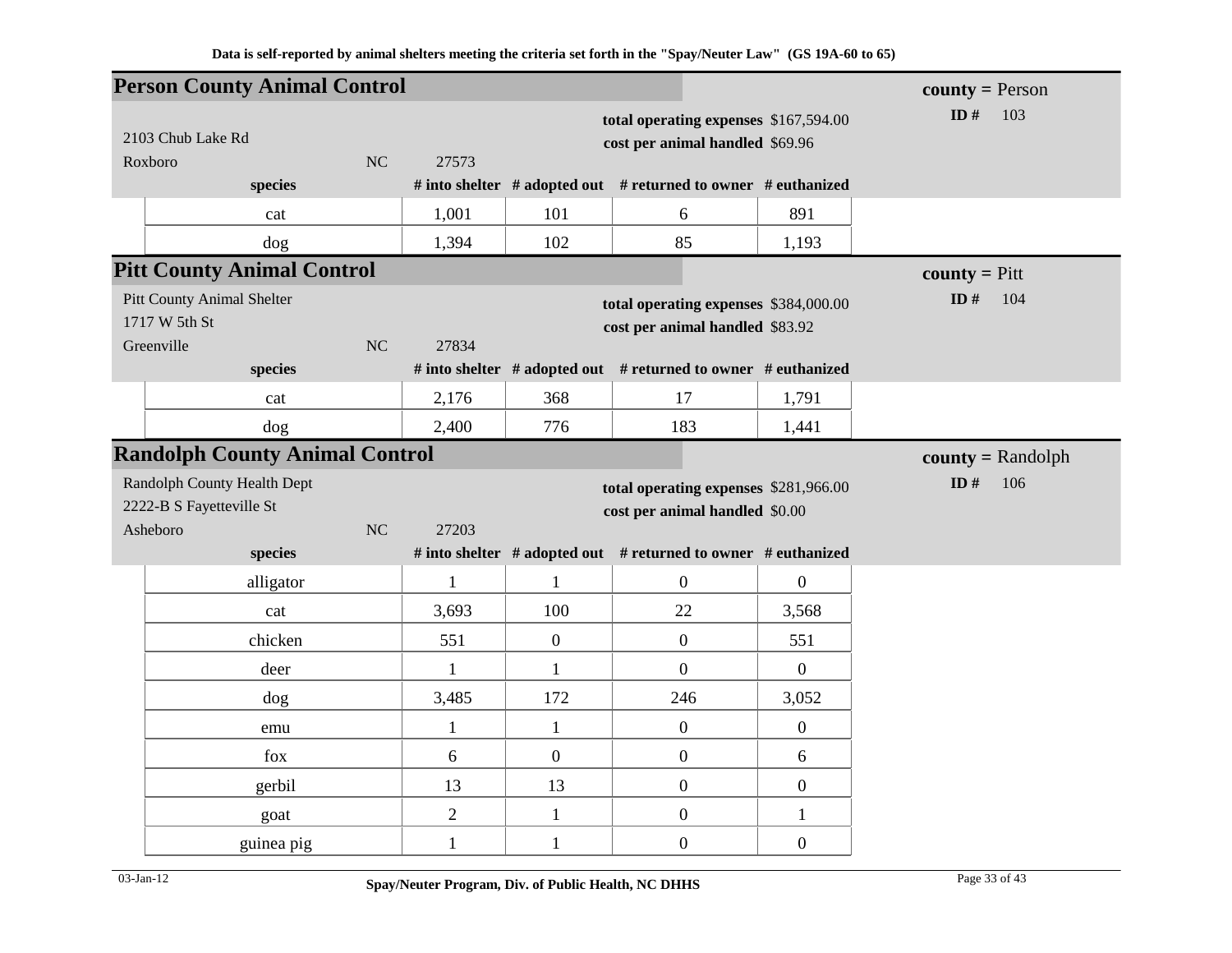| <b>Randolph County Animal Control</b>                                            |                  |                                                                         |                                                               |                  | $county = Random$  |
|----------------------------------------------------------------------------------|------------------|-------------------------------------------------------------------------|---------------------------------------------------------------|------------------|--------------------|
| Randolph County Health Dept<br>2222-B S Fayetteville St<br><b>NC</b><br>Asheboro | 27203            | total operating expenses \$281,966.00<br>cost per animal handled \$0.00 | ID#<br>106                                                    |                  |                    |
| species                                                                          |                  |                                                                         | # into shelter # adopted out # returned to owner # euthanized |                  |                    |
| hawk                                                                             | $\mathbf{1}$     | $\boldsymbol{0}$                                                        | $\boldsymbol{0}$                                              | $\mathbf{1}$     |                    |
| horse                                                                            | 8                | 8                                                                       | $\boldsymbol{0}$                                              | $\overline{0}$   |                    |
| opossum                                                                          | $\boldsymbol{7}$ | $\boldsymbol{0}$                                                        | $\boldsymbol{0}$                                              | $\overline{0}$   |                    |
| pig                                                                              | $\overline{2}$   | $\mathbf{1}$                                                            | $\boldsymbol{0}$                                              | $\mathbf{1}$     |                    |
| rabbit                                                                           | 3                | 3                                                                       | $\boldsymbol{0}$                                              | $\overline{0}$   |                    |
| raccoon                                                                          | 79               | $\boldsymbol{0}$                                                        | $\boldsymbol{0}$                                              | $\overline{0}$   |                    |
| skunk                                                                            | $\mathbf{1}$     | $\mathbf{0}$                                                            | $\boldsymbol{0}$                                              | $\mathbf{1}$     |                    |
| <b>Richmond County Animal Control</b>                                            |                  |                                                                         |                                                               |                  | $county = Richard$ |
| <b>Richmond County Health Dept</b>                                               |                  |                                                                         | total operating expenses \$198,157.22                         |                  | ID $#$<br>107      |
| 127 Caroline St                                                                  |                  |                                                                         | cost per animal handled \$52.52                               |                  |                    |
| Rockingham<br>NC                                                                 | 28379            |                                                                         |                                                               |                  |                    |
| species                                                                          |                  |                                                                         | # into shelter # adopted out # returned to owner # euthanized |                  |                    |
| bat                                                                              | $\mathbf{1}$     | $\overline{0}$                                                          | $\boldsymbol{0}$                                              | $\mathbf{1}$     |                    |
| cat                                                                              | 1,402            | 272                                                                     | $\boldsymbol{0}$                                              | 906              |                    |
| crow                                                                             | $\mathbf{1}$     | $\boldsymbol{0}$                                                        | $\boldsymbol{0}$                                              | $\boldsymbol{0}$ |                    |
| deer                                                                             | $\overline{3}$   | $\mathbf{0}$                                                            | $\boldsymbol{0}$                                              | $\overline{3}$   |                    |
| dog                                                                              | 2,333            | 390                                                                     | 74                                                            | 1,553            |                    |
| fox                                                                              | $\sqrt{6}$       | $\boldsymbol{0}$                                                        | $\boldsymbol{0}$                                              | $\overline{4}$   |                    |
| opossum                                                                          | 13               | $\overline{0}$                                                          | 13                                                            | $\overline{0}$   |                    |
| pig                                                                              | $\overline{3}$   | $\boldsymbol{0}$                                                        | $\mathbf{2}$                                                  | $\boldsymbol{0}$ |                    |
| raccoon                                                                          | 9                | $\boldsymbol{0}$                                                        | $\sqrt{6}$                                                    | $\boldsymbol{0}$ |                    |
| rat                                                                              | $\mathbf{1}$     | $\boldsymbol{0}$                                                        | $\boldsymbol{0}$                                              | $\mathbf{1}$     |                    |
| snake                                                                            | $\mathbf{1}$     | $\boldsymbol{0}$                                                        | $\boldsymbol{0}$                                              | $\mathbf{1}$     |                    |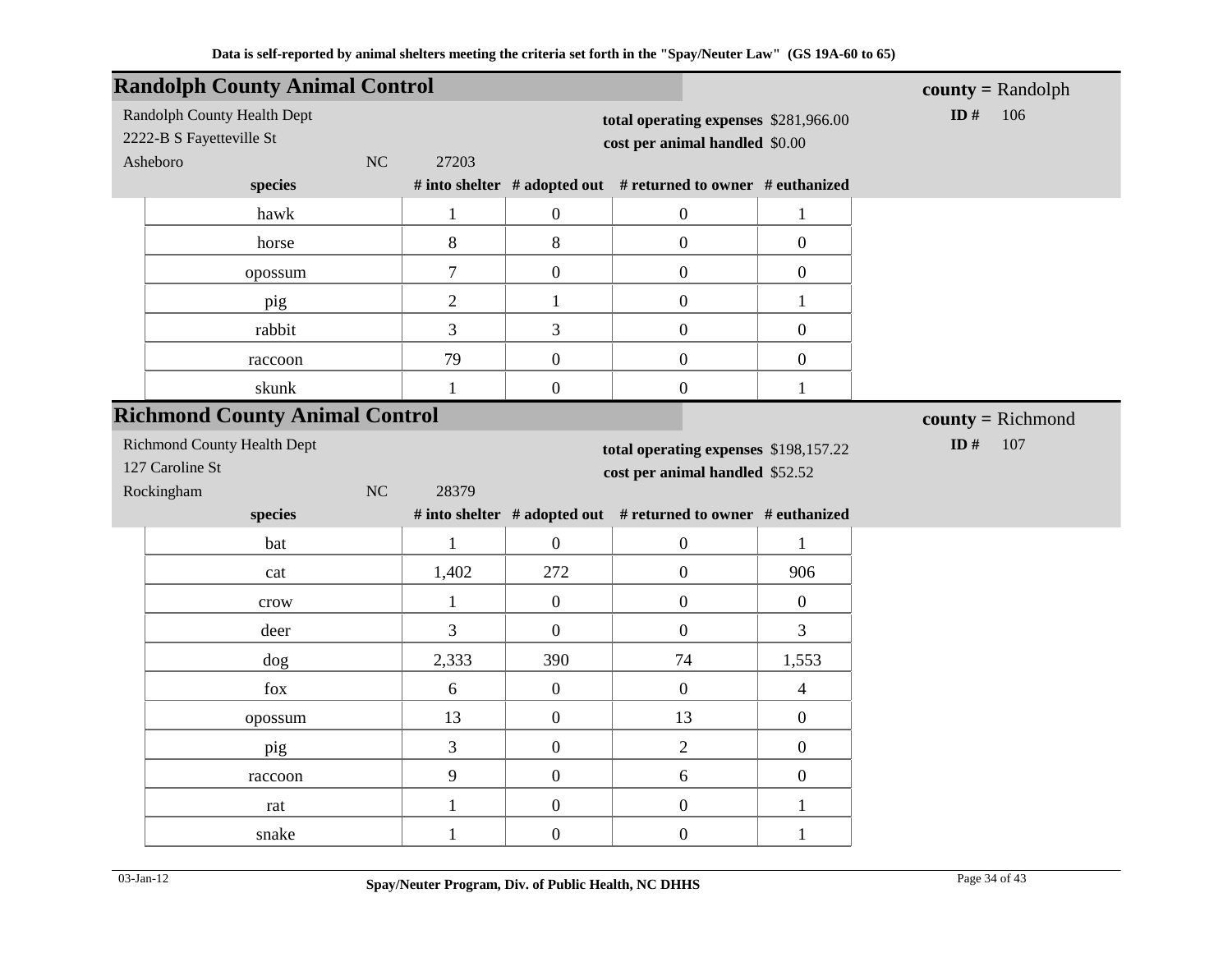|                      | <b>Robeson County Animal Control</b>    |           |                  |                                       |                                                                     |                  | $county = Robeson$    |
|----------------------|-----------------------------------------|-----------|------------------|---------------------------------------|---------------------------------------------------------------------|------------------|-----------------------|
|                      | Robeson County Health Dept              |           |                  | total operating expenses \$412,026.81 | ID#<br>109                                                          |                  |                       |
|                      | 460 Country Club Blvd                   |           |                  | cost per animal handled \$83.57       |                                                                     |                  |                       |
|                      | Lumberton                               | <b>NC</b> | 28358            |                                       |                                                                     |                  |                       |
|                      | species                                 |           |                  |                                       | # into shelter $#$ adopted out $#$ returned to owner $#$ euthanized |                  |                       |
|                      | cat                                     |           | 1,539            | 278                                   | 5                                                                   | 1,325            |                       |
|                      | dog                                     |           | 3,391            | 846                                   | 113                                                                 | 2,620            |                       |
|                      | <b>Reidsville Veterinary Hospital</b>   |           |                  |                                       |                                                                     |                  | $county = Rockingham$ |
|                      | attn: Dr Joe Kinnarney                  |           |                  |                                       | total operating expenses \$91,950.00                                |                  | ID#<br>161            |
|                      | 1401 W Harrison St                      |           |                  |                                       | cost per animal handled \$19.79                                     |                  |                       |
|                      | Reidsville                              | <b>NC</b> | 27320            |                                       |                                                                     |                  |                       |
|                      | species                                 |           |                  |                                       | # into shelter # adopted out # returned to owner # euthanized       |                  |                       |
|                      | cat                                     |           | 2,298            | $\boldsymbol{0}$                      | $\boldsymbol{0}$                                                    | 0                |                       |
|                      | chicken                                 |           | 3                | $\overline{0}$                        | $\boldsymbol{0}$                                                    | $\overline{0}$   |                       |
|                      | dog                                     |           | 2,344            | $\overline{0}$                        | $\boldsymbol{0}$                                                    | $\overline{0}$   |                       |
|                      | goat                                    |           | $\mathbf{1}$     | $\overline{0}$                        | $\boldsymbol{0}$                                                    | $\boldsymbol{0}$ |                       |
|                      | <b>Eden Veterinary Hospital</b>         |           |                  |                                       |                                                                     |                  | $county = Rockingham$ |
|                      | attn: Dr Glasscock                      |           |                  |                                       | total operating expenses \$0.00                                     |                  | ID $#$<br>162         |
|                      | PO Box 2161                             |           |                  |                                       | cost per animal handled \$0.00                                      |                  |                       |
| Eden                 |                                         | NC        | 27288            |                                       |                                                                     |                  |                       |
|                      | species                                 |           |                  |                                       | # into shelter # adopted out # returned to owner # euthanized       |                  |                       |
|                      | failed to report                        |           | $\overline{0}$   | $\mathbf{0}$                          | $\boldsymbol{0}$                                                    | $\boldsymbol{0}$ |                       |
|                      | <b>Animal Clinic of Madison-Mayodan</b> |           |                  |                                       |                                                                     |                  | $county = Rockingham$ |
|                      | Attn: Dr McKinlay                       |           |                  |                                       | total operating expenses \$0.00                                     |                  | ID#<br>163            |
|                      | 726 Ayersville Rd                       |           |                  | cost per animal handled \$0.00        |                                                                     |                  |                       |
| Madison<br><b>NC</b> |                                         |           | 27027            |                                       |                                                                     |                  |                       |
|                      | species                                 |           |                  |                                       | # into shelter $#$ adopted out $#$ returned to owner $#$ euthanized |                  |                       |
|                      | failed to report                        |           | $\boldsymbol{0}$ | $\overline{0}$                        | $\boldsymbol{0}$                                                    | $\boldsymbol{0}$ |                       |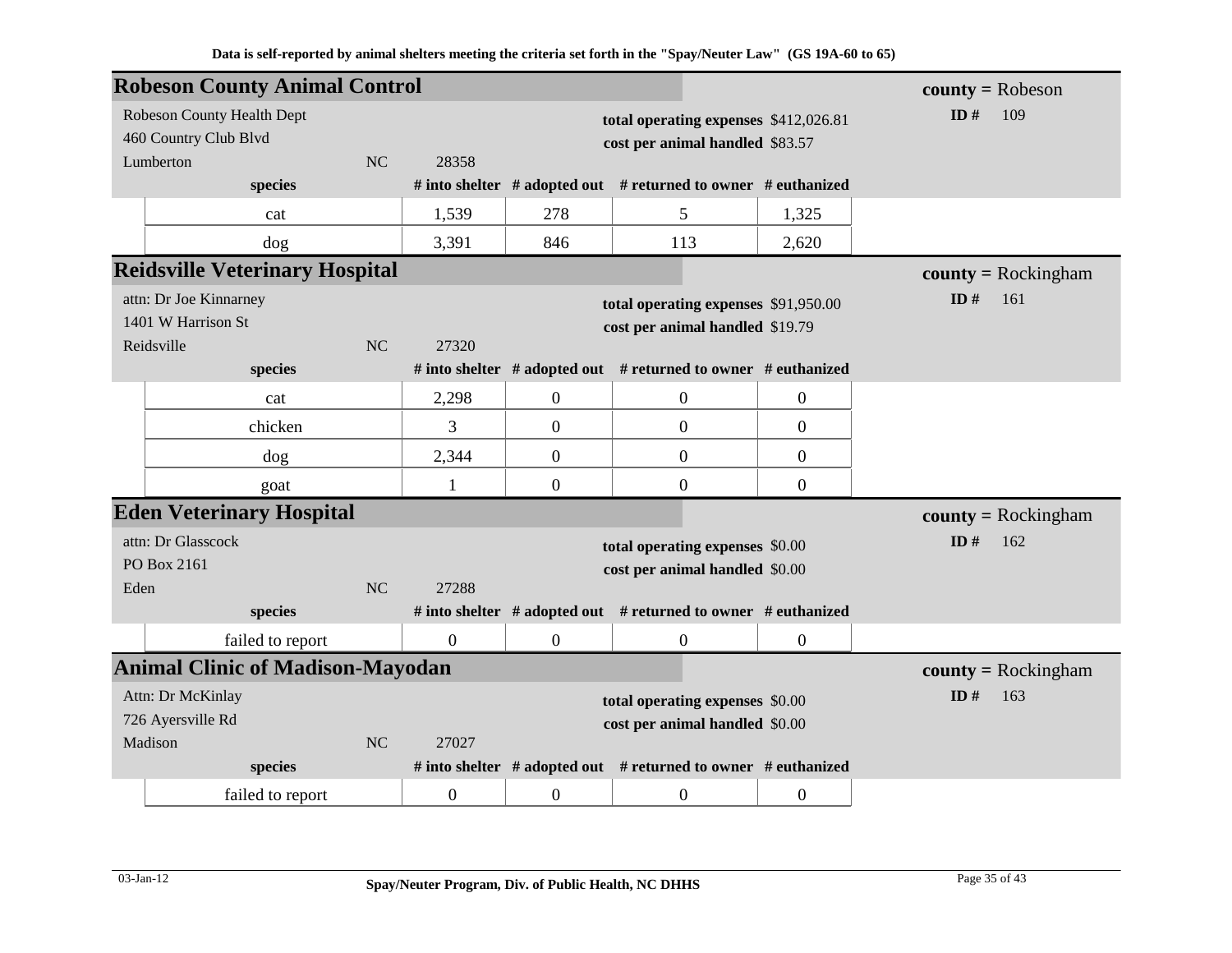| <b>City of Stoneville Animal Control</b>          |    |                |                                 |                                                                     |                | $county = Rockingham$   |
|---------------------------------------------------|----|----------------|---------------------------------|---------------------------------------------------------------------|----------------|-------------------------|
| attn: Bob Wyatt, City Mgr., Administrative Office |    |                |                                 | total operating expenses \$0.00                                     |                | ID#<br>164              |
| 151 Smith St                                      |    |                |                                 | cost per animal handled \$0.00                                      |                |                         |
| Stoneville                                        | NC | 27048          |                                 |                                                                     |                |                         |
| species                                           |    |                |                                 | # into shelter # adopted out # returned to owner # euthanized       |                |                         |
| failed to report                                  |    | $\overline{0}$ | $\boldsymbol{0}$                | $\overline{0}$                                                      | $\Omega$       |                         |
| <b>Rowan County Animal Control</b>                |    |                |                                 |                                                                     |                | <b>county</b> = $Rowan$ |
| Rowan County Health Dept                          |    |                |                                 | total operating expenses \$418,112.00                               |                | ID $#$<br>111           |
| 1811 E Innes St                                   |    |                |                                 | cost per animal handled \$71.00                                     |                |                         |
| Salisbury                                         | NC | 28146-6030     |                                 |                                                                     |                |                         |
| species                                           |    |                |                                 | # into shelter $#$ adopted out $#$ returned to owner $#$ euthanized |                |                         |
| bat                                               |    | 20             | $\boldsymbol{0}$                | $\mathbf{0}$                                                        | 20             |                         |
| cat                                               |    | 2,767          | 140                             | 11                                                                  | 2,103          |                         |
| dog                                               |    | 2,941          | 415                             | 257                                                                 | 2,071          |                         |
| goat                                              |    | $\tau$         | $\overline{4}$                  | $\mathbf{0}$                                                        | $\overline{0}$ |                         |
| opossum                                           |    | 45             | $\mathbf{0}$                    | $\mathbf{0}$                                                        | $\overline{0}$ |                         |
| pig                                               |    | $\overline{2}$ | $\overline{2}$                  | $\boldsymbol{0}$                                                    | $\overline{0}$ |                         |
| raccoon                                           |    | 35             | $\boldsymbol{0}$                | $\overline{0}$                                                      | 30             |                         |
| <b>Rutherford County Animal Control</b>           |    |                |                                 |                                                                     |                | $county = Rutherford$   |
| Rutherford County Sheriff's Dept                  |    |                |                                 | total operating expenses \$186,190.25                               |                | ID#<br>112              |
| 289 N Main St                                     |    |                |                                 | cost per animal handled \$33.81                                     |                |                         |
| Rutherfordton                                     | NC | 28139          |                                 |                                                                     |                |                         |
| species                                           |    |                |                                 | # into shelter # adopted out # returned to owner # euthanized       |                |                         |
| cat                                               |    | 2,467          | 99                              | 113                                                                 | 2,255          |                         |
| $\log$                                            |    | 3,039          | 310                             | 161                                                                 | 2,568          |                         |
| <b>Sampson County Animal Control</b>              |    |                |                                 |                                                                     |                | $county = Sampson$      |
| <b>Sampson County Manager's Office</b>            |    |                |                                 | total operating expenses \$97,711.91                                |                | ID#<br>113              |
| 435 Rowan Rd                                      |    |                | cost per animal handled \$17.99 |                                                                     |                |                         |
| Clinton                                           | NC | 28328          |                                 |                                                                     |                |                         |
| species<br>$\overline{10}$                        |    |                |                                 | # into shelter # adopted out # returned to owner # euthanized       |                | 25.012                  |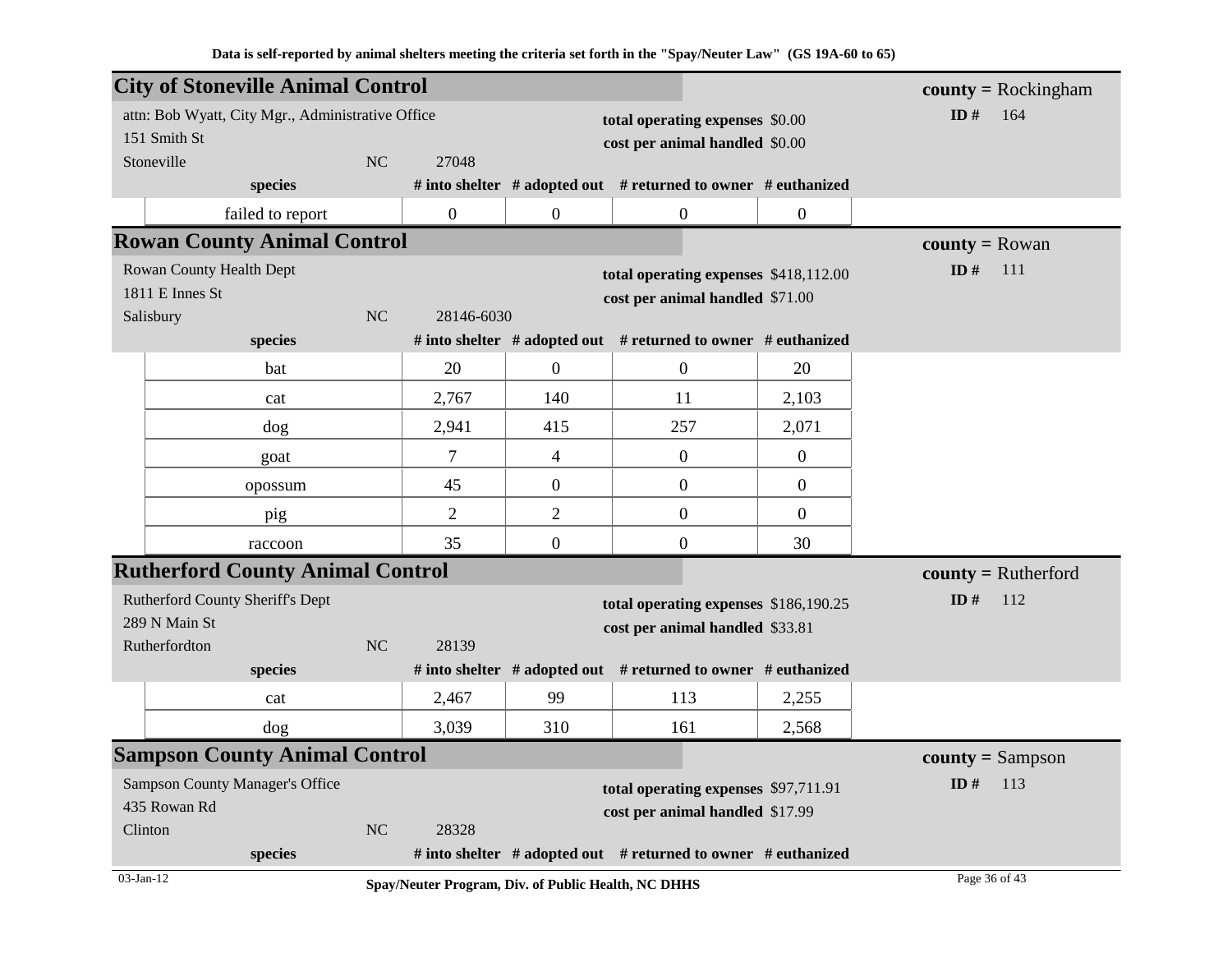| <b>Sampson County Animal Control</b>                                    |                                                                            |                                                                         |                                                                          |                                                               |                | $county = Sampson$     |
|-------------------------------------------------------------------------|----------------------------------------------------------------------------|-------------------------------------------------------------------------|--------------------------------------------------------------------------|---------------------------------------------------------------|----------------|------------------------|
| <b>Sampson County Manager's Office</b><br>435 Rowan Rd                  |                                                                            | total operating expenses \$97,711.91<br>cost per animal handled \$17.99 | ID $#$<br>113                                                            |                                                               |                |                        |
| Clinton                                                                 | NC                                                                         | 28328                                                                   |                                                                          |                                                               |                |                        |
| species                                                                 |                                                                            |                                                                         |                                                                          | # into shelter # adopted out # returned to owner # euthanized |                |                        |
| bobcat                                                                  |                                                                            | $\mathbf{1}$                                                            | $\theta$                                                                 | $\overline{0}$                                                | 1              |                        |
| cat                                                                     |                                                                            | 2,269                                                                   | 26                                                                       | 9                                                             | 2,234          |                        |
| dog                                                                     |                                                                            | 3,143                                                                   | 112                                                                      | 66                                                            | 2,965          |                        |
| fox                                                                     |                                                                            | 6                                                                       | $\boldsymbol{0}$                                                         | $\overline{0}$                                                | 6              |                        |
| horse                                                                   |                                                                            | 3                                                                       | 3                                                                        | $\overline{0}$                                                | $\mathbf{0}$   |                        |
| opossum                                                                 |                                                                            | 1                                                                       | $\overline{0}$                                                           | $\overline{0}$                                                | $\mathbf{1}$   |                        |
| raccoon                                                                 |                                                                            | $\overline{7}$                                                          | $\overline{0}$                                                           | $\boldsymbol{0}$                                              | $\overline{7}$ |                        |
| The Scotland Co. Humane Society                                         |                                                                            |                                                                         |                                                                          |                                                               |                | $county = Scotland$    |
| 1401 West Blvd<br>Laurinburg                                            | N <sub>C</sub>                                                             | 28352                                                                   | total operating expenses \$183,875.34<br>cost per animal handled \$81.43 | ID#<br>130                                                    |                |                        |
| species                                                                 |                                                                            |                                                                         |                                                                          | # into shelter # adopted out # returned to owner # euthanized |                |                        |
| cat                                                                     |                                                                            | 866                                                                     | 187                                                                      | 15                                                            | 646            |                        |
| dog                                                                     |                                                                            | 1,392                                                                   | 378                                                                      | 123                                                           | 870            |                        |
| <b>Stanly County Animal Control</b>                                     |                                                                            |                                                                         |                                                                          |                                                               |                | <b>county</b> = Stanly |
| <b>Stanly County Health Dept</b><br>1000 N First St, Ste 3<br>Albemarle | total operating expenses \$0.00<br>cost per animal handled \$0.00<br>28001 |                                                                         |                                                                          |                                                               | ID#<br>115     |                        |
| species                                                                 |                                                                            |                                                                         |                                                                          | # into shelter # adopted out # returned to owner # euthanized |                |                        |
| failed to report                                                        |                                                                            | $\overline{0}$                                                          | $\overline{0}$                                                           | $\boldsymbol{0}$                                              | $\overline{0}$ |                        |
| <b>Stokes County Animal Control</b>                                     |                                                                            |                                                                         |                                                                          |                                                               |                | $county = Stokes$      |
| <b>Stokes County Animal Shelter</b>                                     |                                                                            |                                                                         | total operating expenses \$130,093.00                                    |                                                               | ID $#$<br>116  |                        |
| 1999 Sizemore Rd                                                        |                                                                            |                                                                         | cost per animal handled \$33.27                                          |                                                               |                |                        |
| Germanton                                                               | <b>NC</b>                                                                  | 27019                                                                   |                                                                          |                                                               |                |                        |
| species                                                                 |                                                                            |                                                                         |                                                                          | # into shelter # adopted out # returned to owner # euthanized |                |                        |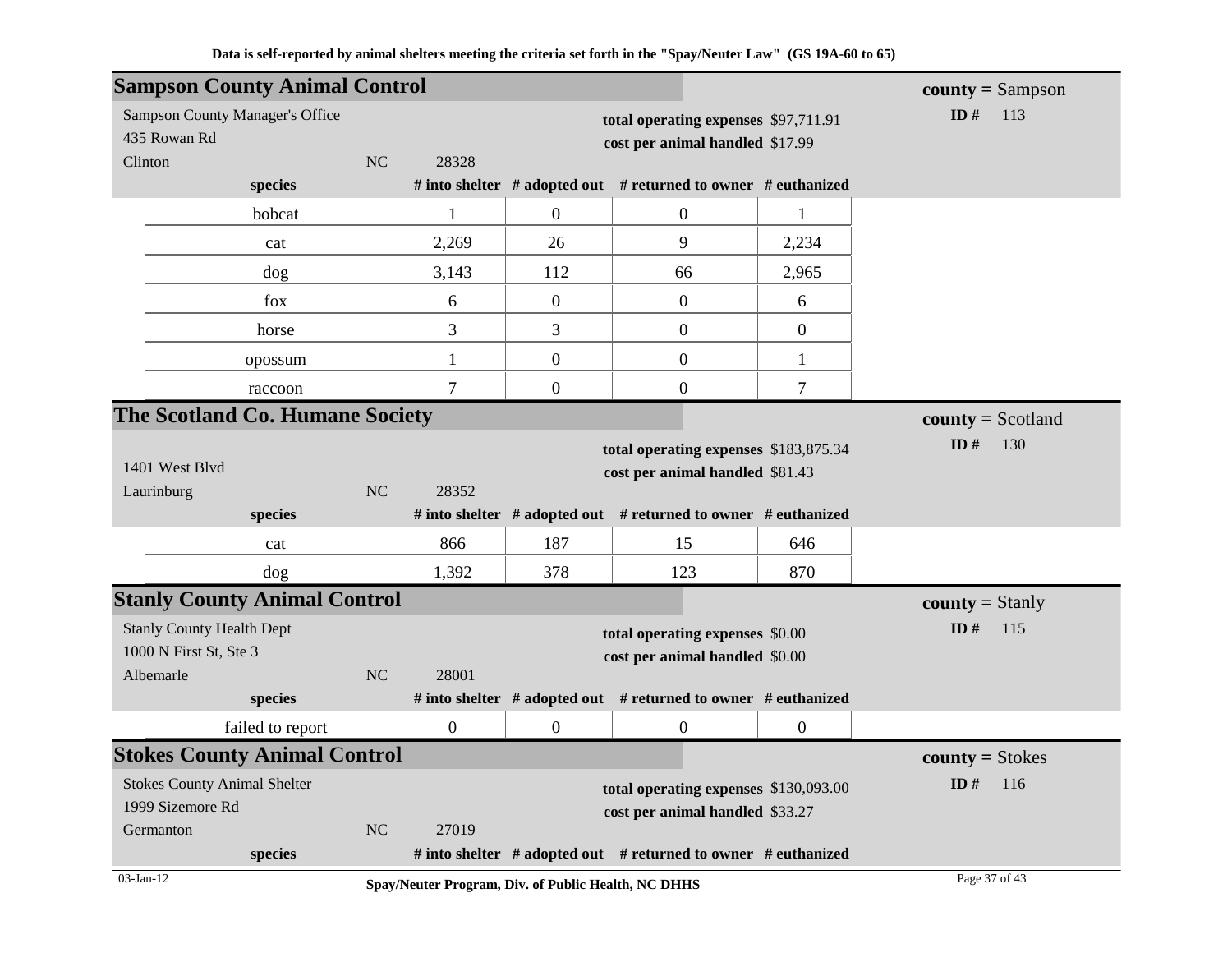|                  | <b>Stokes County Animal Control</b>       |           |                |                                       |                                                                     |                  | $county = Stokes$       |
|------------------|-------------------------------------------|-----------|----------------|---------------------------------------|---------------------------------------------------------------------|------------------|-------------------------|
|                  | <b>Stokes County Animal Shelter</b>       |           |                | total operating expenses \$130,093.00 | ID $#$<br>116                                                       |                  |                         |
| 1999 Sizemore Rd |                                           |           |                |                                       | cost per animal handled \$33.27                                     |                  |                         |
| NC<br>Germanton  |                                           |           | 27019          |                                       |                                                                     |                  |                         |
|                  | species                                   |           |                |                                       | # into shelter $#$ adopted out $#$ returned to owner $#$ euthanized |                  |                         |
|                  | cat                                       |           | 2,063          | 60                                    | 11                                                                  | 1,990            |                         |
|                  | dog                                       |           | 1,847          | 148                                   | 119                                                                 | 1,582            |                         |
|                  | ferret                                    |           | $\mathbf{1}$   | $\mathbf{1}$                          | $\overline{0}$                                                      | $\boldsymbol{0}$ |                         |
|                  | goat                                      |           | $\overline{2}$ | $\overline{2}$                        | $\mathbf{0}$                                                        | $\overline{0}$   |                         |
|                  | guinea pig                                |           | 3              | 3                                     | $\mathbf{0}$                                                        | $\overline{0}$   |                         |
|                  | rabbit                                    |           | 1              | $\mathbf{1}$                          | $\mathbf{0}$                                                        | $\overline{0}$   |                         |
|                  | <b>Surry County Animal Control</b>        |           |                |                                       |                                                                     |                  | $county = Surry$        |
|                  | <b>Surry County Health Dept</b>           |           |                | total operating expenses \$0.00       | ID $#$<br>118                                                       |                  |                         |
|                  | 118 Hamby Rd                              |           |                | cost per animal handled \$0.00        |                                                                     |                  |                         |
|                  | Dobson                                    | <b>NC</b> | 27017          |                                       |                                                                     |                  |                         |
|                  | species                                   |           |                |                                       | # into shelter # adopted out # returned to owner # euthanized       |                  |                         |
|                  | failed to report                          |           | $\mathbf{0}$   | $\boldsymbol{0}$                      | $\boldsymbol{0}$                                                    | $\boldsymbol{0}$ |                         |
|                  | <b>Valley River Humane Society</b>        |           |                |                                       |                                                                     |                  | <b>county</b> = $Swain$ |
|                  | (Swain Co)                                |           |                | total operating expenses \$0.00       | ID#<br>172                                                          |                  |                         |
|                  | 7450 US Hwy 19                            |           |                |                                       | cost per animal handled \$0.00                                      |                  |                         |
|                  | Marble                                    | NC        | 28905          |                                       |                                                                     |                  |                         |
|                  | species                                   |           |                |                                       | # into shelter # adopted out # returned to owner # euthanized       |                  |                         |
|                  | failed to report                          |           | $\overline{0}$ | $\overline{0}$                        | $\boldsymbol{0}$                                                    | $\overline{0}$   |                         |
|                  | <b>Transylvania County Animal Control</b> |           |                |                                       |                                                                     |                  | $county = Transylvania$ |
|                  | Transylvania Co. Health Dept              |           |                | total operating expenses \$142,818.00 | ID $#$<br>143                                                       |                  |                         |
| 203 E Morgan St  |                                           |           |                |                                       | cost per animal handled \$121.23                                    |                  |                         |
|                  | <b>Brevard</b>                            | NC        | 28712          |                                       |                                                                     |                  |                         |
|                  | species                                   |           |                |                                       | # into shelter # adopted out # returned to owner # euthanized       |                  |                         |
|                  | cat                                       |           | 382            | 10                                    | 16                                                                  | 329              |                         |
|                  | dog                                       |           | 796            | 90                                    | 51                                                                  | 623              |                         |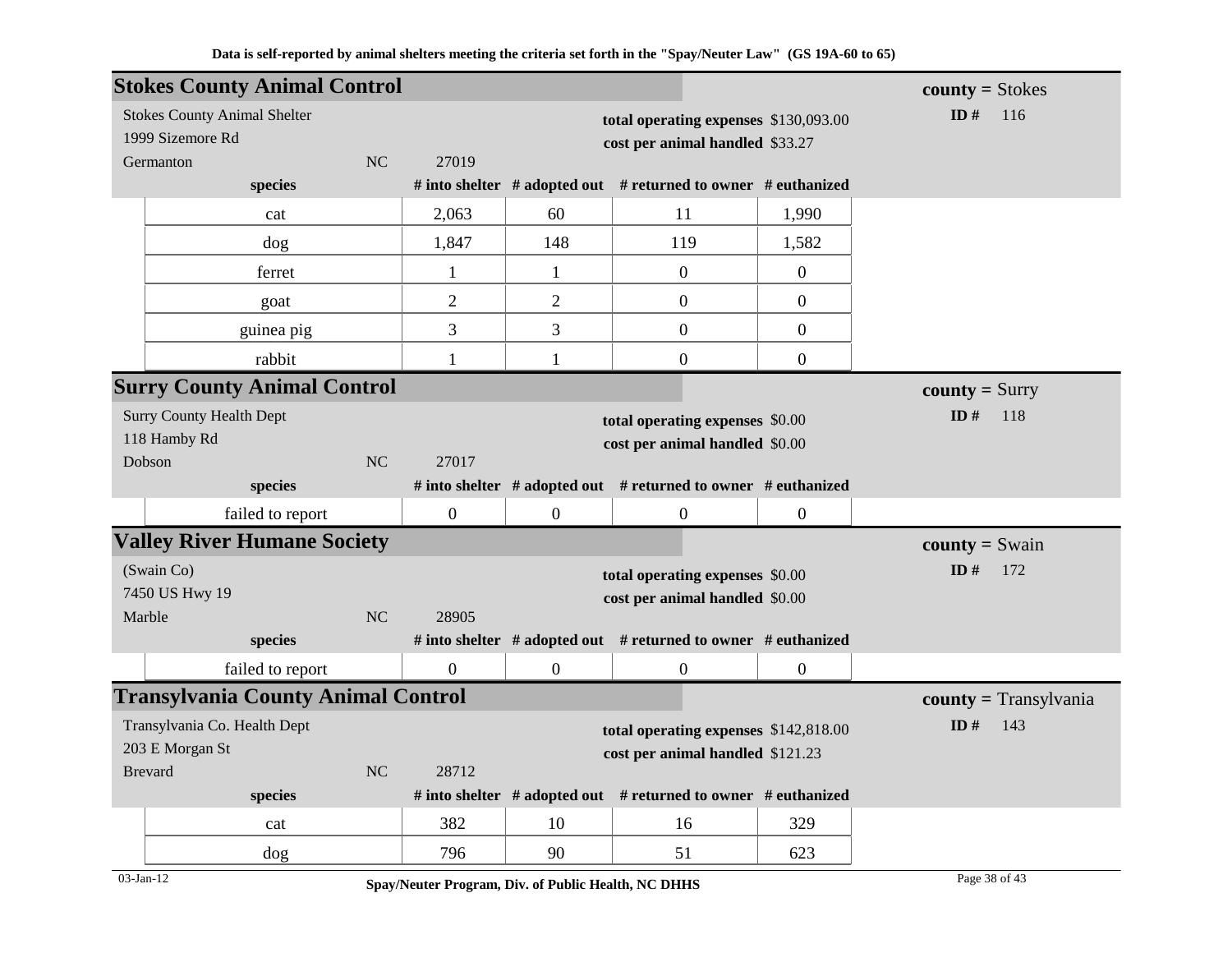|                                                                                                  | <b>Union County Animal Shelter</b>                      |                  |                                                                          |                                                               |                  | $county = Union$        |
|--------------------------------------------------------------------------------------------------|---------------------------------------------------------|------------------|--------------------------------------------------------------------------|---------------------------------------------------------------|------------------|-------------------------|
|                                                                                                  | <b>Union County Sheriff's Office</b><br>3344 Presson Rd |                  | total operating expenses \$489,143.00<br>cost per animal handled \$78.75 | ID#<br>146                                                    |                  |                         |
| Monroe                                                                                           | NC<br>species                                           | 28112            |                                                                          | # into shelter # adopted out # returned to owner # euthanized |                  |                         |
|                                                                                                  | bat                                                     |                  | $\overline{0}$                                                           | $\boldsymbol{0}$                                              |                  |                         |
|                                                                                                  |                                                         | $\mathbf{1}$     |                                                                          |                                                               | $\mathbf 1$      |                         |
|                                                                                                  | cat                                                     | 3,694            | 276                                                                      | 20                                                            | 3,379            |                         |
|                                                                                                  | chicken                                                 | 8                | $\overline{3}$                                                           | $\boldsymbol{0}$                                              | 5                |                         |
|                                                                                                  | crane                                                   | $\mathbf{1}$     | $\mathbf{0}$                                                             | $\boldsymbol{0}$                                              | $\mathbf{1}$     |                         |
|                                                                                                  | deer                                                    | $\mathbf{1}$     | $\overline{0}$                                                           | $\overline{0}$                                                | $\mathbf{1}$     |                         |
|                                                                                                  | dog                                                     | 3,452            | 475                                                                      | 262                                                           | 2,751            |                         |
|                                                                                                  | ferret                                                  | $\mathbf{1}$     | $\mathbf{1}$                                                             | $\boldsymbol{0}$                                              | $\boldsymbol{0}$ |                         |
|                                                                                                  | $f_{OX}$                                                | $\boldsymbol{7}$ | $\boldsymbol{0}$                                                         | $\boldsymbol{0}$                                              | $\tau$           |                         |
|                                                                                                  | goat                                                    | 3                | $\mathbf{1}$                                                             | $\boldsymbol{0}$                                              | $\overline{2}$   |                         |
|                                                                                                  | guinea pit                                              | 3                | $\overline{2}$                                                           | $\boldsymbol{0}$                                              | $\mathbf{1}$     |                         |
|                                                                                                  | opossum                                                 | 3                | $\overline{0}$                                                           | $\boldsymbol{0}$                                              | 3                |                         |
|                                                                                                  | pot belly pig                                           | $\mathbf{1}$     | $\overline{0}$                                                           | $\boldsymbol{0}$                                              | $\mathbf{1}$     |                         |
|                                                                                                  | rabbit                                                  | 18               | 5                                                                        | $\mathbf{1}$                                                  | 12               |                         |
|                                                                                                  | raccoon                                                 | 29               | $\overline{0}$                                                           | $\boldsymbol{0}$                                              | 29               |                         |
|                                                                                                  | rat                                                     | 3                | $\overline{0}$                                                           | $\boldsymbol{0}$                                              | 3                |                         |
|                                                                                                  | squirrel                                                | $\overline{2}$   | $\overline{0}$                                                           | $\boldsymbol{0}$                                              | $\overline{2}$   |                         |
|                                                                                                  | <b>Vance County Animal Control</b>                      |                  |                                                                          |                                                               |                  | $county = \text{Vance}$ |
|                                                                                                  |                                                         | ID $#$<br>147    |                                                                          |                                                               |                  |                         |
| total operating expenses \$146,073.00<br>165 Vance Academy Rd<br>cost per animal handled \$53.00 |                                                         |                  |                                                                          |                                                               |                  |                         |
|                                                                                                  | NC<br>Henderson                                         | 27536            |                                                                          |                                                               |                  |                         |
|                                                                                                  | species                                                 |                  |                                                                          | # into shelter # adopted out # returned to owner # euthanized |                  |                         |
|                                                                                                  | cat                                                     | 965              | 105                                                                      | 10                                                            | 777              |                         |
|                                                                                                  | dog                                                     | 1,766            | 162                                                                      | 59                                                            | 1,373            |                         |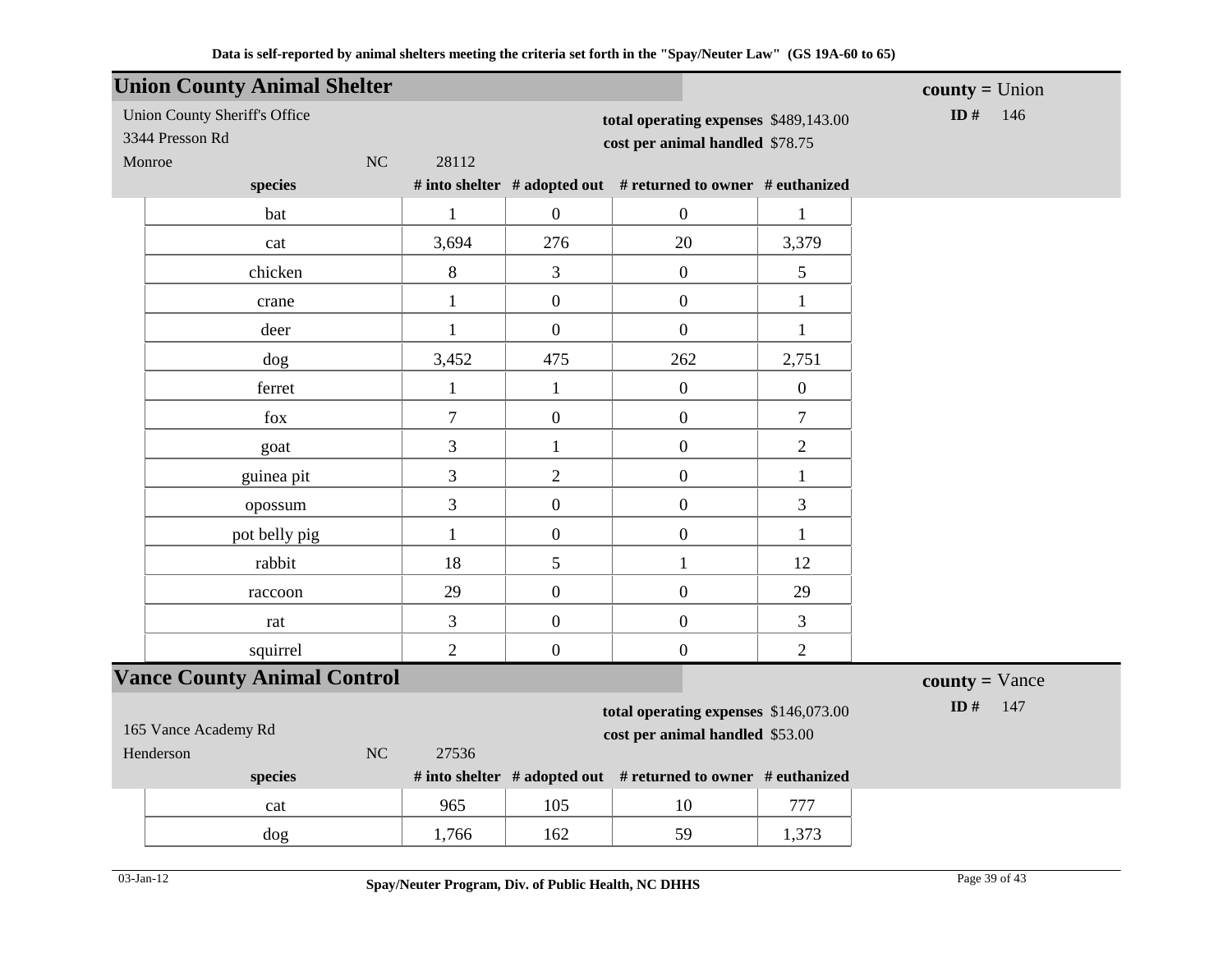| <b>Vance County Animal Control</b>              |                          |                                                                          |                                                                                                                                            |                          | $county = \text{Vance}$ |
|-------------------------------------------------|--------------------------|--------------------------------------------------------------------------|--------------------------------------------------------------------------------------------------------------------------------------------|--------------------------|-------------------------|
| 165 Vance Academy Rd<br>NC<br>Henderson         | 27536                    | total operating expenses \$146,073.00<br>cost per animal handled \$53.00 | ID#<br>147                                                                                                                                 |                          |                         |
| species                                         |                          |                                                                          | # into shelter # adopted out # returned to owner # euthanized                                                                              |                          |                         |
| fox                                             | 3                        | $\boldsymbol{0}$                                                         | $\boldsymbol{0}$                                                                                                                           | $\mathbf{1}$             |                         |
| opossum                                         | 14                       | $\overline{0}$                                                           | $\mathbf{0}$                                                                                                                               | 5                        |                         |
| raccoon                                         | 1                        | $\overline{0}$                                                           | $\mathbf{0}$                                                                                                                               | 1                        |                         |
| rat                                             | 1                        | $\boldsymbol{0}$                                                         | $\boldsymbol{0}$                                                                                                                           | $\mathbf{1}$             |                         |
| The Wake Co SPCA Animal Shelter                 |                          |                                                                          |                                                                                                                                            |                          | $county = Wake$         |
| 200 Petfinder Ln<br><b>NC</b><br>Raleigh        | 276036075                |                                                                          | total operating expenses \$0.00<br>cost per animal handled \$0.00                                                                          |                          | ID $#$<br>133           |
| species                                         |                          |                                                                          | # into shelter # adopted out # returned to owner # euthanized                                                                              |                          |                         |
| failed to report                                | $\overline{0}$           | $\boldsymbol{0}$                                                         | $\boldsymbol{0}$                                                                                                                           | $\boldsymbol{0}$         |                         |
| <b>Wake County Animal Control &amp; Shelter</b> |                          |                                                                          |                                                                                                                                            |                          | $county = Wake$         |
| PO Box 550<br>NC<br>Raleigh<br>species          | 27602                    |                                                                          | total operating expenses \$984,272.00<br>cost per animal handled \$117.15<br># into shelter # adopted out # returned to owner # euthanized |                          | ID#<br>148              |
| bird                                            | $\overline{4}$           | $\overline{4}$                                                           | $\mathbf{0}$                                                                                                                               | $\overline{0}$           |                         |
| cat                                             | 4,389                    | 834                                                                      | 66                                                                                                                                         | 3,461                    |                         |
| dog                                             | 3,935                    | 1,570                                                                    | 381                                                                                                                                        | 1,970                    |                         |
| ferret                                          | 10                       | 10                                                                       | $\mathbf{1}$                                                                                                                               | $\overline{0}$           |                         |
| guinea                                          | 10                       | 10                                                                       | $\boldsymbol{0}$                                                                                                                           | $\boldsymbol{0}$         |                         |
| hamster                                         | 10                       | 10                                                                       | $\boldsymbol{0}$                                                                                                                           | $\overline{0}$           |                         |
| rabbit                                          | 40                       | 35                                                                       | $\mathbf{1}$                                                                                                                               | 4                        |                         |
| snake                                           | $\overline{\mathcal{A}}$ | $\boldsymbol{0}$                                                         | $\boldsymbol{0}$                                                                                                                           | $\overline{\mathcal{L}}$ |                         |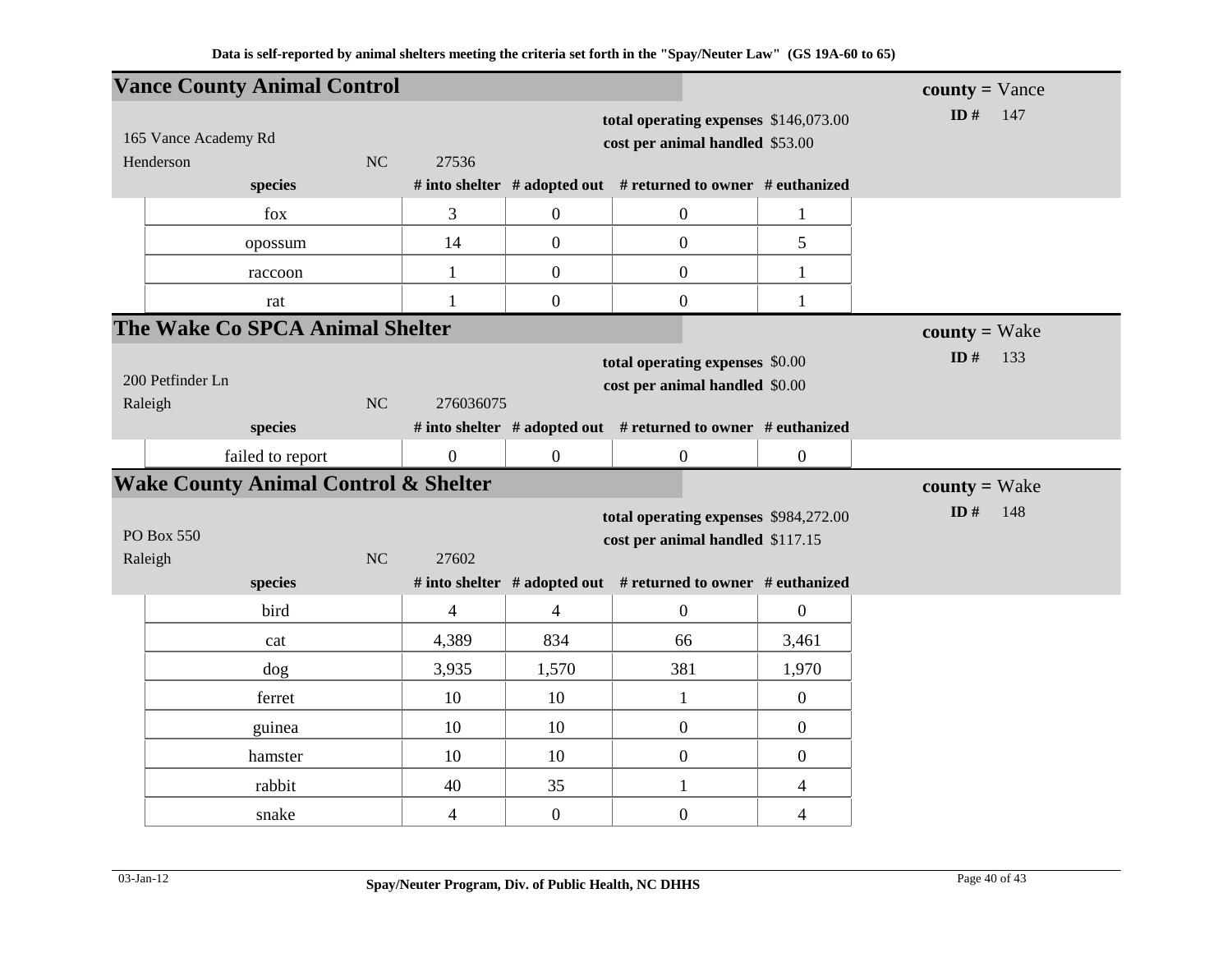|            | <b>Warren County Animal Control</b>     |           |                  |                                  |                                                                     |                  | <b>county</b> = Warren |
|------------|-----------------------------------------|-----------|------------------|----------------------------------|---------------------------------------------------------------------|------------------|------------------------|
|            | Warren County Manager's Office          |           |                  |                                  | total operating expenses \$43,786.00                                |                  | ID $#$<br>149          |
| PO Box 619 |                                         |           |                  |                                  | cost per animal handled \$6,273.00                                  |                  |                        |
|            | Warrenton                               | NC        | 27589            |                                  |                                                                     |                  |                        |
|            | species                                 |           |                  |                                  | # into shelter $#$ adopted out $#$ returned to owner $#$ euthanized |                  |                        |
|            | cat                                     |           | 438              | 2                                | $\overline{0}$                                                      | 436              |                        |
|            | dog                                     |           | 936              | 96                               | $\boldsymbol{0}$                                                    | 840              |                        |
|            | <b>Washington County Animal Control</b> |           |                  |                                  |                                                                     |                  | $county = Washington$  |
|            | <b>Washington County Manager</b>        |           |                  |                                  | total operating expenses \$0.00                                     |                  | ID $#$<br>150          |
|            | PO Box 1007                             |           |                  |                                  | cost per animal handled \$0.00                                      |                  |                        |
|            | Plymouth                                | <b>NC</b> | 27962            |                                  |                                                                     |                  |                        |
|            | species                                 |           |                  |                                  | # into shelter # adopted out # returned to owner # euthanized       |                  |                        |
|            | failed to report                        |           | $\boldsymbol{0}$ | $\overline{0}$                   | $\boldsymbol{0}$                                                    | $\boldsymbol{0}$ |                        |
|            | <b>Watauga County Animal Control</b>    |           |                  |                                  |                                                                     |                  | $county = Watauga$     |
|            |                                         |           |                  |                                  | total operating expenses \$136,191.00                               |                  | ID $#$<br>151          |
|            | Courthouse Box 23                       |           |                  | cost per animal handled \$110.63 |                                                                     |                  |                        |
| Boone      |                                         | <b>NC</b> | 28607            |                                  |                                                                     |                  |                        |
|            | species                                 |           |                  |                                  | # into shelter # adopted out # returned to owner # euthanized       |                  |                        |
|            | cat                                     |           | 592              | 47                               | 64                                                                  | 460              |                        |
|            | deer                                    |           | $\mathbf{1}$     | $\overline{0}$                   | $\boldsymbol{0}$                                                    | 1                |                        |
|            | dog                                     |           | 633              | 108                              | 140                                                                 | 270              |                        |
|            | fox                                     |           | $\mathbf{1}$     | $\overline{0}$                   | $\boldsymbol{0}$                                                    | $\mathbf{1}$     |                        |
|            | opossum                                 |           | $\mathbf{1}$     | $\overline{0}$                   | $\boldsymbol{0}$                                                    | $\mathbf{1}$     |                        |
|            | raccoon                                 |           | 3                | $\overline{0}$                   | $\boldsymbol{0}$                                                    | 3                |                        |
|            | <b>Wayne County Animal Control</b>      |           |                  |                                  |                                                                     |                  | <b>county</b> = Wayne  |
|            |                                         |           |                  |                                  | total operating expenses \$228,001.00                               |                  | ID $#$<br>153          |
|            | <b>PO Box 227</b>                       |           |                  |                                  | cost per animal handled \$30.63                                     |                  |                        |
|            | Goldsboro                               | <b>NC</b> | 27533-0227       |                                  |                                                                     |                  |                        |
|            | species                                 |           |                  |                                  | # into shelter $#$ adopted out $#$ returned to owner $#$ euthanized |                  |                        |
|            | bat                                     |           | $\mathbf{1}$     | $\overline{0}$                   | $\boldsymbol{0}$                                                    | $\mathbf{1}$     |                        |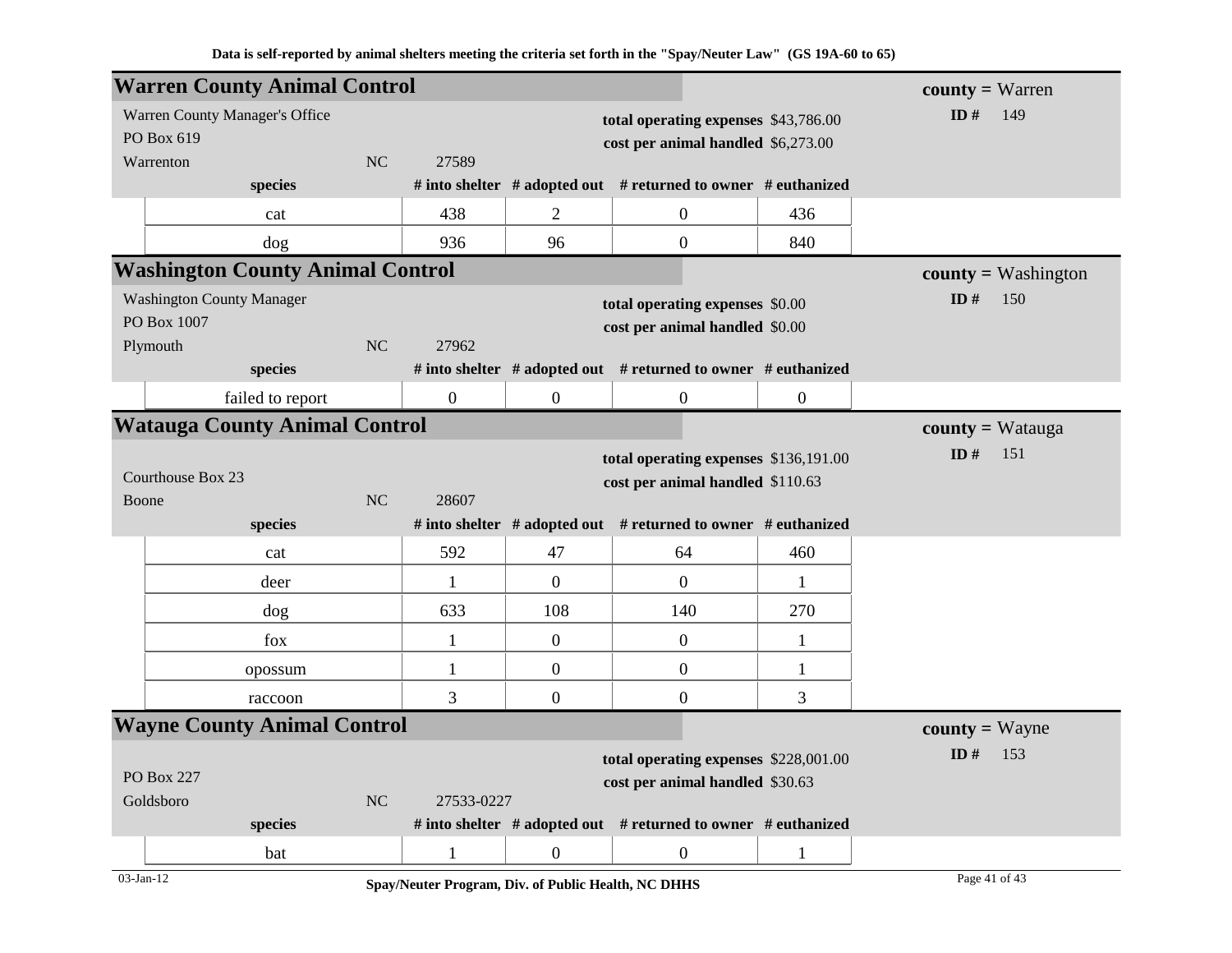|                                | <b>Wayne County Animal Control</b>  |                  |                  |                                                                          |                  | $county = Wayne$  |
|--------------------------------|-------------------------------------|------------------|------------------|--------------------------------------------------------------------------|------------------|-------------------|
| <b>PO Box 227</b><br>Goldsboro |                                     | NC<br>27533-0227 |                  | total operating expenses \$228,001.00<br>cost per animal handled \$30.63 |                  | ID $#$<br>153     |
|                                | species                             |                  |                  | # into shelter # adopted out # returned to owner # euthanized            |                  |                   |
|                                | cat                                 | 3,887            | 134              | 11                                                                       | 3,742            |                   |
|                                | chicken                             | $\mathbf{1}$     | $\boldsymbol{0}$ | $\boldsymbol{0}$                                                         | $\mathbf{1}$     |                   |
|                                | deer                                | 5                | $\overline{0}$   | $\boldsymbol{0}$                                                         | 5                |                   |
|                                | dog                                 | 3,405            | 211              | 236                                                                      | 2,958            |                   |
|                                | ferret                              | $\mathbf{1}$     | $\mathbf{0}$     | $\overline{0}$                                                           | $\mathbf{1}$     |                   |
|                                | fox                                 | 25               | $\boldsymbol{0}$ | $\boldsymbol{0}$                                                         | 25               |                   |
|                                | ground hog                          | $\overline{2}$   | $\overline{0}$   | $\boldsymbol{0}$                                                         | $\overline{2}$   |                   |
|                                | guinea pig                          | $\overline{4}$   | $\boldsymbol{0}$ | $\boldsymbol{0}$                                                         | $\overline{4}$   |                   |
|                                | opossum                             | 71               | $\boldsymbol{0}$ | 71                                                                       | $\boldsymbol{0}$ |                   |
|                                | pig                                 | $\overline{4}$   | $\boldsymbol{0}$ | 3                                                                        | $\mathbf{1}$     |                   |
|                                | quail                               | $\overline{3}$   | $\boldsymbol{0}$ | $\boldsymbol{0}$                                                         | 3                |                   |
|                                | rabbit                              | $\mathbf{1}$     | $\boldsymbol{0}$ | $\boldsymbol{0}$                                                         | $\mathbf{1}$     |                   |
|                                | raccoon                             | 30               | $\boldsymbol{0}$ | $\boldsymbol{0}$                                                         | 30               |                   |
|                                | squirrel                            | $\mathbf{1}$     | $\boldsymbol{0}$ | $\boldsymbol{0}$                                                         | $\mathbf{1}$     |                   |
|                                | turkey                              | $\mathbf{1}$     | $\overline{0}$   | $\boldsymbol{0}$                                                         | $\mathbf{1}$     |                   |
|                                | <b>Wilkes County Animal Control</b> |                  |                  |                                                                          |                  | $county = Wilkes$ |
| 408 Call St                    |                                     |                  |                  | total operating expenses \$332,621.00<br>cost per animal handled \$58.81 |                  | ID $#$<br>154     |
| Wilkesboro                     | species                             | 28697<br>NC      |                  | # into shelter # adopted out # returned to owner # euthanized            |                  |                   |
|                                | bat                                 | $\mathbf{1}$     | $\mathbf{0}$     | $\boldsymbol{0}$                                                         | $\boldsymbol{0}$ |                   |
|                                | cat                                 | 2,679            | 727              | 18                                                                       | 2,480            |                   |
|                                | chicken                             | $\mathbf{1}$     | $\mathbf{1}$     | $\boldsymbol{0}$                                                         | $\boldsymbol{0}$ |                   |